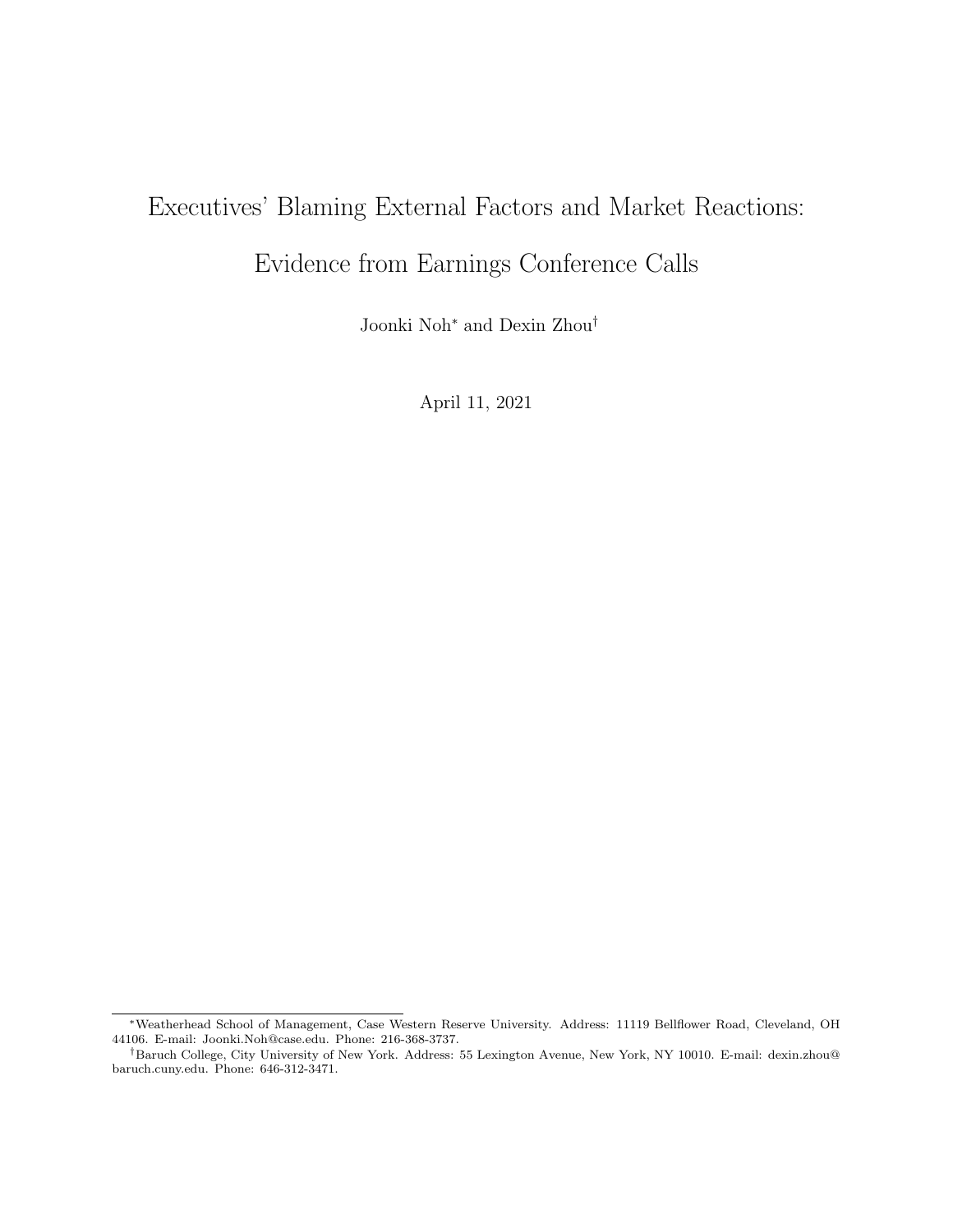# Executives' Blaming External Factors and Market Reactions: Evidence from Earnings Conference Calls

#### Abstract

We investigate how market participants react to corporate executives' strategically blaming the economy or industries for poor firm performance. In the quarters subsequent to earnings conference calls, we find that the "blame sentences", which capture executives' blaming tactics, predict negative and non-reverting abnormal returns, negative earnings surprises, and analyst recommendation downgrades. These blaming tactics also reduce the sensitivity of executives' turnover to their past performance. Our findings imply that executives strategically inject into the blame sentences the negative value-relevant information which market participants can digest by combining distinct categories of information (e.g., firm-specific vs economy-wide), leading to delayed market reactions to the blame sentences.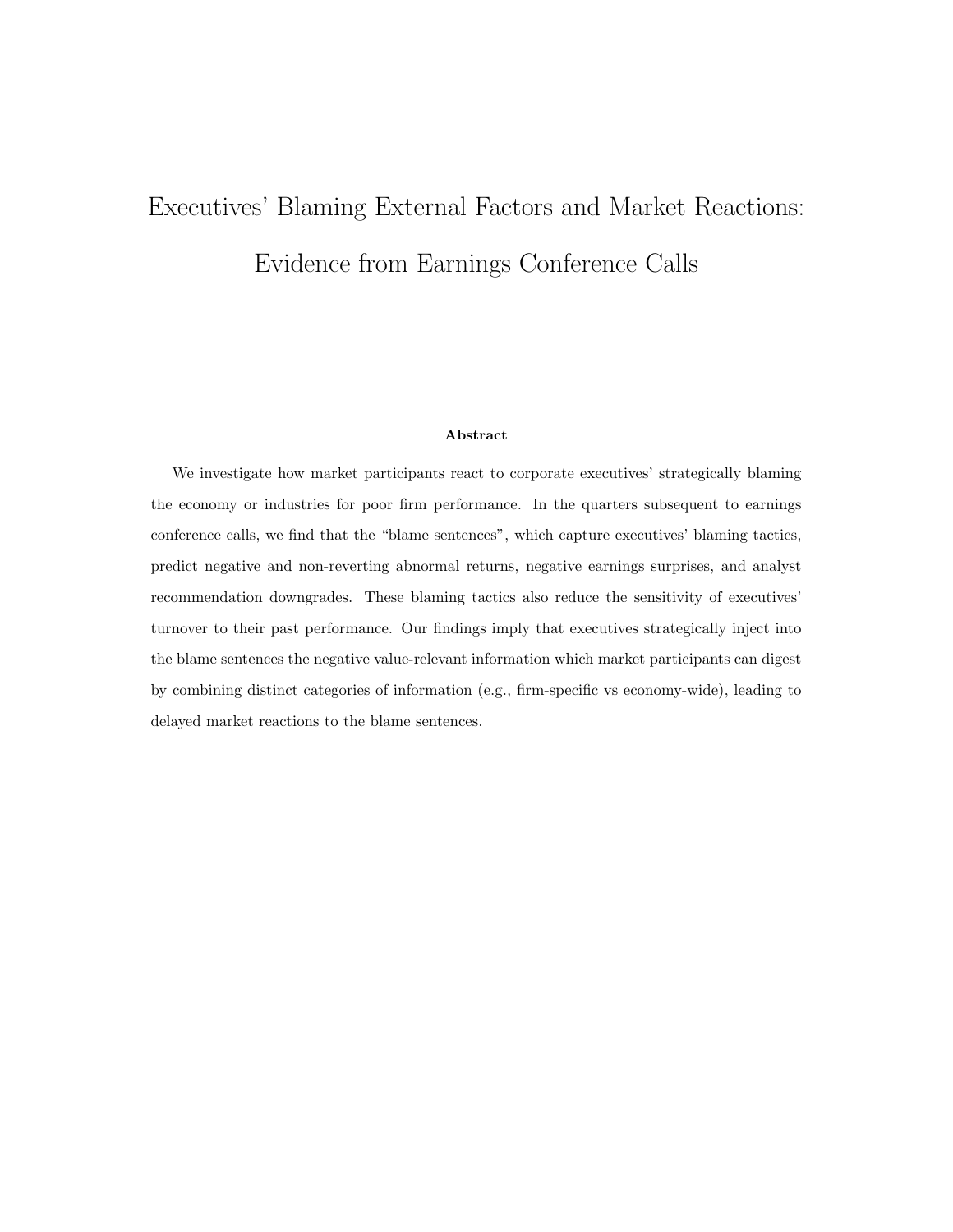## 1 Introduction

It has been widely documented that people have tendencies to internalize successes and externalize failures (Bradley (1978), Miller (1978), and Baumeister (1982)). Do corporate executives also exhibit similar tendencies when explaining their firms' performance? If so, how different market participants react to these tendencies? In this paper, we attempt to answer these important questions by analyzing quarterly earnings conference call transcripts using an innovative textual analysis approach.

We develop a novel and simple sentence-based textual analysis methodology to extract the statements from earnings conference calls that assign blame to external factors (e.g., the economy or industries). For each conference call, we measure executives' tendency to attribute firms' poor performance to these external factors by the percentage of sentences that have negative descriptions of the economy or industries out of total number of sentences (referred to as the "blame measure" hereafter). We then isolate the effects of the excessive and strategic usage of the blame statements by corporate executives in quarterly earnings conference calls by controlling for industry $\times$ time fixed effects in our empirical tests.<sup>1</sup>

First, we uncover that our blame measure is significantly and negatively associated with two proxies for past firm performance, i.e., past 12-month cumulative returns and most recent earnings forecast errors. This result indicates that better performance by a firm reduces the need for executives to attribute its negative performance to external factors. In contrast, we find that those two proxies for past firm performance are not associated with the percentage of sentences with positive descriptions of the economy or industries (out of total number of sentences). These results are consistent with the idea that corporate executives strategically externalize the poor performance, but not the good performance, of their firms, and provide useful validation for our blame measure.

<sup>1</sup> In our validation analysis in Section 4.1, we find that there can be a mechanical and non-strategicallymotivated "baseline" correlation between executives' negative descriptions of the economy or industries and the change in economic or industry conditions. In this paper, we primarily focus on executives' strategically blaming the external factors in the excess of this baseline correlation and investigate its economic implications.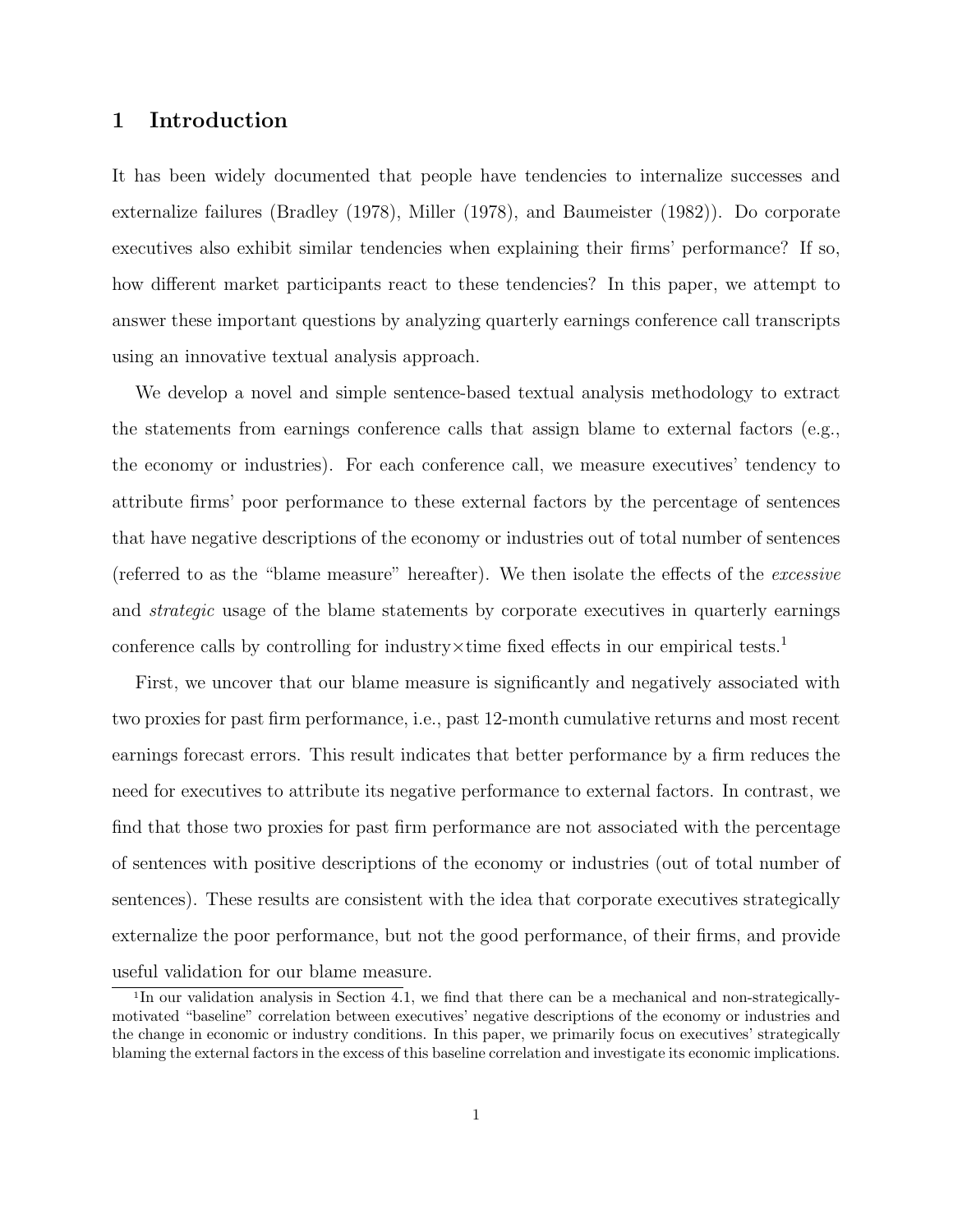Then, we document how different market participants react to executives' blaming tactics. We find that our blame measure predicts negative and non-reverting abnormal returns in the subsequent quarter after earnings conference calls. This result implies that investors underreact to the negative value-related information in the blame sentences since they need to process and combine distinct categories of information (e.g., firm-specific vs economy-wide) together to digest the implications of the blame sentences, and thus consume more cognitive resources.<sup>2</sup> We uncover that the economic magnitude of this "blame effect" is significant. Trading strategies which take long positions in firms without a blame sentence and take short positions in firms with high percentages of blame sentences generate annualized riskadjusted returns of up to 6.8% under the four factor pricing model of Fama and French (1993) and Carhart (1997). These alphas survive after additionally controlling for the post earnings announcement drift and adjusting for industry-level returns, indicating that the blame effect is driven largely by firm-specific shocks. In addition, we also find that our blame measure predicts negative earnings surprises and analysts' recommendation downgrades in the quarter subsequent to earnings conference calls. These results support the idea that security analysts also underreact to the negative value-related information contained in the blame statements like investors. Taken together, all these results strongly and consistently indicate that market participants who have limited cognitive resources take longer time to digest the negative value-related information in the blame statements, which is strategically injected by executives when their firms perform poorly, because they contain the information that belongs to multiple categories.

Finally, we uncover that the blame measure is strongly associated with employment outcomes for corporate executives. Specifically, we present strong evidence that executives' strategically blaming external factors for poor firm performance is significantly associated

<sup>2</sup>This explanation for the return predictability by the blame measure is in similar spirits to Peng and Xiong (2006) and Cohen and Lou (2012). The model of Peng and Xiong (2006) predicts that investors who have limited attention tend to learn categorically, leading them to focus more on one category over the other. Cohen and Lou (2012) argue that the information dissemination about conglomerates is slower than that about standalones due to their more complicated internal structure, inducing a return predictability.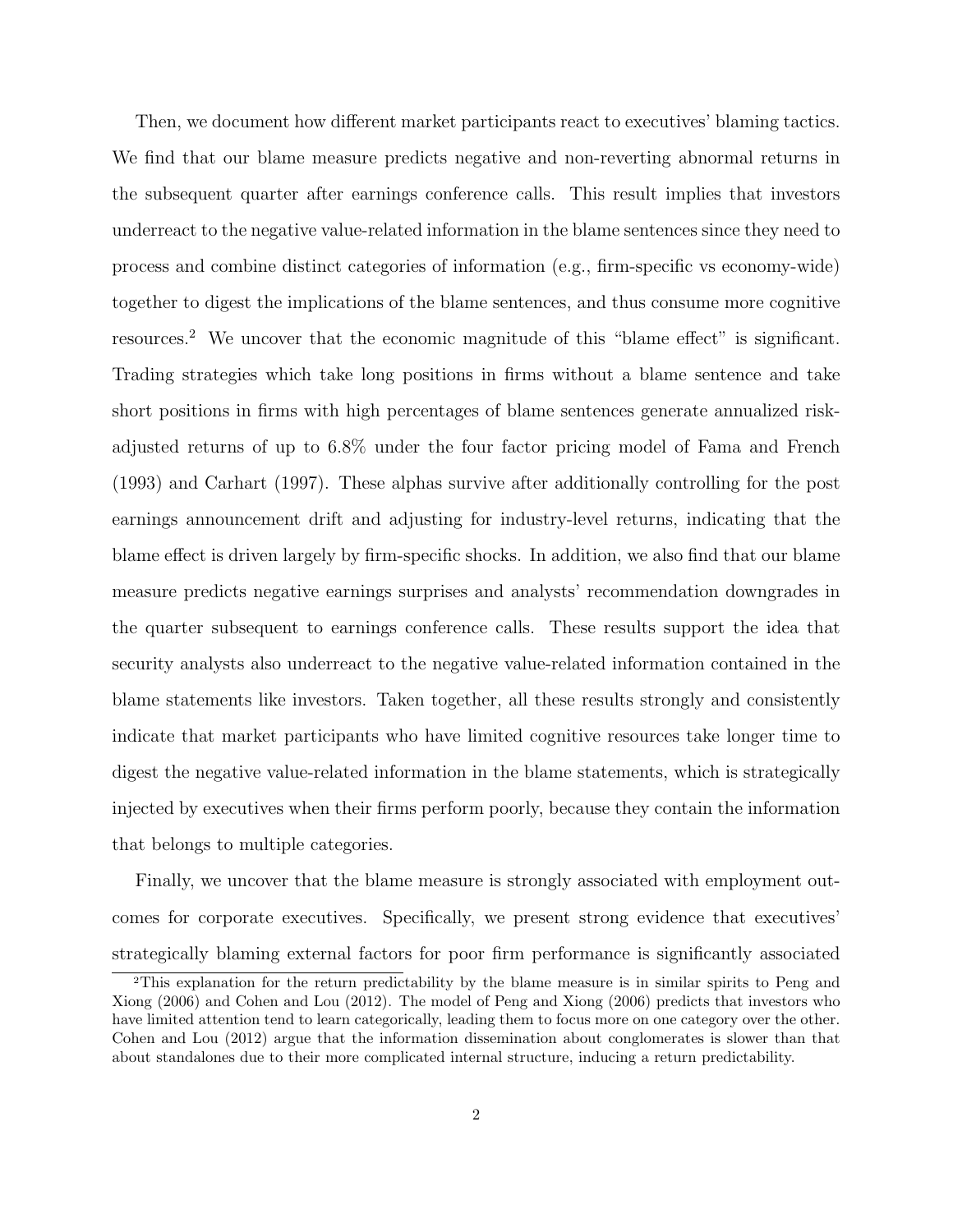with a reduced sensitivity of executives' performance-turnover relation. This result implies that executives have incentives to inject the negative multi-categorical information, which induces delayed reactions by market participants, into their voluntary disclosures in the form of sentences blaming the external factors.

Several aspects of our findings are inconsistent with potential alternative explanations. First, our blame measure predicts negative abnormal returns in the subsequent quarter after earnings conference calls, and they do not revert afterward. This return pattern is against an interpretation that stock prices might initially overreact to executives' blaming tactics and then revert back to the fundamental values of firms. Second, we find that a similarly defined textual measure that captures positive descriptions of the economy or industries possesses no return predictability. This asymmetry in return predictability is difficult to explain with a standard risk-based explanation based on exposure to the economy or industries. Finally, our blame measure also predicts negative earnings surprises and analysts' recommendation downgrades in the quarter subsequent to earnings conference calls. These results further contrast with a risk-based explanation.

This paper makes significant contributions to several strands of existing literature. First, we contribute to an extensive literature on managers' strategic disclosure of information by showing that executives strategically inject the negative value-relevant information, which market participants can digest by combining different categories of contents, into disclosures when firms perform poorly. This form of strategic disclosure of information is novel in the literature but it is consistent with the theoretical predictions by Acharya et al. (2011) and Grenadier et al.  $(2014).$ <sup>3</sup> It is worthwhile to emphasize that executives' blaming tactics are likely to increase the amount of value-relevant information released to public, thus potentially being useful for investors, if digested timely and properly. Therefore, these tactics are distinct

<sup>3</sup>Acharya et al. (2011) develop a model with a prediction that a bad market news triggers firms' negative news releases and generates the clustering of negative announcements across firms. Grenadier et al. (2014) develop a real-options model with a prediction that managers strategically time the abandonment of bad projects until a common shock hits in an effort to protect their reputations.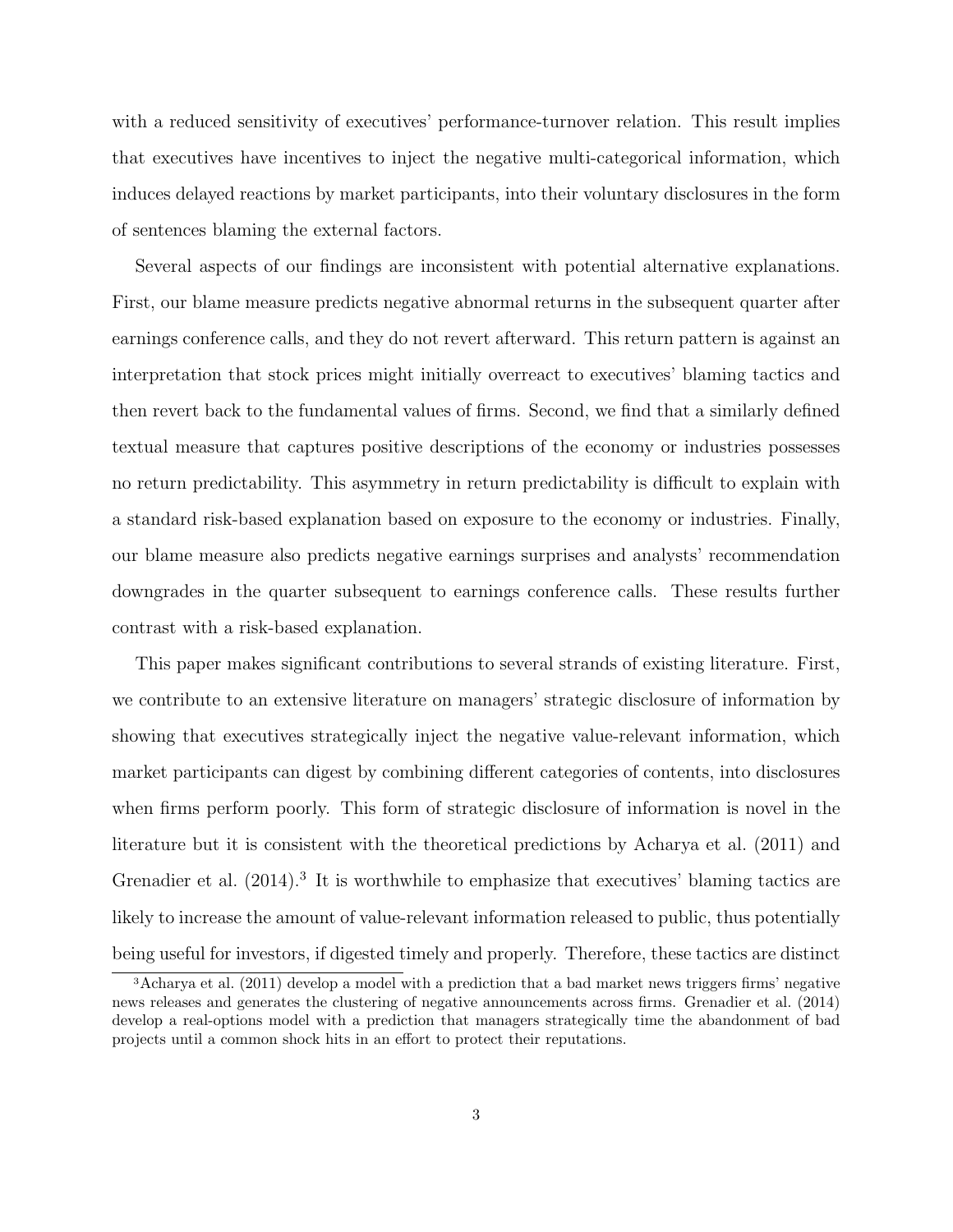from traditional "obfuscation" attempts made by executives to hide bad news about firms,<sup>4</sup> e.g., by injecting value irrelevant complex language or jargon into disclosures (Li (2008)), by spinning positive news through investor relations firms (Solomon (2012)), by employing excessive positive tone (Huang et al. (2013)), by holding evasive shareholder meetings (Li and Yermack  $(2014)$ , or by playing favorites for the bullish analysts (Cohen et al.  $(2020)$ ). All these obfuscation-motivated tactics are likely to decrease the amount of valuable information released to investors and to reduce the efficiency in price discovery.

Second, our paper contributes to another extensive literature that explores how investors' bounded rationality affects asset prices. We find strong evidence that investors with limited cognitive resources take longer time to process different categories of information together than information in a single category, thus leading to their delayed reactions.<sup>5</sup> The underlying economic mechanism for our blame effect is distinct from but also consistent with that in Cohen and Lou (2012). Other studies in this literature have shown that investors' bounded rationality, especially the level of inattention, plays a critical role in determining the speed of information dissemination and the efficiency of price discovery in different economic settings.<sup>6</sup>

Third, we contribute to an existing literature on executives' performance and turnover relation by showing that executives' strategically shifting blame to external factors for poor firm performance is strongly associated with a lower probability of their being fired, which is a novel factor that can influence the outcomes of executive labor markets. Earlier studies have shown that executives' turnover is negatively associated with stock returns (Kaplan and Minton (2006)). Jenter and Kanaan (2006) show that negative industry shocks can lead to executives' turnover although the turnover sensitivity to industry shocks is lower than

<sup>4</sup>Kothari et al. (2009) present evidence that managers, on average, delay the disclosure of bad news to investors relative to good news.

<sup>5</sup>Existing studies in the literature on investors' categorical thinking have shown that investors with limited attention categorize the information and this behavior affects their asset allocations and asset prices. See, e.g., Barberis and Shleifer (2003), Peng and Xiong (2006), Jame and Tong (2014), Huang (2019), and Huang et al. (2019).

<sup>6</sup>For example, an incomplete list of recent papers include Cohen and Frazzini (2008), Menzly and Ozbas (2010), Noh (2014), Huang (2015), Chen et al. (2016), Cen et al. (2017), Parsons et al. (2018), Hoberg and Phillips (2018), and Scherbina and Schlusche (2020).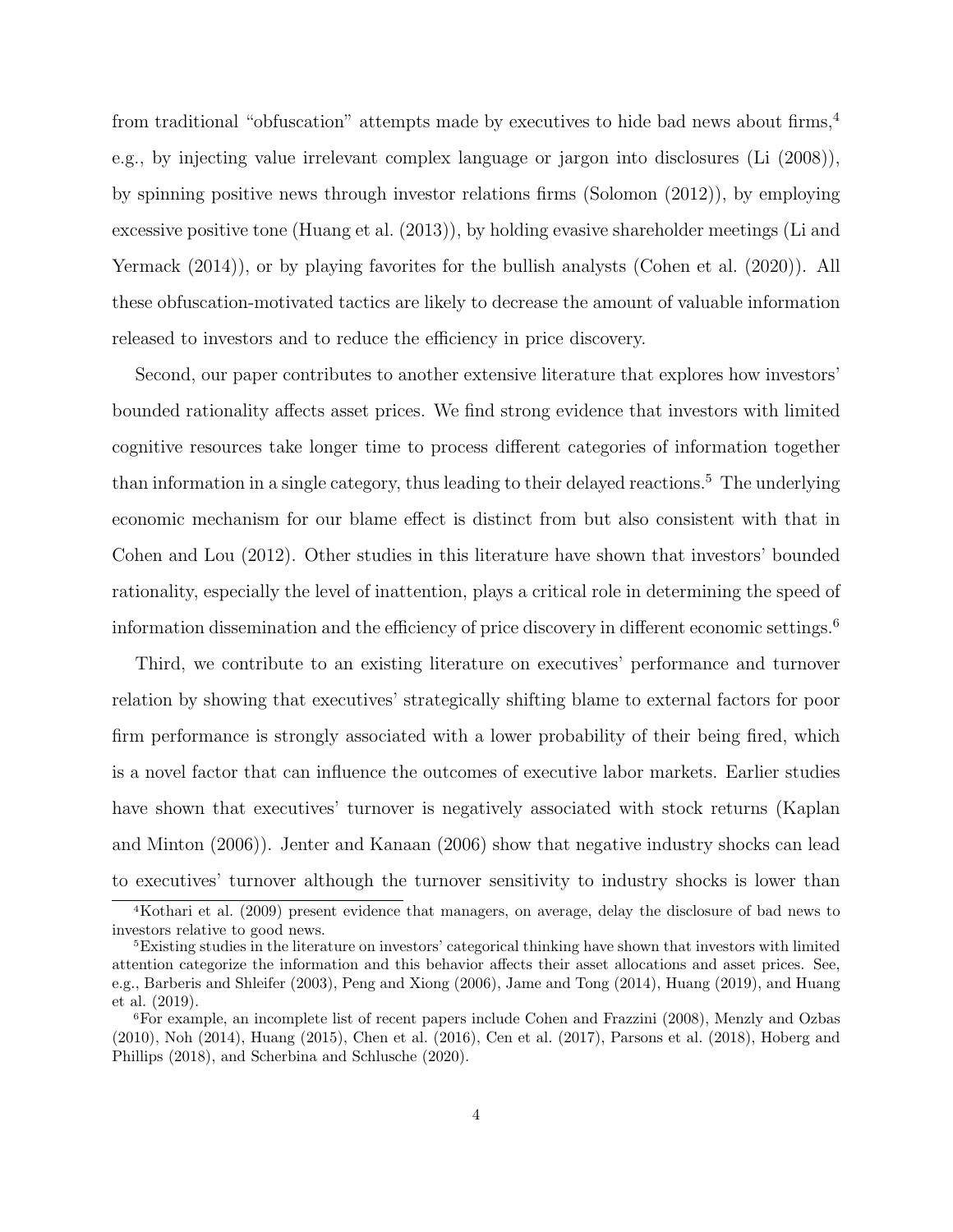that to idiosyncratic shocks. Duchin and Schmidt (2013) also show that executives are less likely to be fired for poor merger and acquisition decisions when their peers are also riding on merger waves.

Finally, we make a novel methodological contribution to a burgeoning literature on textual analysis by demonstrating that our sentence-based approach has an ability to capture novel informational contents that can be missed by traditional bag-of-words approaches (Tetlock et al. (2008), Loughran and McDonald (2011), and Jegadeesh and Wu (2013)).<sup>7</sup> Our results indicate that analyzing and understanding words in the context of sentences can provide additional insight on financial texts.<sup>8</sup> It is a recent trend in multiple strands of literature to deviate from bag-of-words approaches, which rely on unigrams predominantly. For example, Li (2010a) uses a naive Bayesian machine learning approach to analyze the textual sentiment in forward-looking statements. Hoberg and Maksimovic (2015) use combinations of adjacent words to identify financially constrained firms. Cookson et al. (2021) present evidence that bigrams and trigrams can be important in capturing firms' usage of imprecise language in their 10-K disclosures and in understanding how market participants react to it.<sup>9</sup>

The remainder of the paper proceeds as follows. We develop testable hypotheses in Section 2. In Section 3, we introduce the source of the data and discuss the construction of our blame measure and other variables used in our empirical analyses. Section 4 presents and discusses the empirical test results of our hypotheses. In Section 5, we conclude the paper.

<sup>7</sup>More broadly, the results in our paper add to a large literature on the analysis of textual and linguistic information in financial markets. Earlier papers have documented that the textual tone in news articles contains the information about firm fundamentals (Tetlock et al. (2008) and Engelberg (2008)), and even noninformative tonal component can also affect asset prices (Tetlock (2011) and Engelberg and Parsons (2011)). In addition, Hanley and Hoberg (2010) show that the higher the proportion of informative contents in initial public offering (IPO) prospectuses, the less the IPO underpricing is.

<sup>8</sup>We find strong evidence that the information contained in the blame sentences and that in a list of negative words are distinct and thus market participants react to them differently. Specifically, the return predictability by our blame measure survives after controlling for the overall linguistic tone measure of conference call transcripts, which counts the number of negative words based on Loughran and McDonald (2011). In contrast, this linguistic tone measure is not predictive of future return.

<sup>9</sup>Other examples in this recent trend are Hassan et al. (2019) and Hassan et al. (2020) who develop textual measures of firm-level political risk and epidemic disease-related risk, respectively.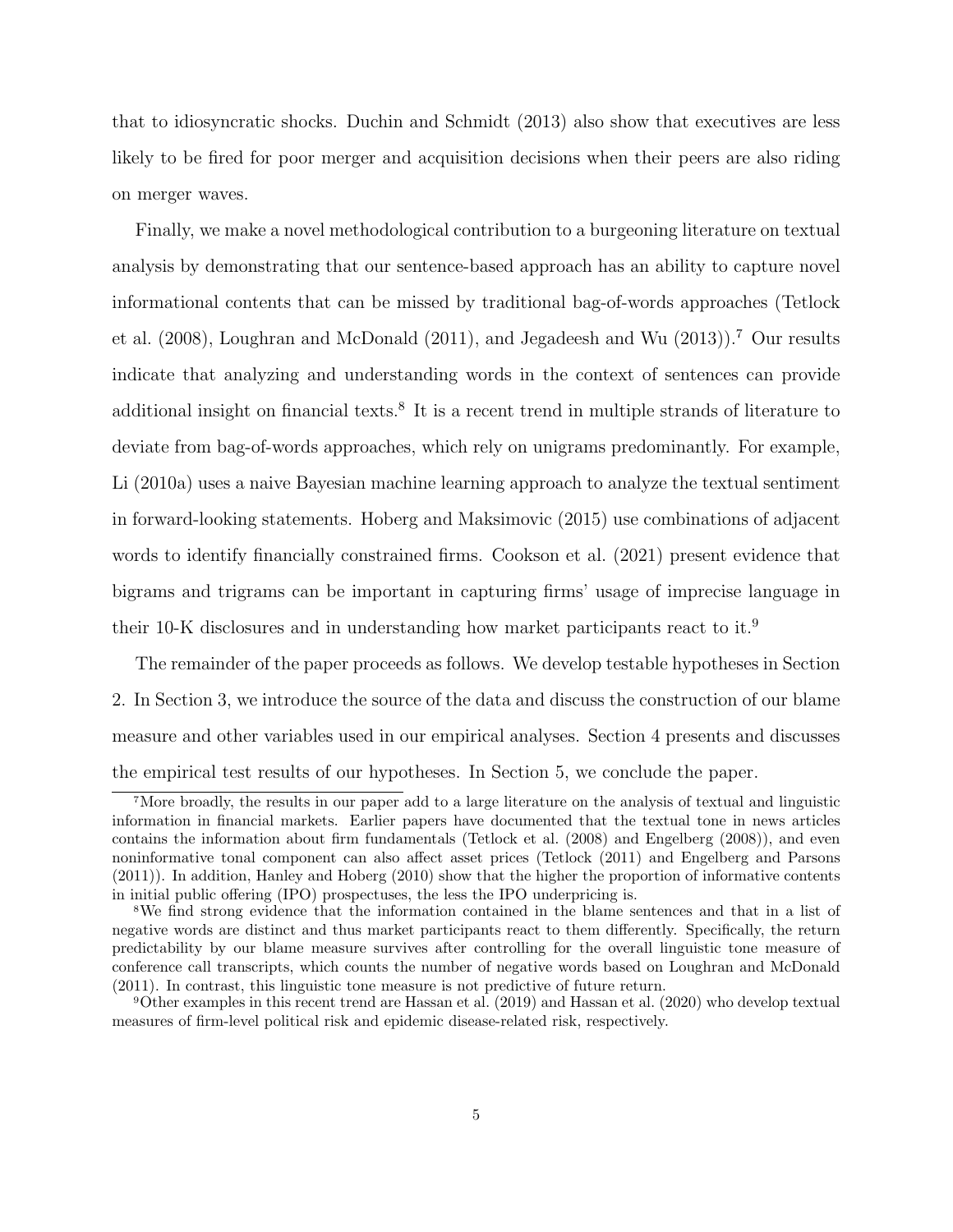## 2 Hypothesis Development

Extensive evidence shows that people tend to attribute their success to their own efforts and their failures to external factors (e.g., Bradley (1978), Miller (1978), and Baumeister (1982)). Several studies provide different explanations for the potential roots of these behaviors. For example, Baumeister (1982) and Staw et al. (1983) argue that these behaviors are motivated by self-presentation purposes. In other words, people intentionally blame away their mistakes in order to defend themselves. Others view these behaviors as indicative of a behavioral bias (so-called self-serving attribution bias), which may be linked to managers' overconfidence in corporate settings (e.g., Billett and Qian (2008) and Li (2010b)). These theories of blaming behavior lead to a set of predictions in the setting of executives' information disclosure.

First, motivated by Kothari et al. (2009) and Grenadier et al. (2014), we hypothesize that corporate executives are more likely to attribute their firms' poor performance to external factors such as the economy or industries (than good performance) in quarterly earnings conference calls. If so, we should be able to find empirical evidence that our blame measure, which has a negative description of the economy or industries, is negatively associated with proxies for firms' past performance such as past cumulative returns and earnings forecast errors. Like the other side of the same coin, we also hypothesize that corporate executives are less likely to attribute firms' good performance to those external factors (than poor performance). Accordingly, we expect to find that the two proxies for firms' past performance have no significant association with a textual measure, which is defined similarly to the blame measure, to quantify a positive description of the economy or industries.

Second, we hypothesize that executives' blaming tactics are likely to be associated with negative price reactions by investors since they are likely to dump a lump of accumulated bad news into the blame statements when there is an opportunity to blame external factors. This prediction is motivated by Kothari et al. (2009), presenting evidence that managers accumulate and withhold bad news up to a certain threshold, and Acharya et al. (2011),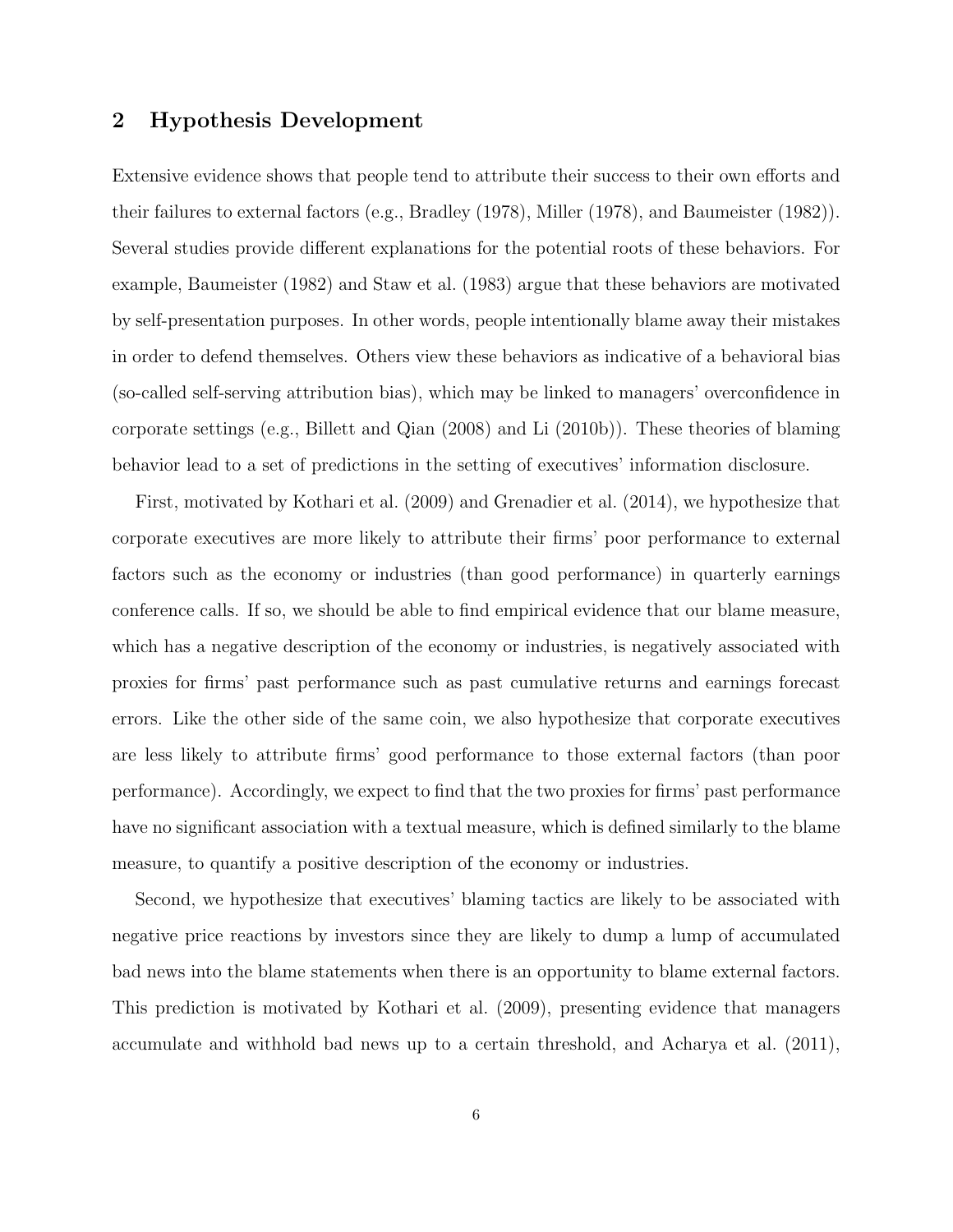showing that bad market news triggers clustering of negative announcements across firms. In addition, investors may not digest the value-relevant information contained in the blame statements immediately since they need to infer or extract value-related implications from the negative situations that the economy or their industries face. This process requires investors to combine different categories of information (e.g., firm-specific vs economy-wide) together and is likely to make them consume more cognitive resources.<sup>10</sup> As a result, investors who have limited cognitive resources are unable to incorporate the value-relevant information in the blame statements into stock prices fully and immediately. We hypothesize that higher blame measures predict lower and non-reverting abnormal returns in the quarter subsequent to conference calls. In the same spirit, other market participants, who share similar bounded rationality, may also react slowly to the information contents of the blame statements. For firms whose disclosures contain more blame statements, we accordingly hypothesize that security analysts are likely to be surprised by those firms' poor earnings in the following quarter and to downgrade their recommendations gradually after earnings conference calls. These hypotheses compose of our main set of predictions on how different market participants react to executives' strategically blaming external factors.

Finally, executives' blaming tactics can be related to their turnover. It has been well documented that poor firm performance leads to a higher probability of executive turnover (e.g., Murphy and Zimmerman (1993)). Jenter and Kanaan (2006) and Duchin and Schmidt (2013) find that boards of directors become more benevolent to executives either when poor firm performance is driven by industry-wide shocks or when industry peers are in a similar situation.<sup>11</sup> If a board of directors externalizes the main causes of poor performance following an executive's blame statement, it could be less likely to punish the executive. Therefore, we hypothesize that executives' blaming tactics are negatively associated with the sensitivity of their performance-turnover relation, which can serve as a major incentive for them to blame

<sup>10</sup>This idea is consistent with Barberis and Shleifer (2003), Peng and Xiong (2006), and Huang (2019).

<sup>11</sup>Bertrand and Mullainathan (2011) find that CEO compensation is sometimes affected by the performance of the entire industry.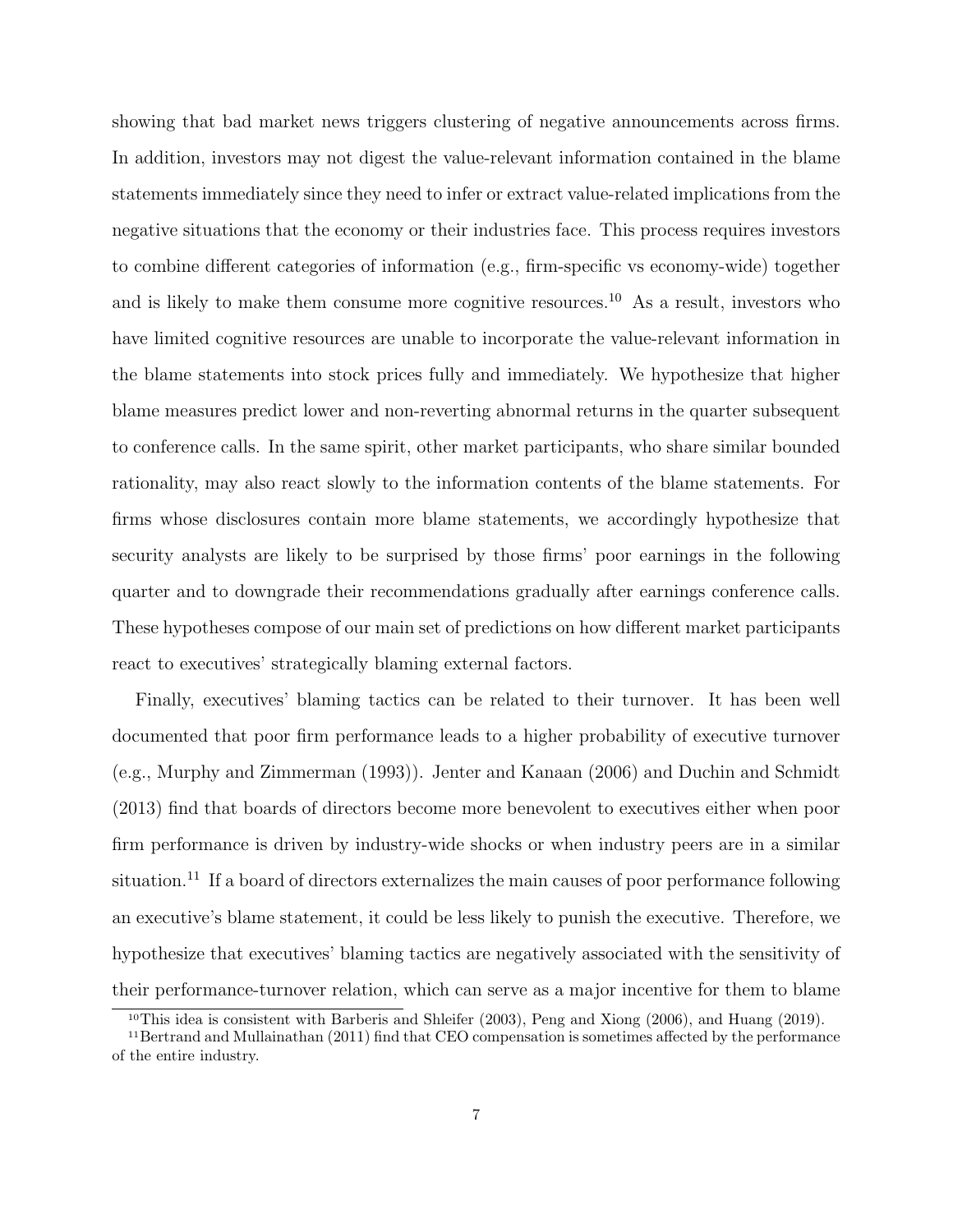the economy or industries for poor firm performance.

## 3 Data, Methodology, and Variable Construction

The quarterly earnings conference call transcript data used in our analyses come from two main sources: StreetEvents of Thomson One and Call Street of FactSet and they are collected manually. Our sample period starts from January, 2003 and ends at December, 2012. Both data sources together provide about 90,000 raw transcripts of earnings conference calls. After merging the conference call transcript data with CRSP, Compustat, and  $I/B/E/S$ , the sample size reduces to around 70,000 earnings conference call transcripts. For our sample, we remove observations with stock prices less than \$2 in the month preceding each earnings conference call to mitigate concerns that might be caused by the bid-ask bounce following Jegadeesh and Wu (2013).

Many studies employ bag-of-words approaches to decipher the information in financial texts (e.g., Tetlock et al. (2008) and Loughran and McDonald (2011)). Some other studies consider multiple words in proximity to gain a better understanding of financial texts. One example is Hoberg and Maksimovic (2015) who search for the keywords from two different lists within 12 words from each other in order to determine whether a firm is financially constrained.<sup>12</sup> In our study, we use sentences as the basic unit for our analyses. One clear advantage of using sentences over the bag-of-words method is that sentences in principle express complete thoughts. As a result, our sentence-based methodology provides a more natural way to separate one group of related words from another group without needing to specify an artificial maximum distance between two proximate words. In addition, our methodology is easy to implement and does not require additional information other than a pre-determined financial dictionary such as the one proposed by Loughran and McDonald

<sup>12</sup>In addition, Hoberg and Moon (2015) consider paragraphs as a unit in their analyses and Cookson et al. (2021) employ not only unigrams but also bigrams and trigrams to contruct their linguistic imprecision measure.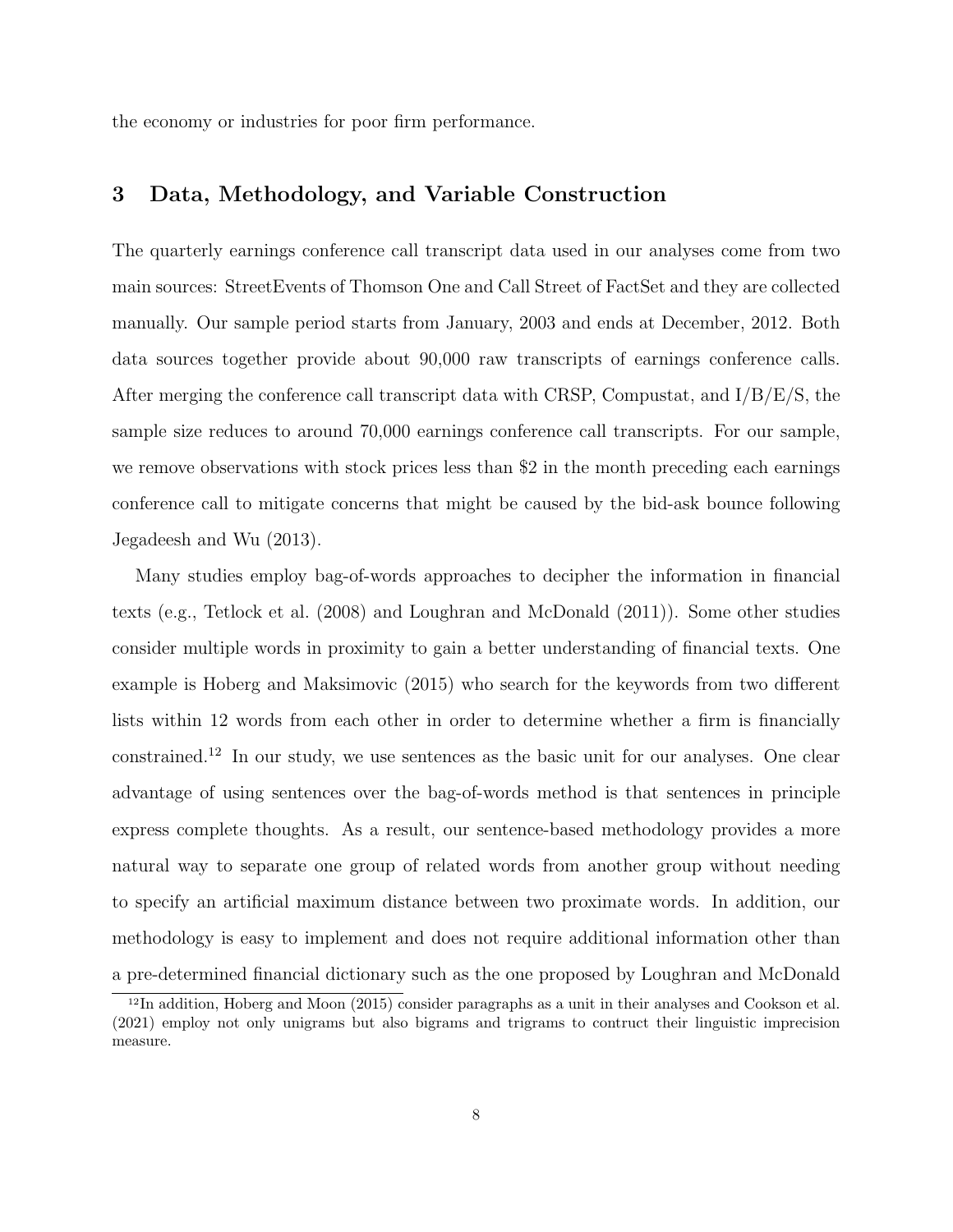(2011). Our approach also provides more context to the words in financial texts.

We parse the texts from the raw transcripts of earnings conference calls in the following way. We first split a given text into sentences by identifying punctuation, such as a period, a question mark, a semicolon, or an exclamation point, at the end of a sentence. For each sentence, we then search for words related to the economy or industries. Specifically, we employ the following procedure to identify words and phrases related to the economy or industries. We first add the basic terms "economy" and "industry," as well as their plural forms "economies" and "industries," to the initial word list. Further, we randomly sample 200 sentences containing "economic" or "industrial" from all earnings conference call transcripts. We check these sampled sentences to examine whether they describe the state of the economy or industries and to filter out phrases which are unrelated to the conditions of the economy or industries. We discover that none of the phrases that lead with "industrial" captures the conditions of industries, and thus the word is excluded from our final word list. Based on this exercise, we include "economic growth" and "economic condition," as well as their plural forms, as additional search terms in our final word list.<sup>13</sup> Then, each sentence identified as a description of the economy or industries is classified by the program into positive, negative, or neutral sentence based on the lists of positive and negative words proposed by Loughran and McDonald (2011). If more positive words appears in a sentence than negative ones, the sentence is classified as being positive about the economy or industries. If more negative words appear in a sentence than positive ones, the sentence is classified as having a negative description of the economy or industries (referred to as a "blame sentence").<sup>14</sup> Otherwise,

<sup>&</sup>lt;sup>13</sup>Our test results on the return predictability by the blame measure are robust to a choice of these keywords or phrases. E.g., constructing the blame measure based on the two basic terms "industry" and "economy," as well as their plural forms, we find that the test results are consistent with those in Tables 4 and 5. We also consider other similar words, such as sector and segment, as indicators for mention of industry. By reading a random sample of conference call transcripts, we find that the words "sector" and "segment" most often refer to sector or segment within a company. Therefore, we decide not to include these two words in our final word list.

<sup>&</sup>lt;sup>14</sup>We hired two research assistants and each of them independently examined a random sample of 200 sentences identified by the program as blame sentences. We find that the program correctly identified 170 and 161 out of these 200 sentences, respectively, which translates into an 82.75% accuracy rate on average.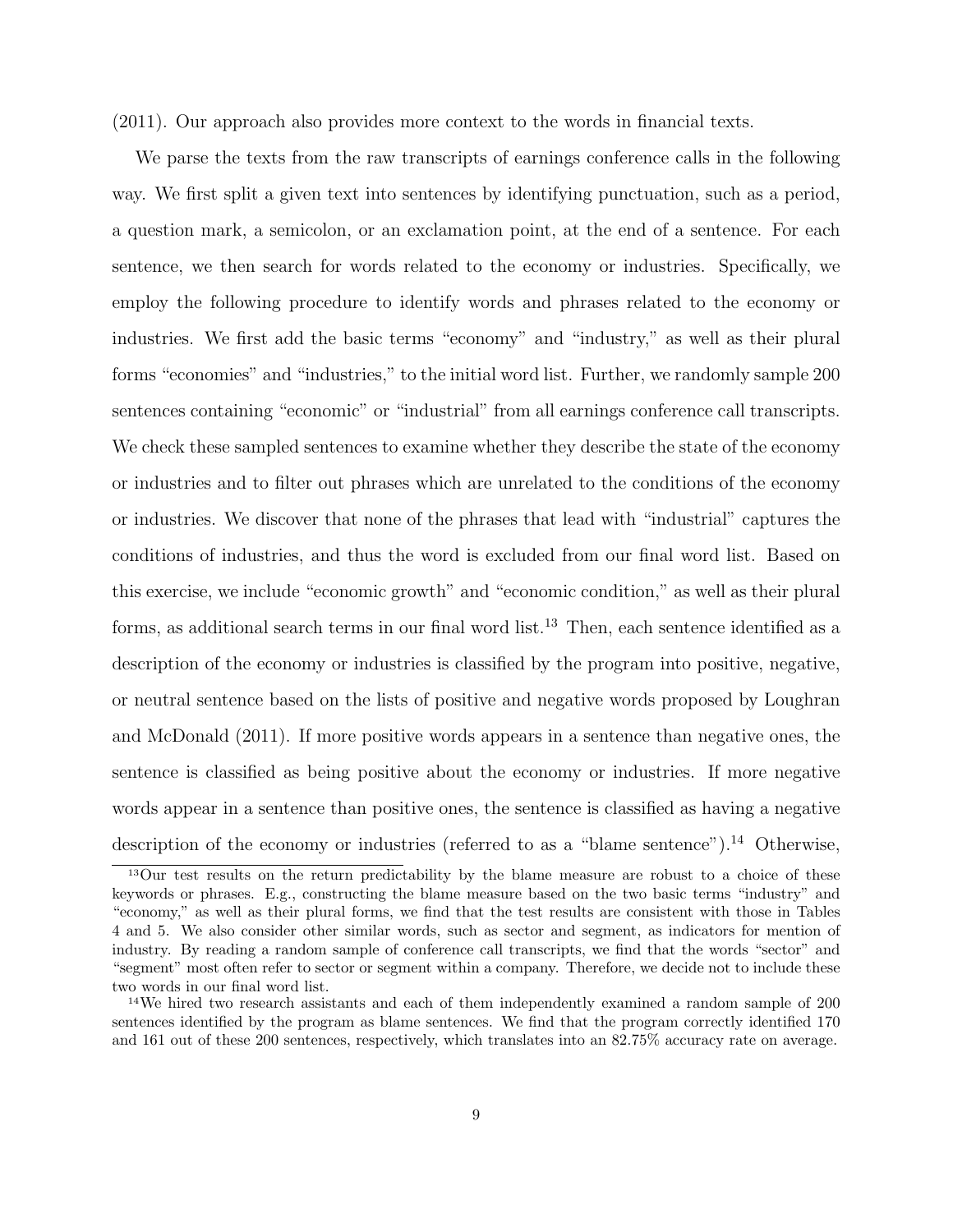the sentence is classified as being neutral about the economy or industries. In this paper, we primarily focus on the negative descriptions of the economy or industries, i.e., blame sentences, to capture executives' strategic blaming tactics reflected in earnings conference calls, and to examine how market participants react to the blame sentences.

To provide a better understanding of the contents that our blame sentences capture, we present a couple of example sentences extracted from earnings conference call transcripts in the top half of Table 1. Our keywords related to the economy or industries are presented in bold, while negative words and positive words are marked in red and green, respectively. Although we are not focusing on positive descriptions of the economy or industries, we also present a couple of their example sentences in the bottom half of Table 1 as a comparison. In Panel B of Table 2, we present the average numbers of sentences with positive, negative, and neutral descriptions of the economy or industries, respectively, denoted as N(POSITIVE), N(NEGATIVE), and N(NEUTRAL). We also report the average number of all sentences in an earnings conference call transcript, denoted as N(SENTENCE). We uncover that on average there are more sentences with positive or neutral descriptions of the economy or industries than sentences with negative descriptions, indicating that there is a relatively high hurdle for a sentence to be qualified as a blame sentence.<sup>15</sup> Overall, the number of blame sentences is relatively low.

For each earnings conference call, we calculate our blame measure as the percentage of the blame sentences out of all sentences as follows and call it BLAME:

$$
BLAME = \frac{N(NEGATIVE)}{N(SENTERCE)}.
$$
\n(1)

Similarly, we construct the POSIE measure as the percentage of the sentences that contain

<sup>&</sup>lt;sup>15</sup>This is consistent with that on average corporate executives tend to use more positive words in their disclosures.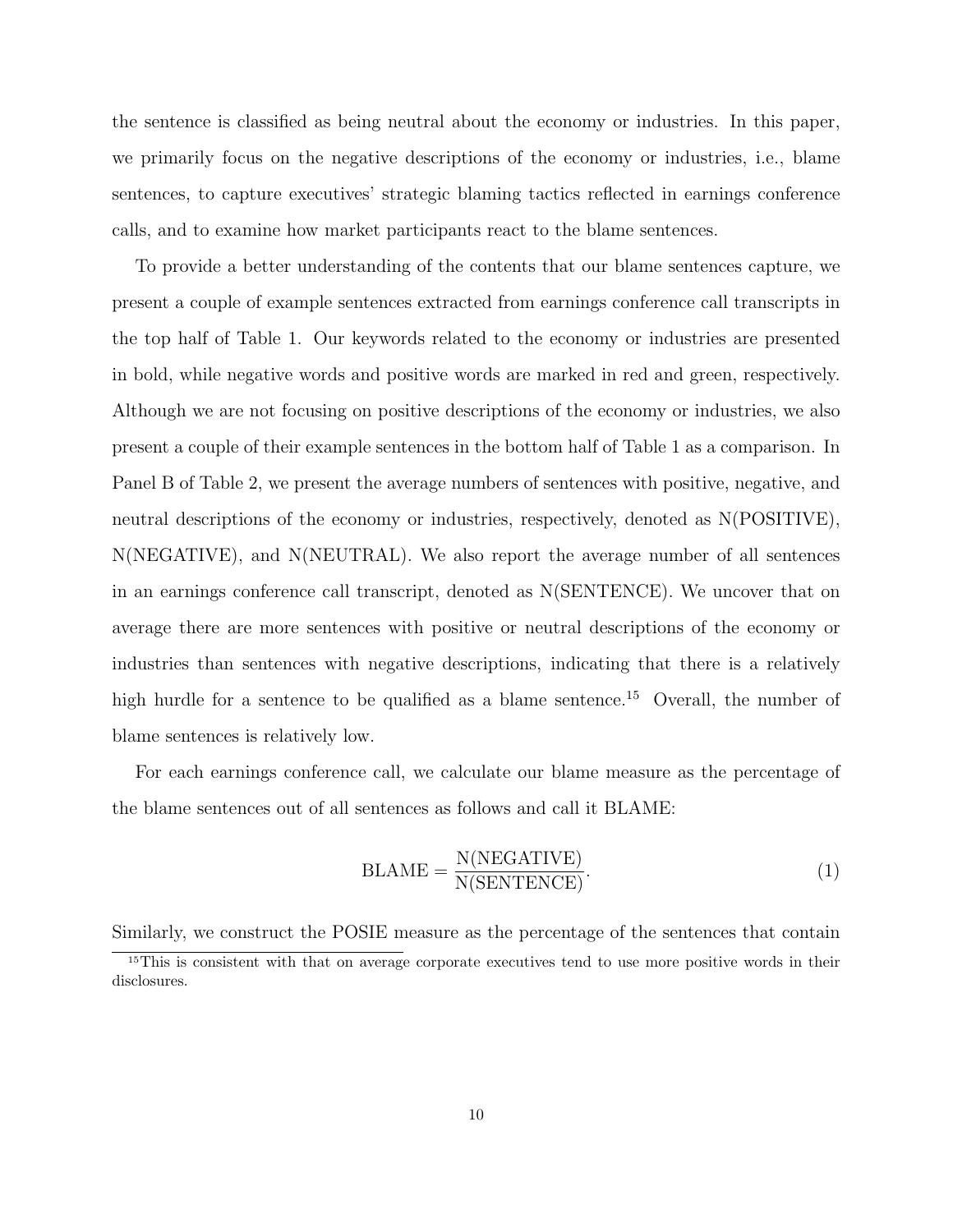positive descriptions of the economic or industry conditions out of all sentences:

$$
POSIE = \frac{N(POSITIVE)}{N(SENTERCE)}.
$$
\n(2)

For our sample, in Panel C of Table 2, we find that the pairwise correlation of BLAME and POSIE is significantly positive at 0.32. Thus firms that employ the blame sentences more frequently are also more likely to use the positive descriptions of the economy or industries in their earnings conference calls. In addition, to ensure that BLAME captures the unique and distinct information from the negative tone of the overall text, we construct a proxy for the negative tone of each earnings conference call transcript as follows and call it NEG (in percentage):<sup>16</sup>

$$
NEG = \frac{Number\ of\ Negative\ Words}{Number\ of\ Words},
$$

which is based on the list of negative words by Loughran and McDonald (2011). We expect that NEG is positively correlated with BLAME by their constructions. In Panel C of Table 2, we indeed find that the pairwise correlation of NEG and BLAME is significantly positive at 0.29, while that of NEG and POSIE is negative and insignificant. Tetlock et al. (2008) and Loughran and McDonald (2011) find that NEG captures more information than a similarly defined proxy for the positive tone of the overall text. Following these two studies, in our subsequent analyses, we employ NEG as the main variable that controls for the overall textual tone of earnings conference call transcripts. However, we also find that our blame effect is robust to controlling for a composite tone measure, calculated as the difference in number between negative words and positive words, scaled by the total number of words in each earnings conference call transcript.<sup>17</sup>

<sup>16</sup>We also build up a sentence-based negative tone measure. This measure is calculated as the total number of negative sentences dividend by the total number of sentences in each earnings conference call transcript. The negative sentences are the ones with more negative words than positive words. The test results presented in this paper are robust to controlling for this alternative measure of negative tone instead of NEG.

<sup>17</sup>When limiting the search for the blame sentences to paragraphs containing company performance-related information (such as earnings, revenues, sales, margin, and so on), we also find that our blame effect remains robust.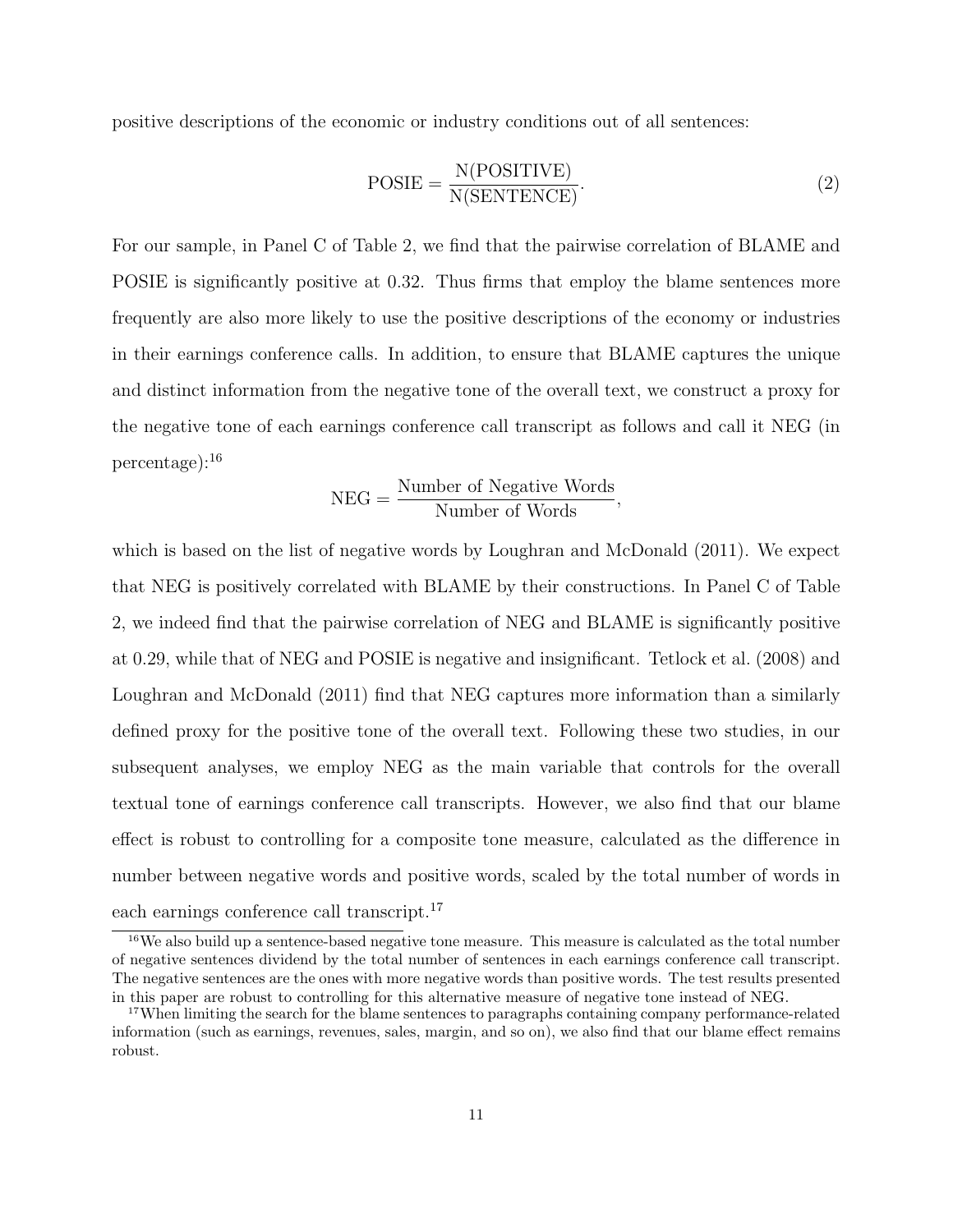Next, we combine our textual variables built up above with common financial, accounting, and analyst-related variables based on CRSP, Compustat, and  $I/B/E/S$  databases. The list of these non-textual variables include the pre-conference-call earnings forecast error (FE), book-to-market ratio  $(BM)$ , <sup>18</sup> market equity  $(ME)$  defined as price times the total number of shares from the end of the previous year, past 12-month cumulative return (MOMENTUM), accrual (ACCRUAL) defined as the accrued earnings divided by total assets,<sup>19</sup> annualized volatility of daily returns (VOLATILITY) in the preceding month, percentage of institutional ownership (INSTOWN) in the preceding quarter, number of analysts following (NUMEST) from the latest forecast period, and average daily share turnover (TURNOVER) in the preceding month before each earnings conference call.<sup>20</sup> All variables are pre-conferencecall quantities based on the information available as of each earnings conference call date. Among them, we define the pre-conference-call earnings FE in detail as follows: For stock i in quarter  $t$ ,

$$
\text{FE}_{i,t} = \frac{\text{E}_{i,t} - \text{F}_{i,t}}{\text{P}_{i,t}},\tag{3}
$$

where  $E_{i,t}$  denotes the quarterly realized earnings for firm i,  $F_{i,t}$  represents the most recent consensus (mean) of earnings forecasts across analysts following stock i available before each realized earnings, and  $P_{i,t}$  is the stock price at the end of the  $I/B/E/S$  statistical period when the consensus of analysts' earnings forecasts is calculated. The consensus of analysts' earnings forecasts is formed on the closest  $I/B/E/S$  statistical period end date prior to each realized earnings. We then winsorize FE at the 1st and 99th percentiles of its distribution to eliminate potential outliers. In Panels A and C of Table 2, we present the summary statistics and pairwise correlations for a list of variables used in the subsequent analyses.

<sup>18</sup>BM is defined as the logarithm of the book-to-market ratio from the end of the previous year. To avoid a potential forward-looking bias, we require a six-month gap between the end of the previous year and each earnings conference call date.

 $19I.e.,$  ACCRUAL =  $(IBCY-OANCFY)/ATQ$  based on Compustat. The information on ACCRUAL is taken from the quarter associated with each earnings conference call.

<sup>&</sup>lt;sup>20</sup>We define VOLATILITY as the variance of daily returns in the preceding month before each earnings conference call. We define INSTOWN based on the 13-F data as the number of shares held by institutions divided by total number of shares outstanding at the end of the previous quarter before each conference call.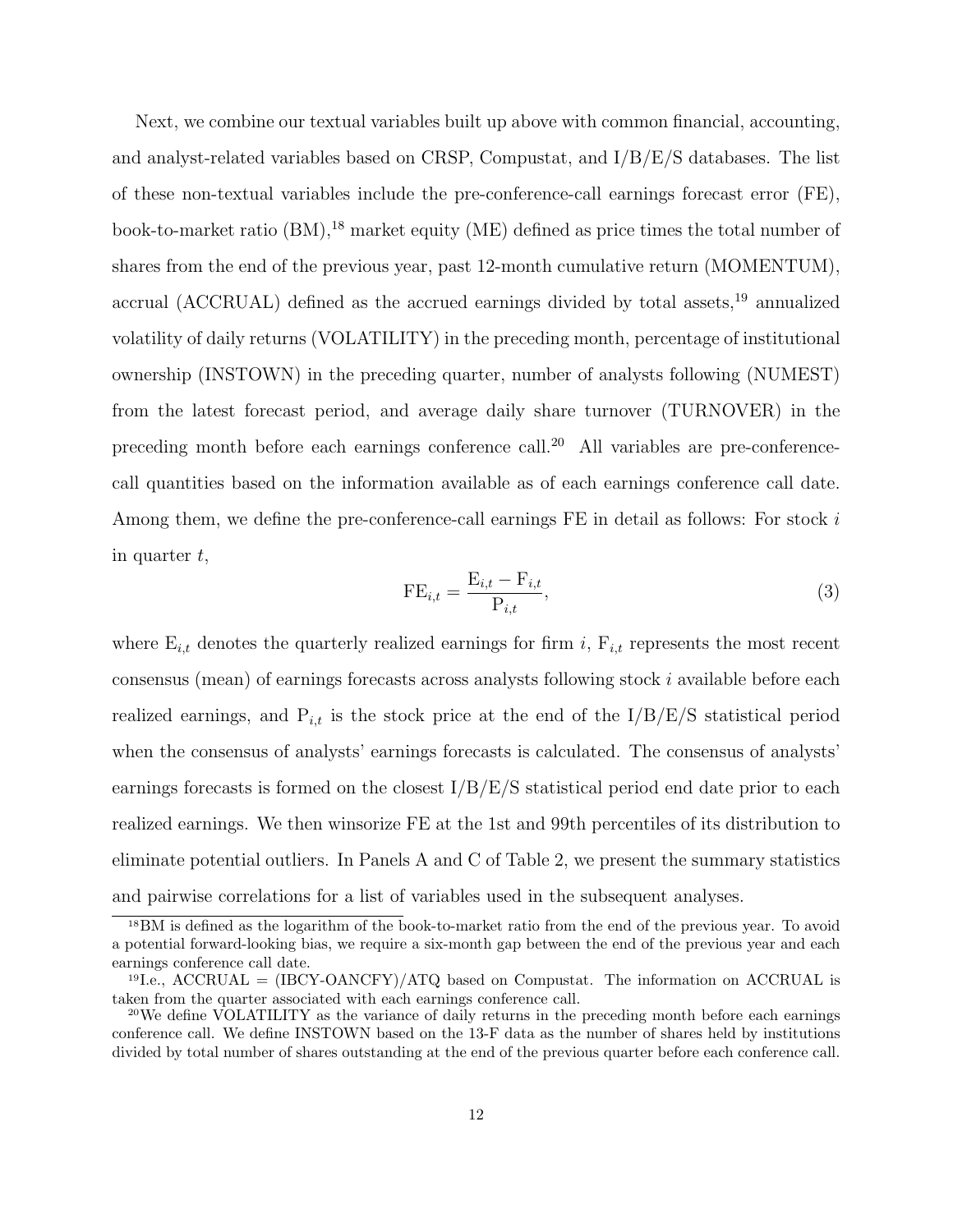Finally, we decompose a firm's past return performance into its systematic and firmspecific components. Specifically, we first run the following daily time-series regression over period T (either a quarter or a year depending on test): For stock i on day d,

$$
RETRF_{i,d} = \alpha_i + \beta_{MKT,i} MKT_d + \beta_{IND,i} IND_{I,d} + \epsilon_{i,d},
$$
\n(4)

where  $\text{RETRF}_{i,d}$  is the daily return of stock i in the excess of risk-free rate,  $\text{MKT}_d$  is the daily market return from Ken French's library, and  $IND_{I,d}$  is the equal-weighted daily return of the industry to which firm i belongs based on the  $SIC-3$  industry classifications. For each stock i, with the parameters estimated from equation  $(4)$ , we then define the systematic and firm-specific components of past returns over period  $T$ , respectively, as:

$$
SRET_{i,T} = \sum_{d \in T} \hat{\beta}_{MKT,i} MKT_d + \sum_{d \in T} \hat{\beta}_{IND,i} IND_{I,d},
$$
  
 
$$
FRET_{i,T} = \hat{\alpha}_i,
$$
 (5)

where, e.g.,  $\hat{\beta}_{\text{MKT},i}$  is the estimate of  $\beta_{\text{MKT},i}$  and  $\sum_{d\in\mathcal{I}} \hat{\epsilon}_{i,d} = 0$  since  $\hat{\epsilon}_{i,d}$  represents residuals from equation (4). Based on this SRET (FRET), we also construct a negative-performancebased indicator variable, SRETDUM (FRETDUM), that equals one when SRET (FRET) is negative, and equals zero otherwise. These SRETDUM and FRETDUM provide binary measures for each firm's poor systematic and idiosyncratic returns over period T, respectively.

## 4 Reactions to Executives' Blaming External Factors

### 4.1 Validation

We here investigate how BLAME and POSIE, which were constructed by our sentencebased textual methodology introduced in Section 3, are correlated with other variables. This analysis provides useful validation not only for our sentence-based textual approach but also for our blame measure intended to capture executives' strategic blaming tactics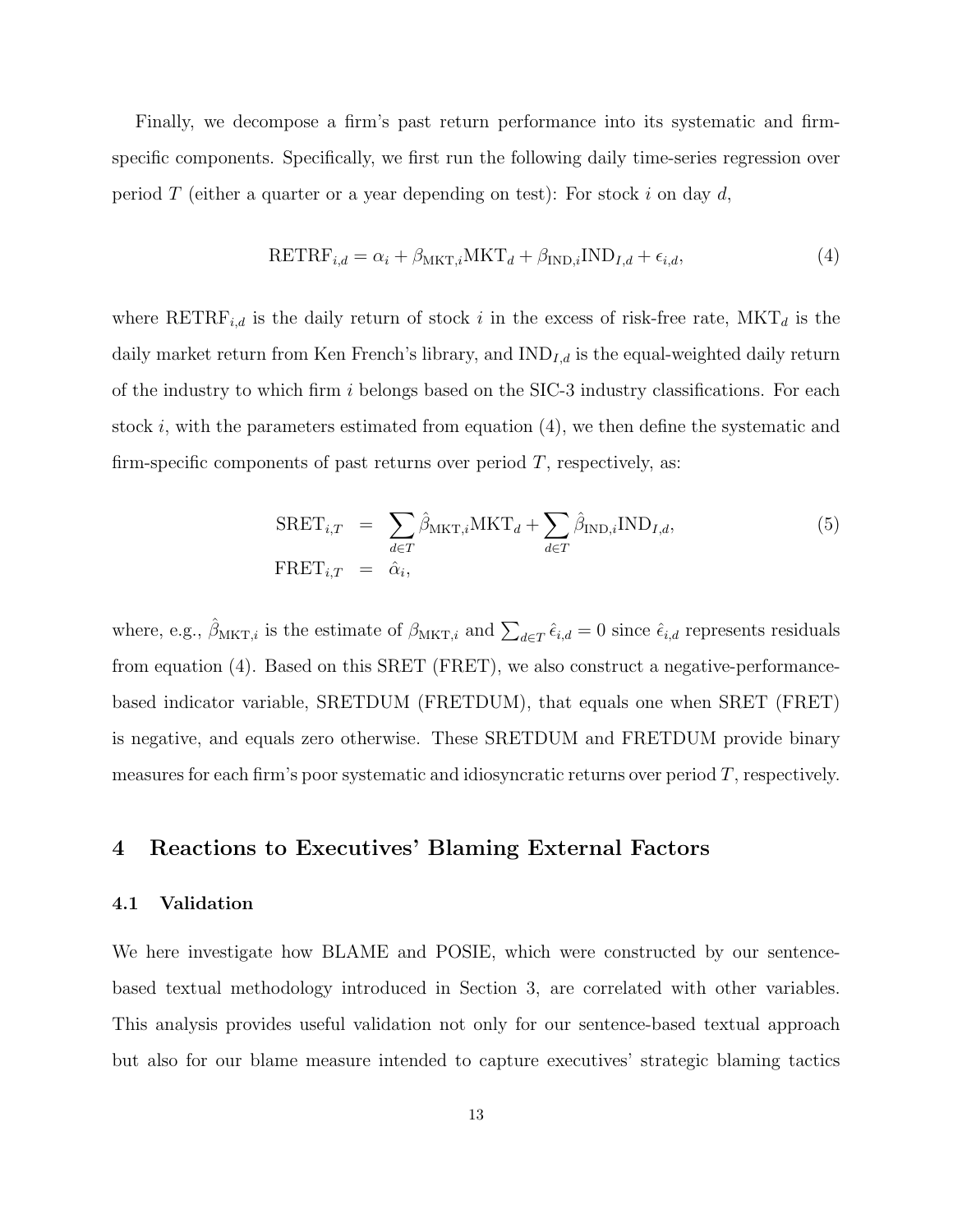before examining the reactions by different market participants to the blame sentences in the subsequent analyses.

As an initial investigation, we explore the time-series variability of two aggregate variables based on BLAME to examine whether they are correlated with macroeconomic fluctuations. We present the time-series plots of the cross-stock mean of BLAME, the percentage of firms with positive values of BLAME (out of all available firms), and the contemporaneous growth in gross domestic product (GDP) in Figure 1. The economic performance captured by the GDP growth seems to be negatively associated with the blame measure on average, which is the most clear in 2008 and 2009 during the Great Recession.<sup>21</sup> This observation suggests that executives naturally tend to discuss the negative performance of the economy or industries more frequently when the economic growth is lower, and thus there can be a mechanical and non-strategically-motivated baseline link between BLAME and the change in the economic or industry conditions. Accordingly, in all of our subsequent tests, we include industry $\times$ time fixed effects in panel regressions as an attempt to isolate the effects of executives' excessive and *strategic blaming* over this baseline behavior.<sup>22</sup>

Next, we examine the hypothesis that measures related to past firm performance are negatively associated with BLAME, but are not associated with POSIE, by exploring the determinants of BLAME and POSIE. Specifically, we run the following panel regression: For stock  $i$  in quarter  $t$ ,

$$
BLAME_{i,t} = \alpha + \gamma' \mathbf{X}_{i,t} + \epsilon_{i,t},\tag{6}
$$

where  $\mathbf{X}_{i,t}$  is a column vector with explanatory variables which potentially affect our blame measure and which will be also employed as control variables in our tests of market reactions to BLAME below, and  $\gamma$  is another column vector with the corresponding slope coefficients.

<sup>&</sup>lt;sup>21</sup>The quarterly correlations of the GDP growth with the cross-stock mean of BLAME and the percentage of firms with positive values of BLAME are −0.57 and −0.56, respectively. Excluding 2007 to 2009, these correlations reduce to 0.03 and −0.01, respectively.

<sup>22</sup>Our industry×time fixed effects are based on the SIC-3 industry classifications. All test results for our blame effect are robust to using an alternative industry classification, such as the Fama-French 48 industry classification and the FNIC 500 classification from Hoberg and Phillips (2010, 2016).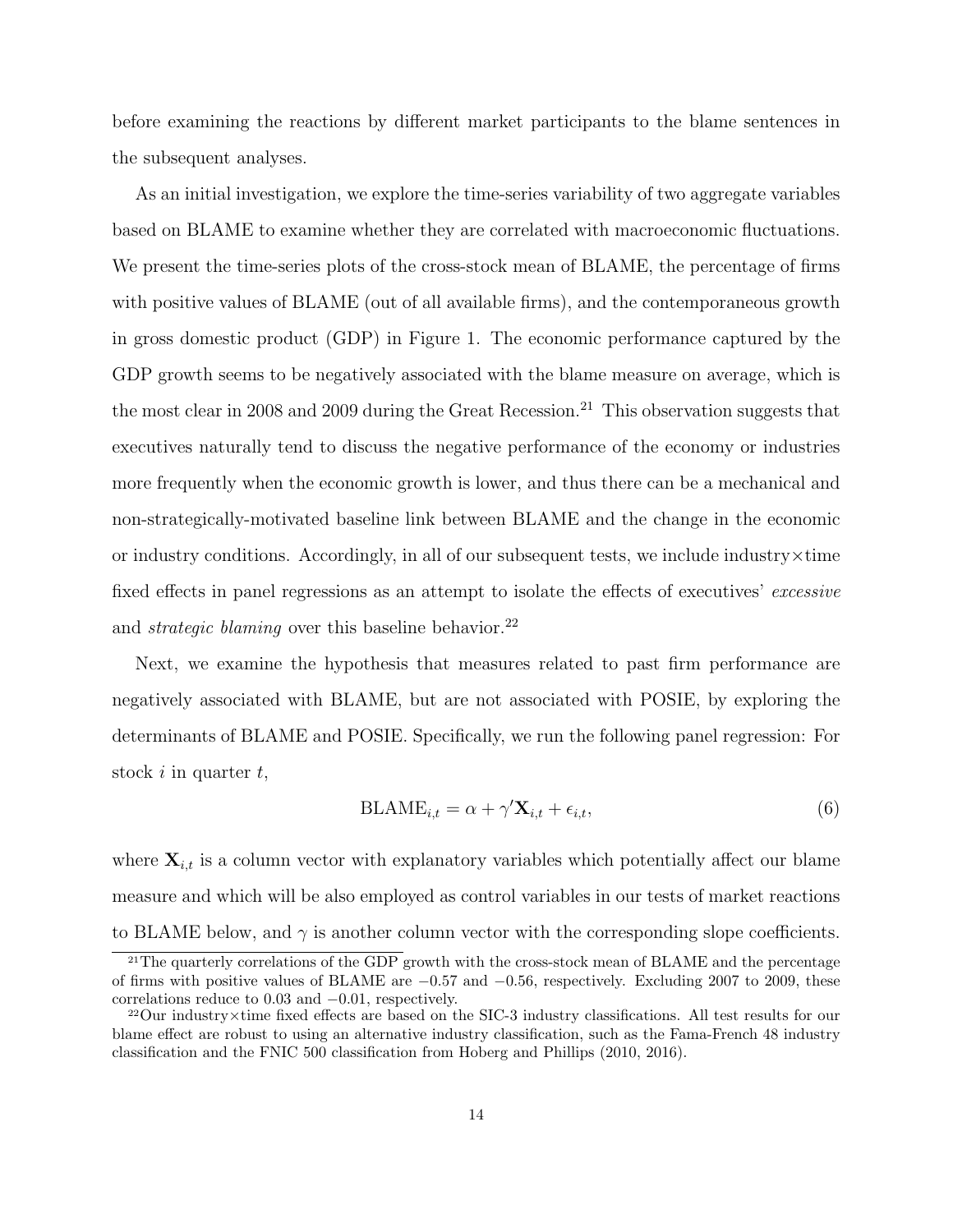The explanatory variables include the pre-conference-call earnings forecast error (FE), bookto-market ratio (BM), market equity (ME) in logarithm, past 12-month cumulative return (MOMENTUM), accrual (ACCRUAL) defined as the accrued earnings divided by total assets, negative tonal measure (NEG), annualized volatility of daily returns (VOLATILITY), percentage of institutional ownership (INSTOWN), logarithm of one plus number of analysts following (LNUMEST), and average daily share turnover (TURNOVER). We construct all these explanatory variables based on the information available to executives as of the time of each earnings conference call and provide their detailed definitions in Section 3. For ease of interpretation, each of explanatory variables is standardized to have the mean of zero and the standard deviation of one. To ensure that our test results are not driven by time-varying industry-wide dynamics, we also control for industry×quarter fixed effects based on the SIC-3 classifications when estimating equation (6). Following Petersen (2009), we calculate the clustered standard errors by industry to control for potential serial correlations in BLAME.

We present the test results of equation (6) in Table 3. In Columns (1) and (2), we find that the evidence strongly supports our hypothesis: firms with worse performance in either financial or accounting metrics tend to employ more blame statements in their earnings conference calls. Specifically, FE is significantly and negatively associated with BLAME, indicating that firms with lower earnings surprises before conference calls tend to have the negative descriptions of the economy or industries more frequently during the conference calls. Similarly, MOMENTUM is also significantly and negatively associated with BLAME, indicating that lower past returns tend to increase executives' blaming the economy or industries during earning conference calls. The percentage of negative words (NEG), which can serve as a proxy for the other negative information revealed linguistically through the conference call, has a positive and highly significant coefficient as expected.<sup>23</sup> The valuation is strongly negatively related to the blame measure, as indicated by the positive and significant coefficient of BM. Interestingly, in Columns (1) and (2), we find that the values of R-squared

 $23$ In Columns (1) and (2), our findings are robust to including or excluding NEG in equation (6).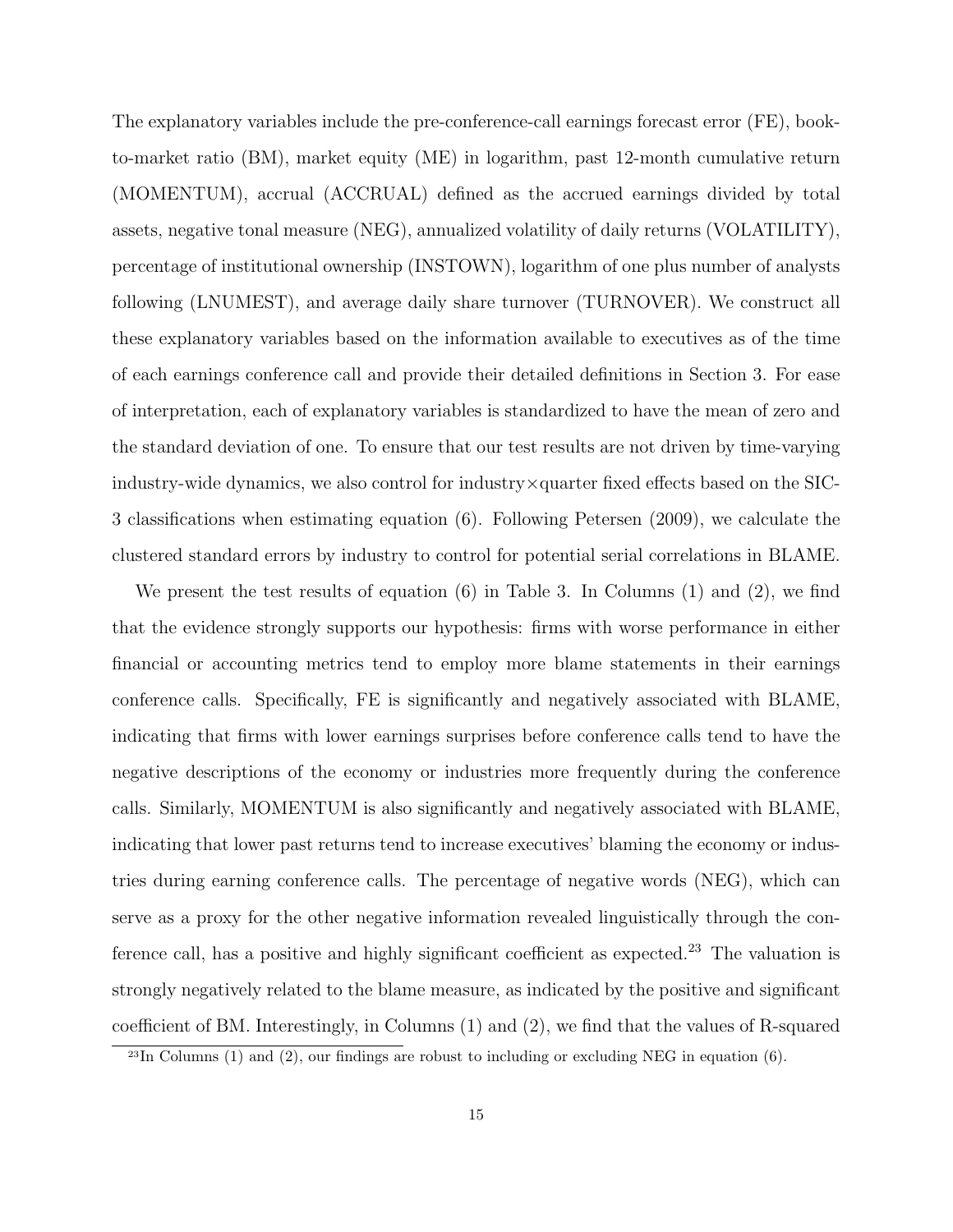stay fairly similar at 34% and 31%, respectively, with and without controlling for NEG. This is consistent with the pairwise correlation of BLAME and NEG being at 0.29 (see Panel C of Table 2). These results imply that BLAME captures unique informational contents from earnings conference calls, and it is distinct from NEG which counts the number of negative words. These results also demonstrate that our sentence-based approach indeed captures novel information that can be missed by traditional bag-of-words approaches.

We repeat the same regression analysis with POSIE as the dependent variable in equation (6), which is the percentage of positive sentences about the economy or industries (out of all sentences) for each earnings conference call. From Columns (3) and (4), we find no significant association between any of the two past firm performance metrics (FE and MOMENTUM) and POSIE. This implies that executives do not attribute firms' good performance to the external factors like the economy or industries, which is a sharp contrast with their blaming tactics when firms perform poorly. Taken together, the main findings in Table 3 support the hypothesis that corporate executives tend to externalize their poor performance, but are reluctant to associate their good performance to the economy or industries.

In Table 3, we also examine how other explanatory variables influence BLAME. Larger firms are associated with higher values of BLAME, indicated by the significant and positive coefficient of ME (in logarithm). The security analyst coverage captured by LNUMEST is significantly and negatively associated with BLAME. Moyer et al. (1989) argues that higher analyst coverage is associated with a higher level of external monitoring. Security analysts also confront a firm's management about its poor performance from time to time. Thus, the negative coefficient of LNUMEST indicates that intense external monitoring reduces the frequency of corporate executives' blaming the economy or industries. To the extent that investors' trading activities capture a firm's visibility, as advocated by Gervais et al. (2001), Kaniel et al. (2012), and Israeli et al. (2020), the significant and negative coefficient of TURNOVER implies that the visibility also reduces managers' tendency to blame.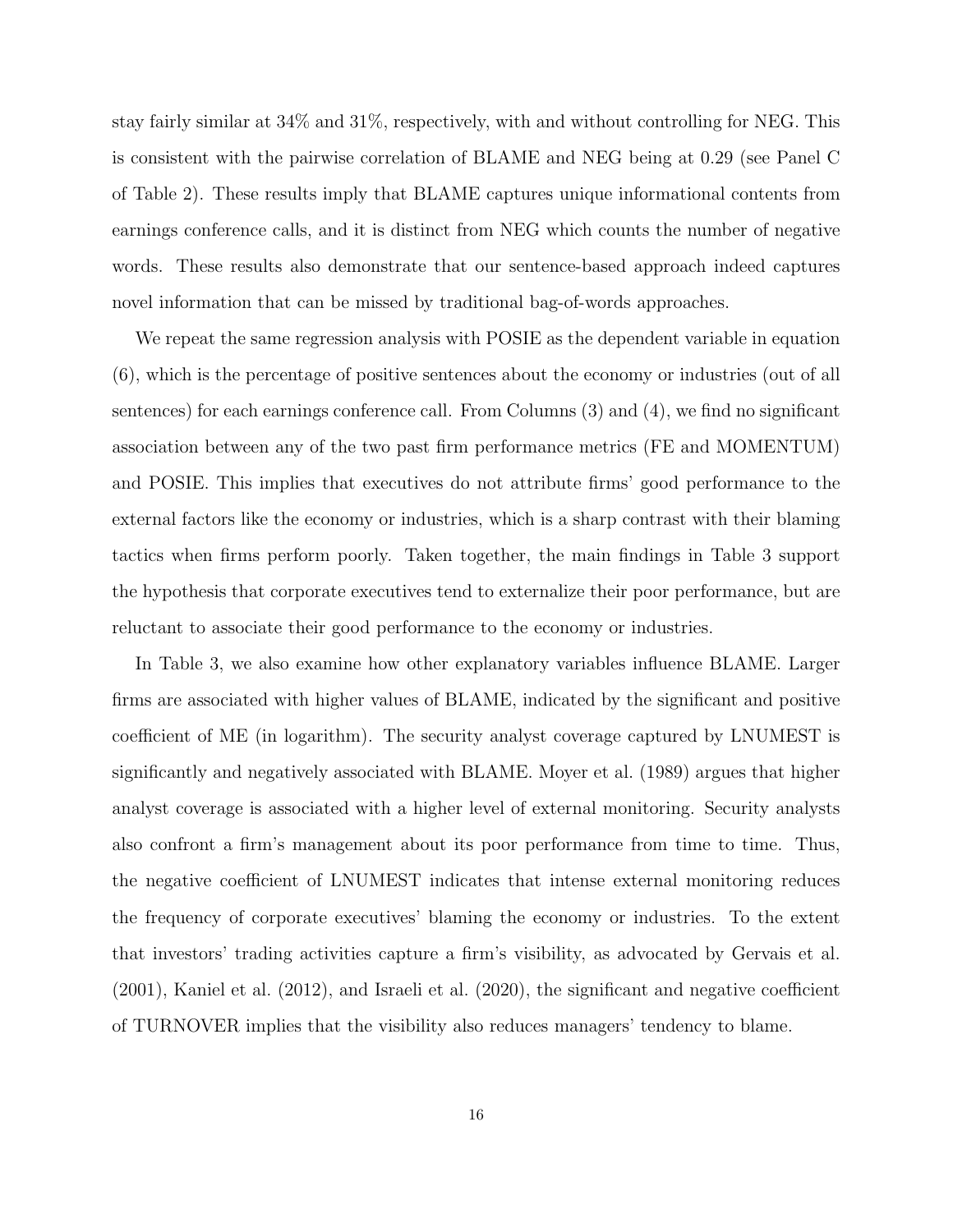## 4.2 Immediate Return Reaction

We now investigate how investors react to corporate executives' strategic blaming tactics on the earnings conference call period by running the following panel regression: For stock  $i$  in quarter  $t$ ,

$$
CAR[-1, 1]_{i,t} = \alpha + \beta BLAME_{i,t} + \gamma' \mathbf{X}_{i,t} + \epsilon_{i,t},
$$
\n(7)

where  $CAR[-1, 1]_{i,t}$  is the cumulative abnormal return over the three-trading-day period from one-day before and one-day after each earnings conference call day, which is obtained by controlling for the contributions of the three factors under Fama and French  $(1993)$ .<sup>24</sup>  $\mathbf{X}_{i,t}$  is a column vector that contains a set of control variables based on equation (6) and  $\gamma$  is another column vector with the corresponding slope coefficients. For ease of interpretation, each of explanatory variables is standardized to have the mean of zero and the standard deviation of one. To ensure that our test results are not driven by time-varying industrywide dynamics, we control for industry $\times$ quarter fixed effects in equation (7). Additionally, to control for the cross-stock correlation in  $CAR[-1, 1]$ , we calculate the clustered standard errors by quarter following Petersen  $(2009).^{25}$ 

We provide the test results of equation (7) in Table 4, where the slope coefficients are presented in percentage. In Column (1), the univariate regression indicates that our blame measure is negatively associated with the abnormal return on the earnings conference call period and its slope coefficient is highly significant at the 1% level. It also implies that one standard deviation increase in BLAME  $(=0.33\%)$  leads to 38 basis points (bps) decrease in the abnormal return on the earnings conference call period. When adding a set of control variables, including NEG, into Column (2), we find that the slope coefficient of our blame measure is negative and significant at the 5% level although its magnitude is reduced to 13

<sup>&</sup>lt;sup>24</sup>Their factor loadings are estimated using daily returns over the interval of [-180,-15] relative to the date of each earnings conference call. Our test results in Sections 4.2 and 4.3 are robust when we calculate the abnormal return on a given day as the difference in return between stock i and the market portfolio.

<sup>&</sup>lt;sup>25</sup>The test results are robust when we calculate the double-clustered standard errors by quarter and by industry (or firm).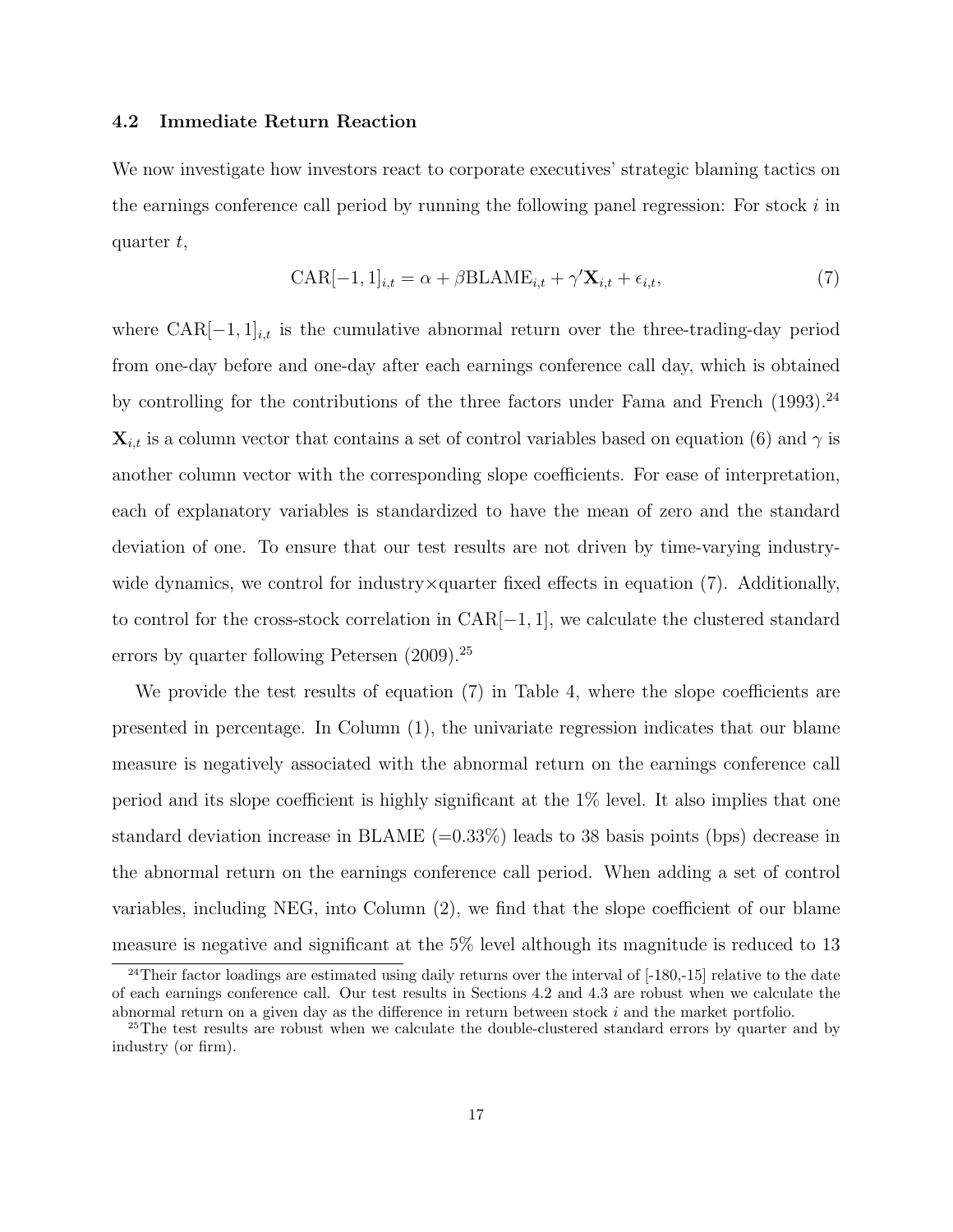bps compared to the univariate regression. This immediate and negative market reaction to BLAME implies that the blame sentences in earnings conference calls contain negative value-relevant information about firms, which is distinct from the information in NEG,  $^{26}$ and investors understand and incorporate a part of it into stock prices. In addition, we find that the slope coefficient of NEG is negative and highly significant at the 1% level. Interestingly, the magnitude of its slope coefficient at 99 bps is about eight times larger than that of BLAME at 13 bps. This difference in magnitude implies that investors react to the information in NEG much more strongly and immediately than the information in BLAME. When replacing BLAME with POSIE for equation (7), we find in Column (4) that the slope coefficient of POSIE is positive but insignificant in the presence of controls. Thus there is no immediate return reaction to the positive descriptions of the economy or industries, implying that no value-relevant information is revealed through them.

Overall, these test results support our hypothesis that managers opportunistically bundle accumulated negative information into the blame statements in earnings conference calls, generating the negative and immediate return reactions.

### 4.3 Delayed Return Reaction

If investors do not fully understand the value-relevant implications of the blame sentences during the earnings conference call period, they would react to the negative information in BLAME slowly and thus it could negatively predict the subsequent returns after earnings conference calls. This is likely when the two conditions are met: 1) the informational contents of BLAME and NEG are distinct, and 2) investors consume more cognitive resources to digest the information in BLAME than that in NEG while they suffer from the limited cognitive resources. In Section 4.2, we already had supportive evidence for the first condition. The second condition could be also met in our setting if investors need to infer value-relevant

<sup>&</sup>lt;sup>26</sup>We repeat the test in equation (7) by replacing BLAME with the "residual" blame measure, BLAME<sub>R</sub>, which we obtain from the regression of BLAME on NEG and an intercept. From this modified regression, we also find that the slope coefficient of  $BLAME_R$  is negative and significant.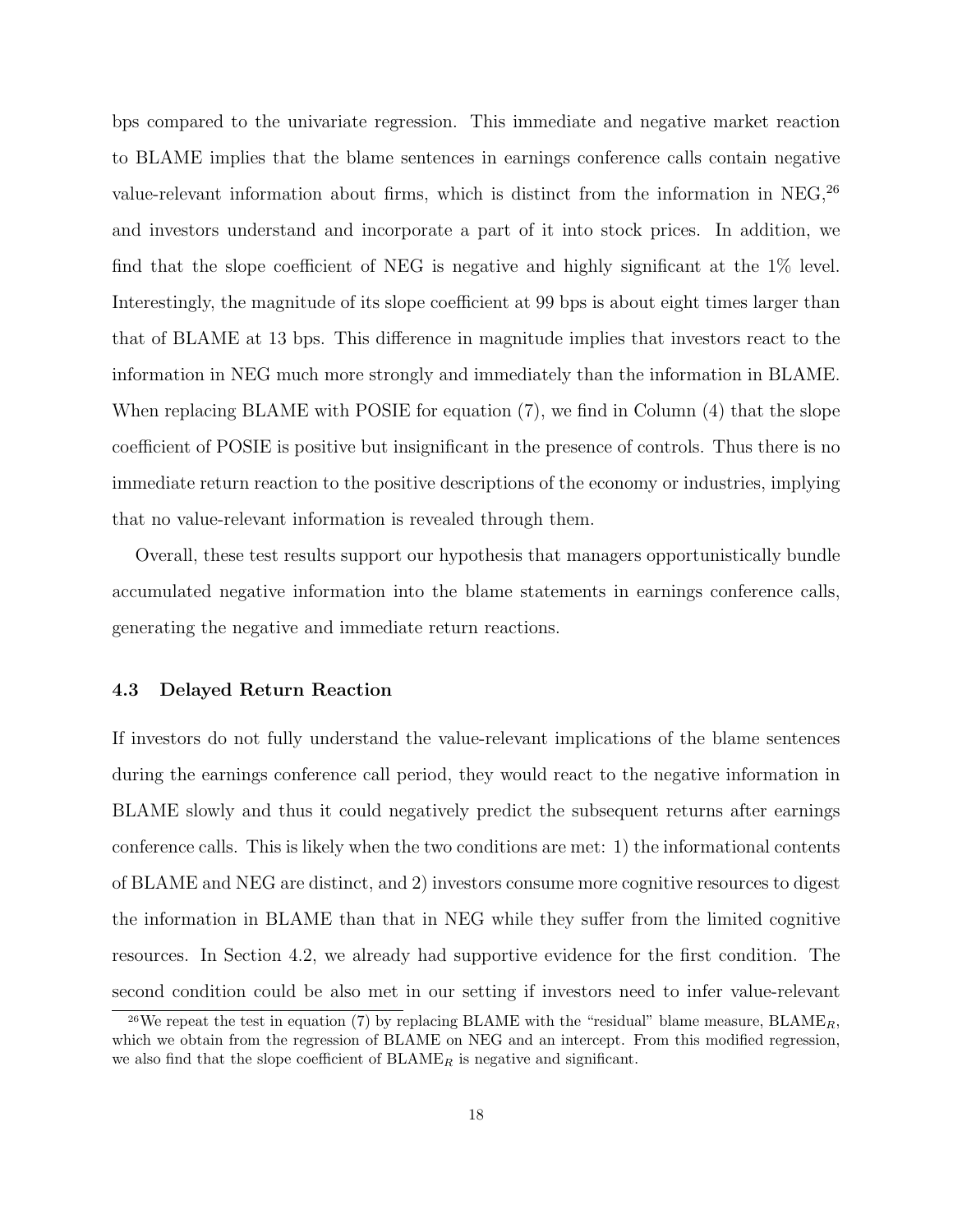implications for their firms from the negative situations that the economy or industries are facing, which requires them to process and combine distinct categories of contents together.

We now investigate how investors react to corporate executives' strategic blaming tactics after the earnings conference call period by running the following regression: For stock  $i$  in quarter  $t$ ,

$$
CAR[2, 60]_{i,t} = \alpha + \beta \text{BLAME}_{i,t} + \gamma' \mathbf{X}_{i,t} + \epsilon_{i,t},
$$
\n(8)

where  $CAR[2, 60]_{i,t}$  is the cumulative abnormal return over the 60-trading-day period, which is approximately the same as three calendar months, after the earnings conference call period. Past studies such as Dellavigna and Pollet (2009) and Hirshleifer et al. (2009) employ the same predictive horizon in analyzing the post-earnings announcement drift (PEAD) since the information from earnings announcements is largely realized over this time horizon. The abnormal return is obtained by controlling for the contributions of the three risk factors under Fama and French (1993).  $\mathbf{X}_{i,t}$  is a column vector that contains a set of control variables based on equation (6) and  $\gamma$  is another column vector with the corresponding slope coefficients. For ease of interpretation, each of explanatory variables is standardized to have the mean of zero and the standard deviation of one. To make sure that our test results are not driven by time-varying industry-wide dynamics, we control for industry×quarter fixed effects in estimating equation (8). In addition, to control for the cross-stock correlation in CAR[2, 60], we calculate the clustered standard errors by quarter.

We provide the test results of equation  $(8)$  in Table 5, where the slope coefficients are presented in percentage. In Column (1), the univariate regression shows that the coefficient of our blame measure is negative and significant at the 1% level. The economic magnitude implied by this coefficient is substantial. On average, one standard deviation increase in  $BLAME (= 0.33%)$  leads to about 35 bps decrease in abnormal return over the subsequent 60-trading-day period after earnings conference calls. In Column (2), we add a set of control variables including NEG into equation (8) to ensure that the test result from the univariate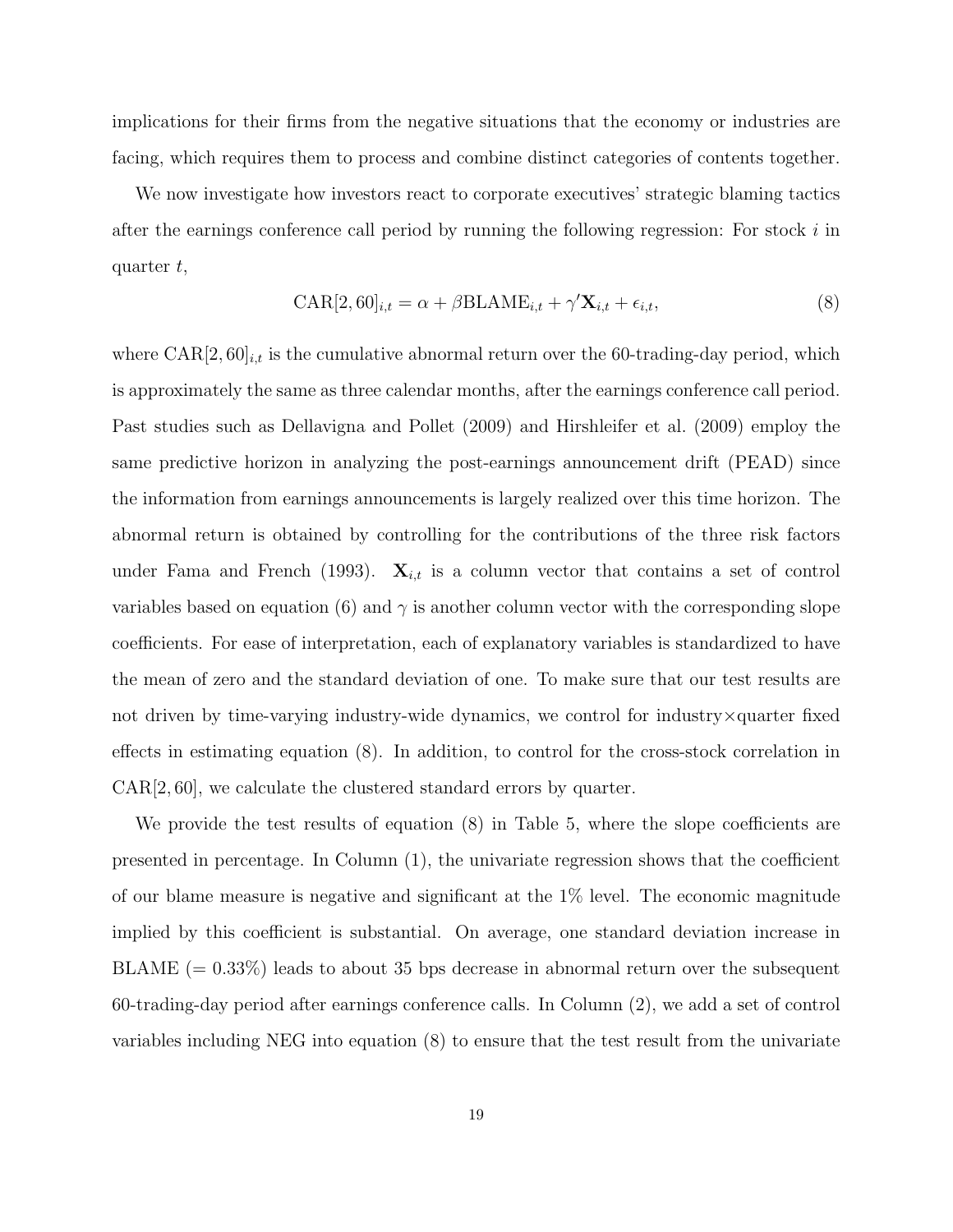regression is not driven by potential confounding effects of known return predictors. We find that our blame measure can still predict negatively and significantly the post-conference-call abnormal return although its economic magnitude decreases. Although NEG is negatively correlated with the future abnormal return, its coefficient becomes statistically insignificant in any conventional level, indicating that NEG is not predictive of the subsequent abnormal return after earnings conference calls. Combining the results in Tables 4 and 5, we conclude that average investors understand about  $30\%$  (=  $\frac{13.4}{13.4+30.7}$ ) of the value-related information in BLAME immediately, while they digest the remaining  $70\%$  (=  $\frac{30.7}{13.4+30.7}$ ) of the information gradually over the next 60-trading-day period after conference calls. In contrast, investors tend to understand the negative information contained in NEG almost immediately during the earnings conference call period. These results confirm that the information in BLAME is distinct from the one in NEG (as in Table 3), thus leading investors to react to these two textual measures differently. In addition, we present evidence that our blame measure possesses additional return predictability beyond the widely observed PEAD (e.g., Bernard and Thomas (1989)) since controlling for FE does not weaken the blame effect significantly.<sup>27</sup> In Column (4), when replacing BLAME with POSIE for equation (8), the slope coefficient of POSIE is statistically indistinguishable from zero in the presence of controls. Together, these findings are supportive for the idea that executives strategically inject the negative value-relevant information into the blame sentences in earnings conference calls, while the sentences with positive descriptions of the economy or industries contain no such information.

Further, we investigate whether our blame measure can predict the abnormal return in a longer horizon. Specifically, in equation  $(8)$ , we replace  $CAR[2,60]$  with  $CAR[61,252]$ , which is the cumulative abnormal return defined over a period between 61 and 252 trading days (approximately one calendar year) after each earnings conference call. We present the test results of this regression in Appendix Table A2. We find no indication of a return reversal

<sup>&</sup>lt;sup>27</sup>In Appendix Table A1, we also repeat our tests in equation (8) by replacing FE with EADCAR $[-1,1]$ , which is calculated over the earning announcement period, as an alternative proxy for the PEAD following Frazzini (2006). Our test results are robust to this alternative specification.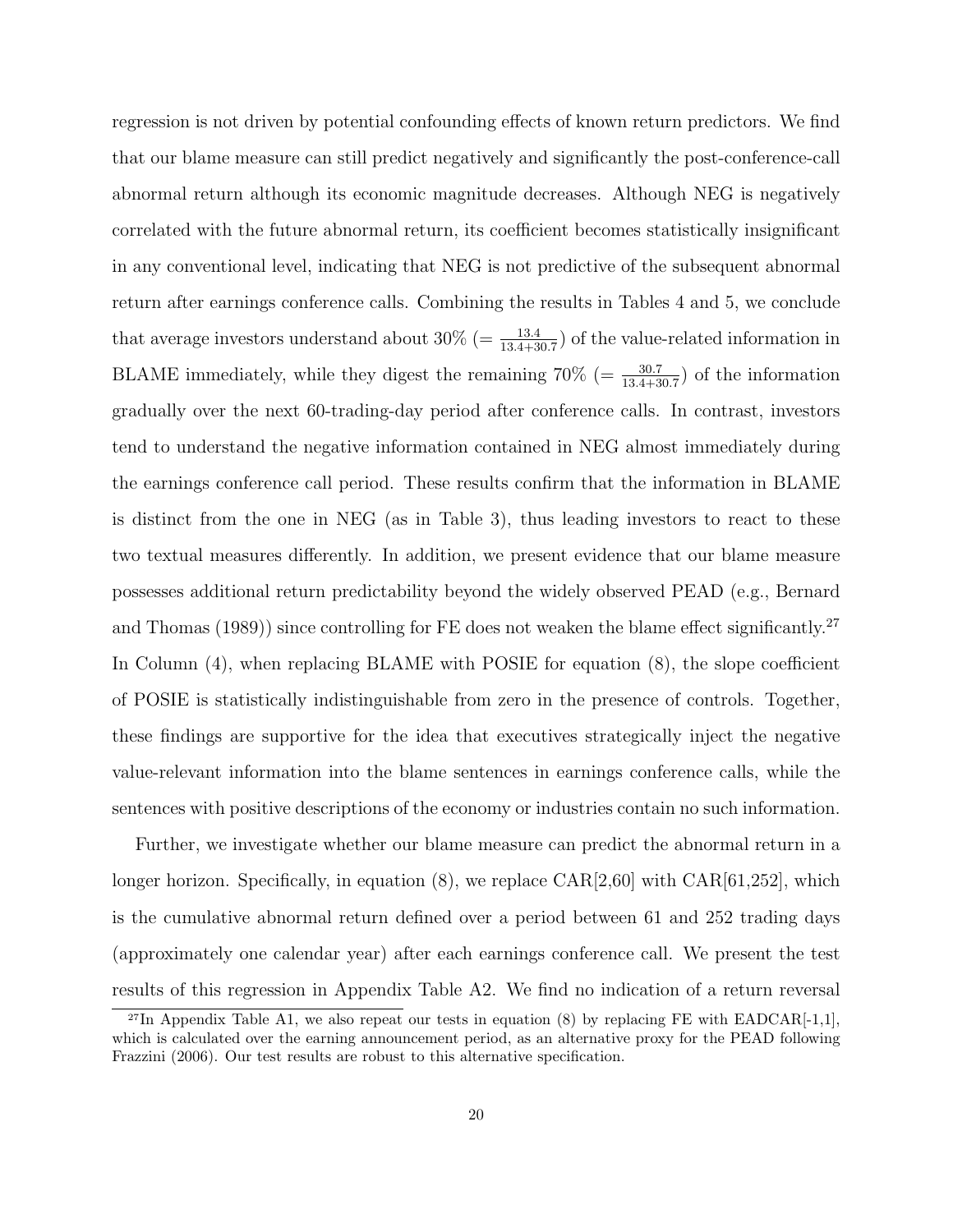that the blame measure is positively correlated with future abnormal returns over this longer horizon. The coefficient of BLAME is negative but statistically indistinguishable from zero at any conventional significance level. This evidence implies that the negative predictability of CAR[2,60] by our blame measure is unlikely driven by an overreaction to BLAME. Also it is worthwhile to emphasize that this pattern of abnormal returns subsequent to conference calls is inconsistent with a risk-based explanation since BLAME should have been positively correlated with the expected return if it is a proxy for a firm's exposure to latent systematic risk factors.<sup>28</sup>

Next, to evaluate its economic magnitude on a deeper level, we investigate how much profit investors can make from the blame effect by forming calendar time portfolios following Lyon et al. (1999). Specifically, in the beginning of each quarter, we first set the cutoff point for the long-side portfolio at 0, and the cutoff point for the short-side portfolio at the top 20% of the distribution of BLAME observations obtained from the previous quarter. Then, in the quarter, a blame measure is calculated for each earnings conference call. If the blame measure equals 0, the firm is added to the long-side portfolio for the trading day  $d+2$  relative to the earnings conference call day  $d$ . If the blame measure is higher than the short-side cutoff, the firm is added to the short-side portfolio for the trading day  $d+2$  relative to the earnings conference call day d. We hold the same firm within each portfolio for 60 trading days since its inclusion on the trading day  $d+2$ , require at least ten stocks included for each portfolio, and then calculate equal-weighted return across stocks.<sup>29</sup> Finally, we calculate the risk-adjusted return, i.e., alpha, of the long-short portfolio under the four-factor asset pricing model combining Fama and French (1993) and Carhart (1997). We provide this result in Panel A of Table 6, which indicates that the hedged portfolio generates substantial riskadjusted returns. E.g., we obtain an alpha of 59 bps per month  $(=7\%$  per year) under the

<sup>28</sup>In Section 4.4 below, we analyze the relations of our blame measure with the future earnings surprise and change in stock recommendations made by security analysts. These additional analyses are useful to further disentangle our information-based explanation and a risk-based explanation.

<sup>29</sup>When employing value-weighted portfolio returns, we find that the magnitudes of risk-adjusted returns are slightly lower than those reported in Tables 6 and 7, but they are significant at the 5% level.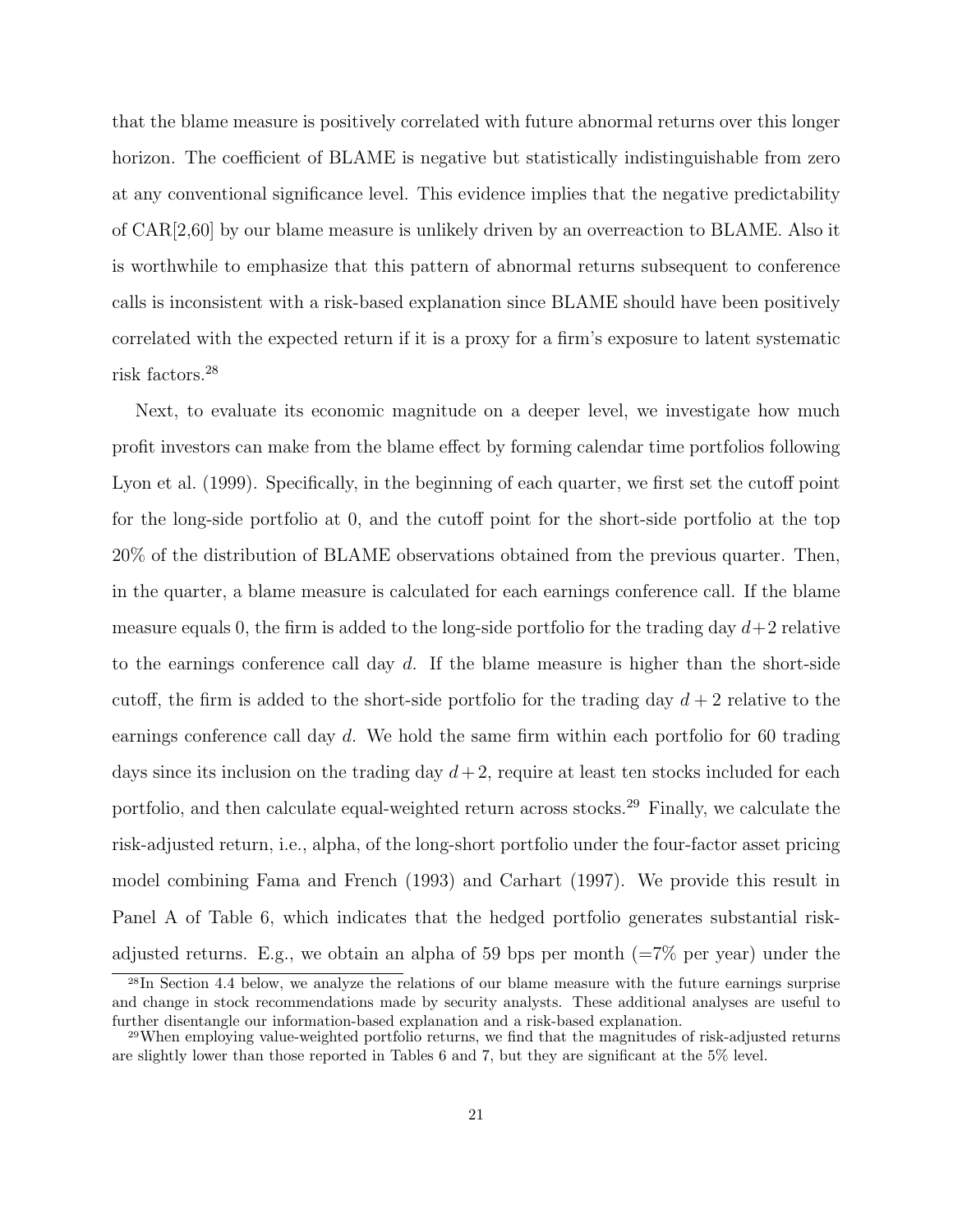three-factor model, and an alpha of 57 bps per month  $(=6.8\%$  per year) under the four factor model, respectively. Both alphas are statistically significant at the 1% level. Therefore, we find that the investment signals obtained from the blame sentences in earnings conference calls are highly valuable to investors and the performance of an associated trading strategy is not explained by the exposure to four prominent risk factors.

To make sure that our results on alphas are not driven by a nonlinear relation between BLAME and a proxy for the PEAD, we repeat our analysis by forming portfolios based on an independent double sort on BLAME and FE. Similar to the previous one-way sort in Panel A, the high BLAME group includes stocks whose blame measures belong to the top 20%, while the low BLAME group includes stocks whose blame measures are 0. For each quarter, the two breakpoints for FE are the top and bottom 30% of the distribution of realized FEs from the previous quarter. We separately examine the economic magnitude of the BLAME-sorted long-short portfolio for each of low and high FE groups in Panel B of Table 6. In both cases, we find that the BLAME-sorted hedging portfolios generate positive and significant fourfactor alphas. However, the alpha of the BLAME-sorted hedging portfolio from the high FE group is much lower than the same alpha from the low FE group. These results imply that the blame effect becomes much stronger among firms with poor earnings performance, which is consistent with the idea that executives tend to use more blame statements strategically when firms suffer from worse earnings performance.

Figure 2 presents the cumulative abnormal returns for the BLAME-sorted portfolios in the event window ranging from -120 to 120 trading days around the earnings conference call day. These results indicate that firms in the high BLAME group (in red dashed line) have experienced strong poor returns for 120 trading days before the earnings conference call day and then continue to perform poorly for 120 trading days afterward. This is the main driving force for the performance of the BLAME-sorted long-short portfolio (in cyan dash-dotted line). In contrast, firms in the low BLAME group (in blue solid line) have much less change in cumulative abnormal return over the same event window. This asymmetry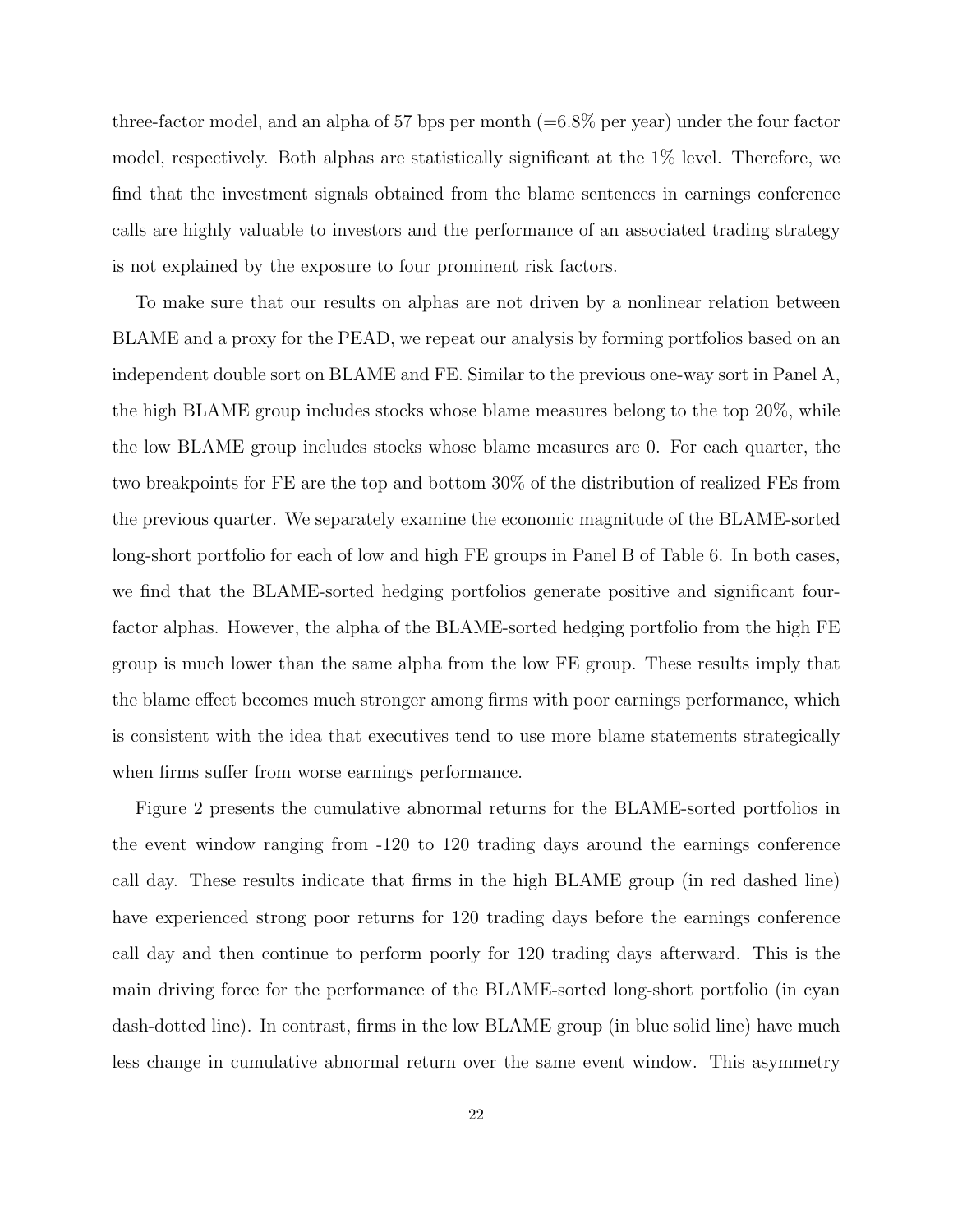between the high and low BLAME groups is another confirmation that our blame effect is not a manifestation of the PEAD since the only past poor performance largely continues after earnings conference calls, while the past good performance does not.

A potential alternative explanation for the performance of the BLAME-sorted long-short portfolios is as follows. Our blame measure might capture the negative information about the future performance of industries which a firm belongs to, and investors might underreact mainly to this industry-wide information. To investigate this possibility, we now construct industry-adjusted calendar time portfolios. Specifically, we calculate the following daily industry-adjusted return by subtracting the daily value-weighted return of the matched SIC-3 industry portfolio (IND): For each stock  $i$  on day  $d$ ,

$$
RET_{ADJ,i,d} = RETRF_{i,d} - IND_{I,d}.
$$
\n(9)

We then employ these daily industry-adjusted stock returns to construct the BLAME-sorted long-short portfolio by following the same procedure discussed above. If the risk-adjusted returns obtained from the previous calendar time portfolio approach is driven mainly by investors' underreaction to the industry-wide negative information revealed by executives, this adjustment by industry-level returns should eliminate the risk-adjusted returns identified above or substantially reduce their magnitudes. We provide the test results for the industryadjusted calendar time portfolios in Table 7. We find that the risk-adjusted returns remain positive and highly significant at the 1% level under the three-factor and four-factor asset pricing models. The three-factor alpha is 5.4% per year, and the four-factor alpha is 5.3% per year. These economic magnitudes of alphas are slightly lower than those in Table 6 without the industry-level adjustment, which indicates that a small portion of the blame effect is potentially due to the negative industry-wide information. However, the overall evidence is much more supportive for the idea that our blame measure reflects the negative and largely firm-specific information.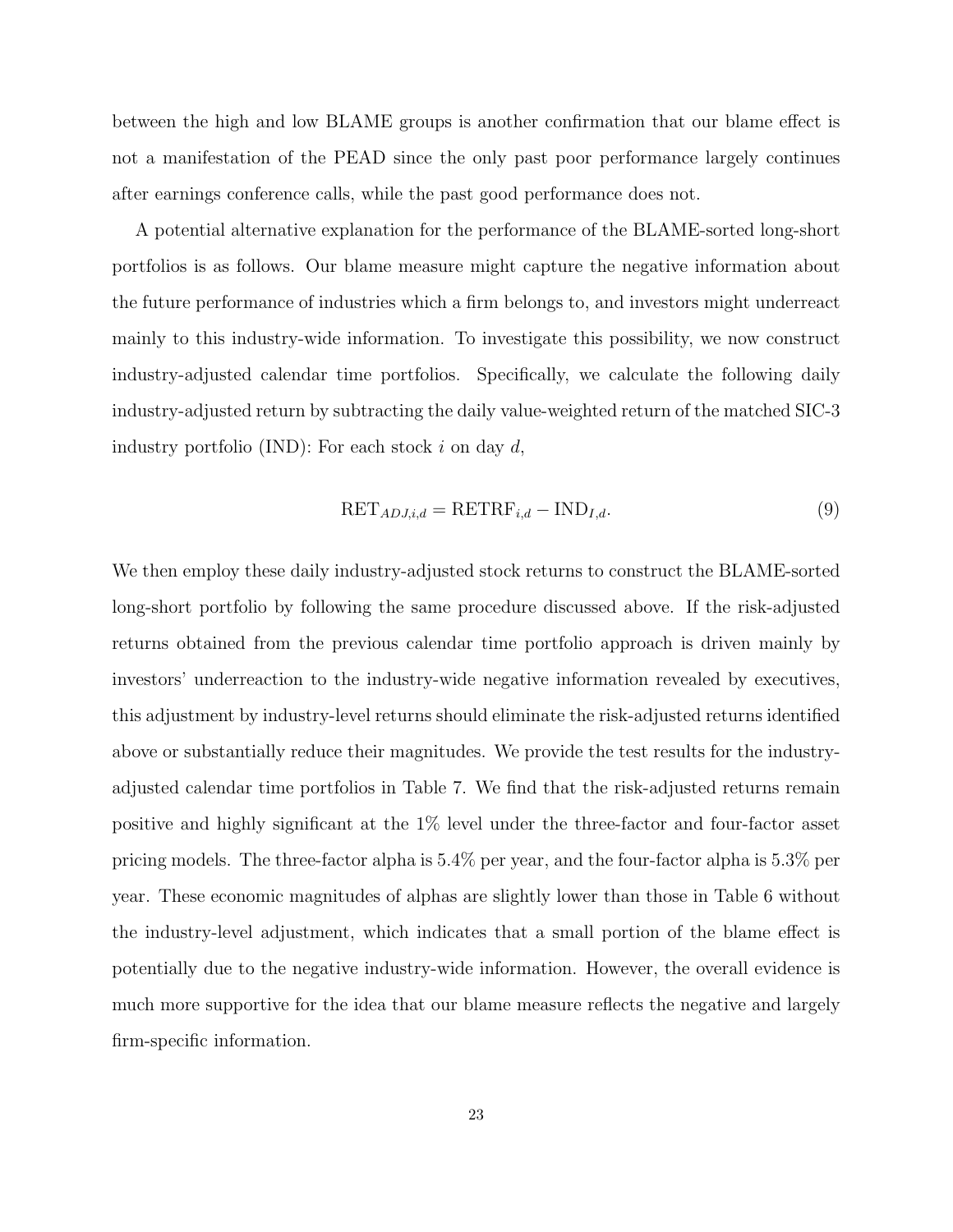Taken together, all test results in this subsection provide strong evidence that our blame measure predicts the negative abnormal return significantly in the period subsequent to earnings conference calls. These results imply that on average investors tend to underreact to the negative firm-specific information captured by the blame measure due to their limited cognitive resources.<sup>30</sup>

### 4.4 Security Analysts' Reactions

We now investigate how security analysts react to corporate executives' strategic blaming tactics reflected on earnings conference call transcripts based on the two different outcomes of their activities: forecasts of future earnings and stock recommendations. Compared to the two return-based tests in Sections 4.2 and 4.3, these analyses based on security analysts' earnings forecasts and recommendations can provide unique and additional insights on a potential underlying economic mechanism that drives the blame effect. Specifically, to the extent that security analysts are not involved in actual trading of stocks that they follow, the tests with future earnings surprises and changes in stock recommendation can provide us convincing reasons to disentangle our information-based explanation and a risk-based explanation for the blame effect.

We first examine whether security analysts understand and incorporate the value-relevant information in the blame sentences into their earnings forecasts in a timely manner. If the blame measure is predictive of future earning surprises, it suggests that security analysts do not immediately understand the information in the blame sentences, thus being unable to incorporate it into their projections of firms' future earnings. We test this hypothesis using the following regression: For stock  $i$  in quarter  $t$ ,

$$
SUE_{i,t} = \alpha + \beta BLAME_{i,t} + \gamma' \mathbf{X}_{i,t} + \varepsilon_{i,t},
$$
\n(10)

<sup>30</sup>These are consistent with the theoretical prediction by Peng and Xiong (2006) that investors with limited attention tend to focus more on market or sector-wide information than firm-specific information. They call this behavior investors' category-learning.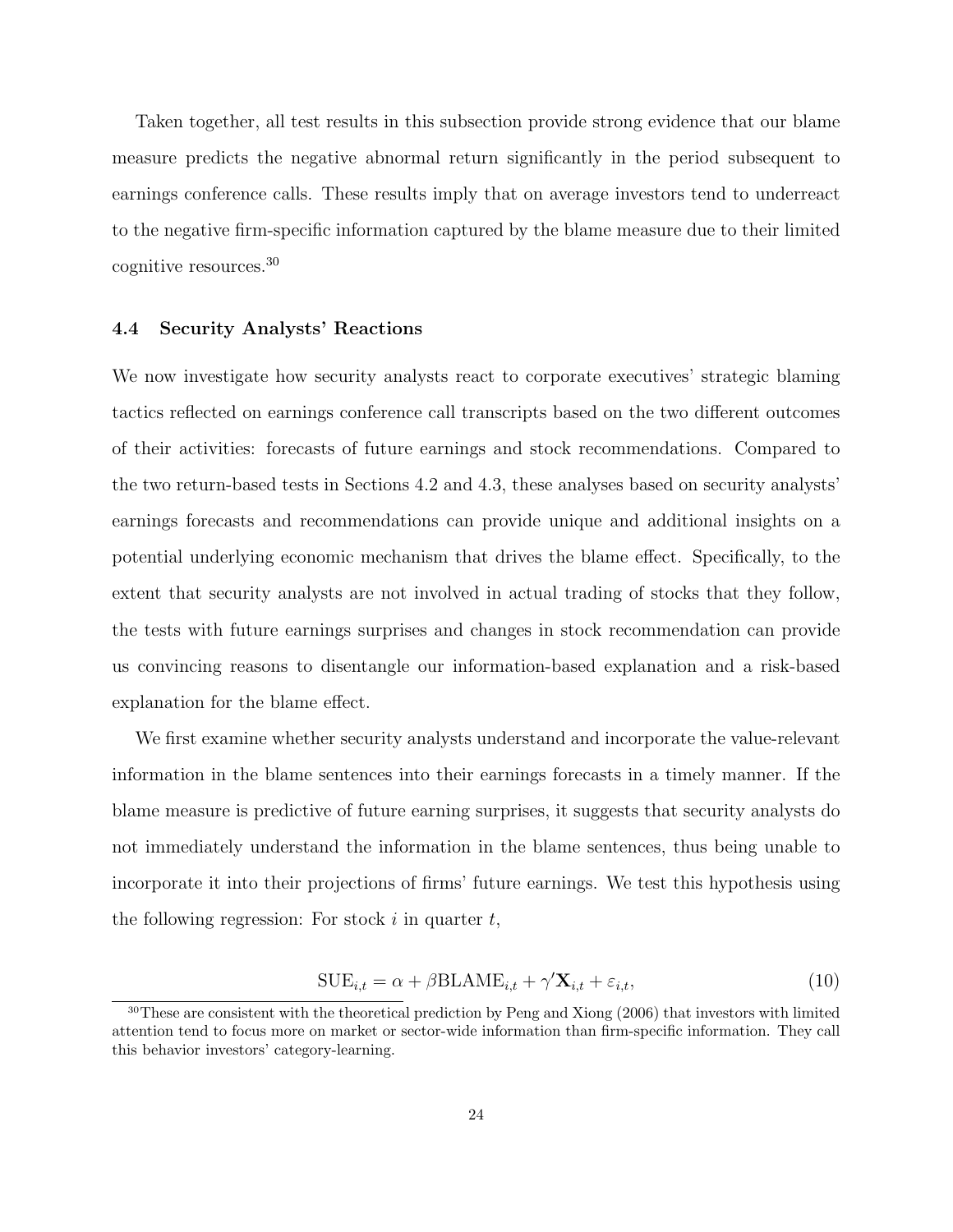where  $\text{SUE}_{i,t}$  is the *future* standardized unexpected earnings (SUE), which is defined similarly to FE in equation (3) but for the next quarter after each earnings conference call and is scaled up by 10,000,  $\mathbf{X}_{i,t}$  is a column vector that contains the same set of control variables (except the pre-conference-call FE) as in equations (7) and (8), and  $\gamma$  is another column vector with the corresponding slope coefficients. For ease of interpretation, each of explanatory variables is standardized to have the mean of zero and the standard deviation of one. To make sure that our test results are not driven by time-varying industry-wide dynamics, we control for industry $\times$ quarter fixed effects when estimating equation (10). To control for the potential cross-stock correlation in SUE, we also calculate the clustered standard errors by quarter.

We present the test results in Table 8. From the univariate and multivariate regressions, we find that our blame measure predicts the earnings surprise in the next quarter negatively and significantly at the 5% level. This result indicates that like investors, on average, security analysts do not immediately understand the negative value-relevant implications of the blame sentences, and as a result, they are slow in incorporating this negative information into their forecasts of firms' future earnings. This supports our information-based explanation for the blame effect, and also implies that investors and security analysts share a common bounded rationality that slows down them to digest the information in the blame statements.

We next investigate whether security analysts digest the value-relevant information in the blame sentences and incorporate it into their recommending stocks in a timely manner. Specifically, for stock i in quarter t, we first define the change in analyst recommendation consensus (mean), i.e., MEANRECCH $G_{i,t}$ , as the difference between the consensus over the 60-trading-day period, starting from two days after each earnings conference call, and the consensus over the two-trading-day period, including the conference call day and the next day. We then replace SUE with MEANRECCHG and re-estimate equation (10) with this new dependent variable. As reported in Table 9, we find strong evidence that our blame measure negatively predicts the change in the consensus recommendation subsequent to earnings conference calls. This result implies that security analysts gradually understand the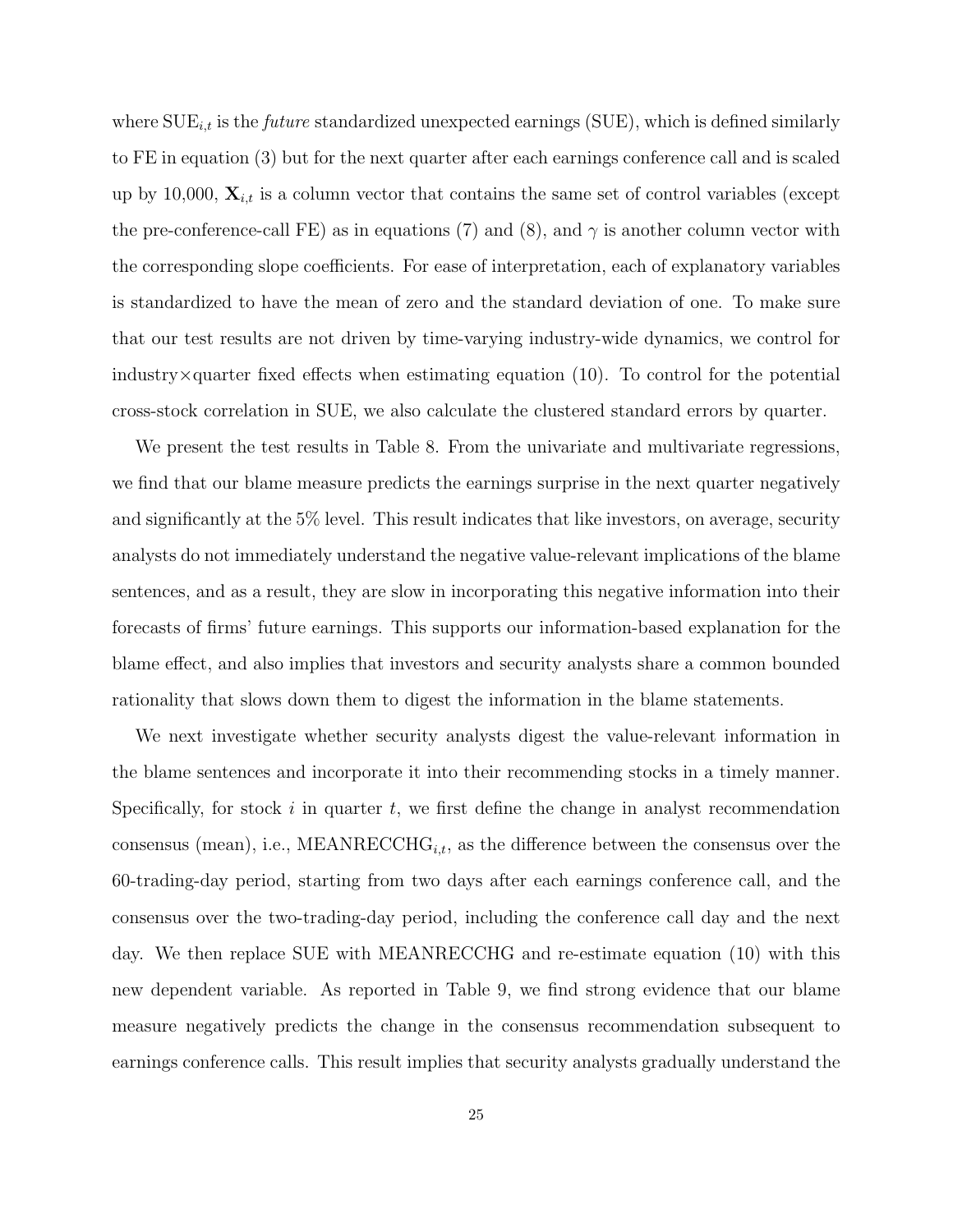negative value-relevant information that corporate executives inject into the blame sentences, as they realize that the stock prices of firms with high blame measures are overvalued. This evidence is consistent with the predictability by our blame measure of the abnormal returns and earnings surprises in the subsequent periods after earnings conference calls.

Taken together, the test results based on security analyst reactions to executives' strategic blaming tactics corroborate our information-based explanation for the blame effect.

#### 4.5 Blame Effect and Decomposition of Past Performance

One interesting picture that emerges from Table 3 and Figure 2 is a potential economic link between firms' poor past performance and the blame effect. Since corporate executives are more likely to employ negative descriptions of the economy or industries strategically when their firms experience poor performance (as shown in Table 3), we are also likely to observe a stronger blame effect in those times (as suggested by Figure 2). We here investigate this economic link by using the past 90-day returns up to the earnings conference call date as a firm's past performance, and obtain more insights on the blame effect by decomposing the past return performance into its firm-specific and systematic components.

First, we test whether the predictability of future abnormal returns by our blame measure becomes stronger when firms suffer from either poor firm-specific or systematic performance in the quarter leading up to each conference call date. We conduct the test by adding two dummy variables related to past firm-specific and systematic returns, i.e., FRETDUM and SRETDUM, respectively, and their interaction terms with BLAME into equation (8). Based on equation (5), FRETDUM is an indicator variable that equals one if the firmspecific return (FRET) over the past 90-day period is negative, while SRETDUM is an indicator variable that equals one if the systematic return (SRET) over the same 90-day period is negative. In Column (1) of Table 10, we find that the slope coefficient of the firmspecific interaction term ( $FRETDUM \times BLAME$ ) is negative, while that of the systematic interaction term (SRETDUM×BLAME) is positive, although both of them are insignificant.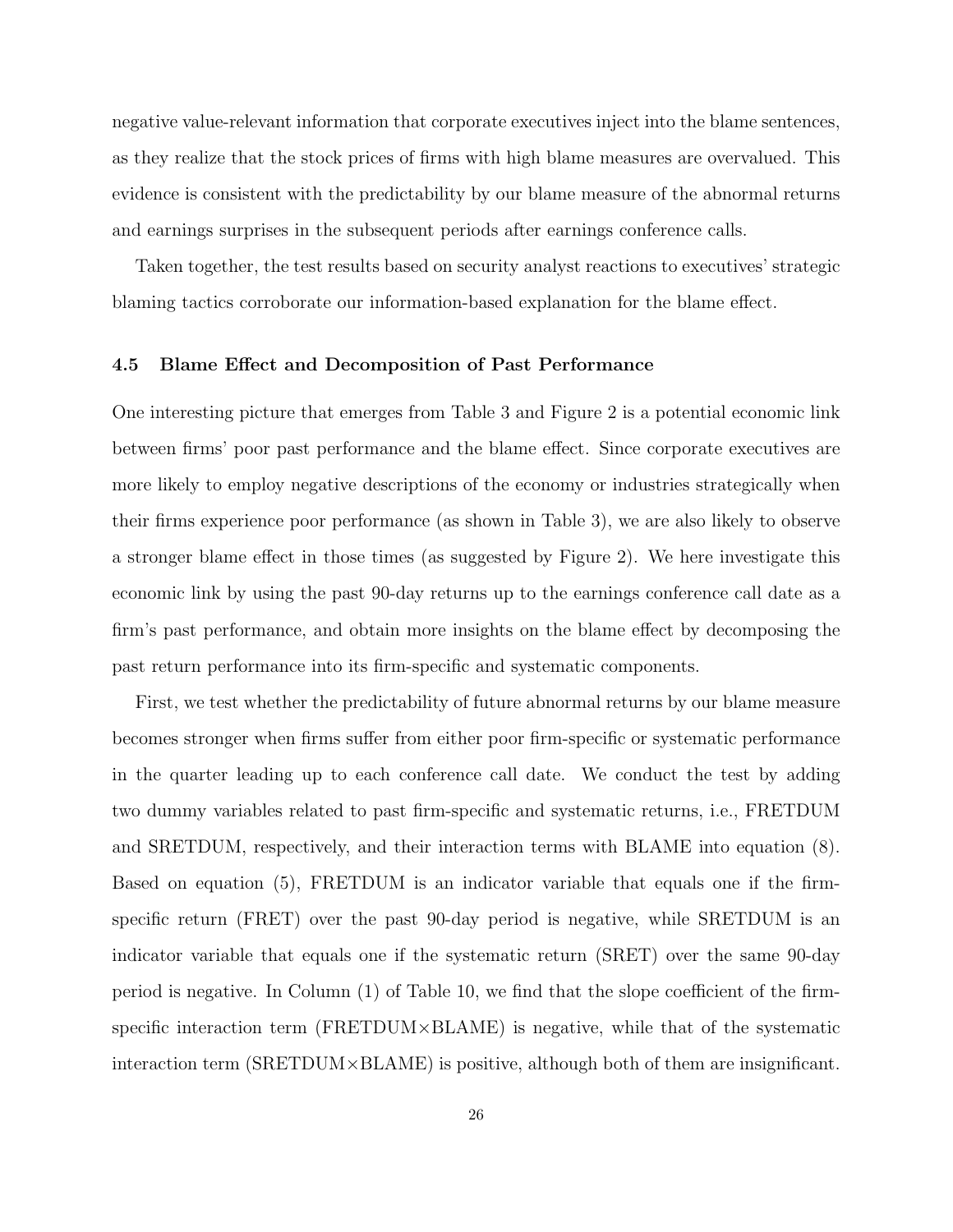This evidence suggests that the blame effect may become stronger when firms experienced poor idiosyncratic performance in the past.

Next, we examine whether the predictability of future earnings surprises by the blame measure is stronger when firms suffer from poor firm-specific or systematic performance over the past 90-day period. We repeat the estimation of equation (10) after adding FRETDUM and SRETDUM and their interaction terms with BLAME, whose results are presented in Column  $(2)$  of Table 10. We find that the coefficient for FRETDUM $\times$ BLAME is negative and highly significant at the  $1\%$  level, while that for SRETDUM $\times$ BLAME is negative but statistically indistinguishable from zero. We also find that after including those interaction terms, the coefficient for BLAME itself becomes positive although insignificant, indicating that the negative SUE predictability by our blame measure in Section 4.4 is mainly driven by firms with past poor idiosyncratic returns. Together, these results imply that the poor firm-specific performance in the past is a much more important economic channel through which the blame effect arises than the poor systematic performance in the past.

Lastly, we also examine when our blame measure predicts the recommendation revisions by security analysts most strongly. We repeat the same analysis with the change in analyst recommendation consensus (MEANRECCHG) in Section 4.4 after adding FRETDUM and SRETDUM and their interaction terms with BLAME into the regression. We present this result in Column (3) of Table 10. We find that the coefficient of FRETDUM×BLAME is negative and significant at the 5% level and its magnitude is comparable to that of BLAME, implying that the predictability of the future change in analyst recommendation consensus by the blame measure is about two times stronger when firms suffer from poor idiosyncratic past returns. Meanwhile, the coefficient of SRETDUM×BLAME is positive and insignificant. These test results are consistent with Columns (1) and (2) of Table 10.

In summary, we find evidence that our blame measure has higher predictive power for the future returns, earnings surprises, and analyst recommendation revisions when firms experienced poor idiosyncratic, but not systematic, performance in the past.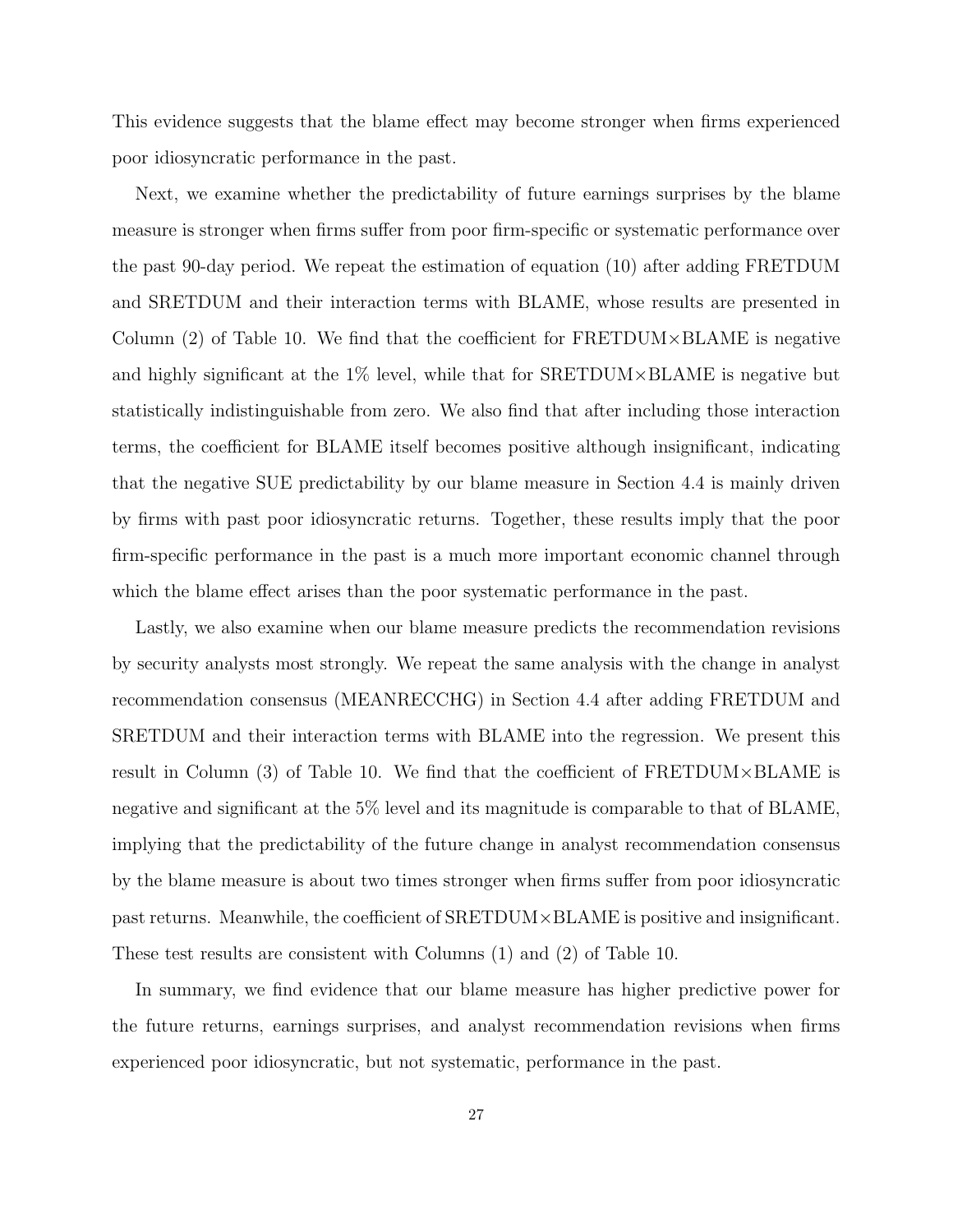#### 4.6 Executives' Blaming Tactics and Turnover

We here examine how corporate executives' strategic blaming is associated with their turnover. Specifically, we hypothesize that executives' blaming tactics can lower a chance of being fired when their firms perform poorly. If so, this can serve as a major incentive for executives to blame poor firm performance on external factors like the economy or industries.

To test our hypothesis, we estimate an yearly probit regression as in Jenter and Kanaan (2006), where we employ as the dependent variable the forced CEO turnover in the following year  $y + 1$  after executives blame in a quarter of year y. We define the forced CEO turnover as an indicator variable, which equals one if the CEO is fired under 65 in year  $y + 1$ , and equals zero otherwise.<sup>31</sup> Our list of main explanatory variables in the regression is as follows. BLAMEDUM is an indicator variable for BLAME in year y, which equals one if BLAME has a positive value for any quarter in year  $y$ , and equals zero otherwise. We employ this blame indicator variable (BLAMEDUM) instead of the continuous blame measure (BLAME) since it provides a more straightforward interpretation of the economic magnitudes of its interaction terms.<sup>32</sup> LAGRET is the cumulative return in year y. As in equation (5), SRET and FRET are, respectively, calculated as the systematic and firm-specific components of LAGRET in year y. We also include the interaction terms of LAGRET, or SRET and FRET with BLAMEDUM to examine the impact of executives' strategic blaming on the sensitivities of the forced CEO turnover to different components of past firm performance. Further, we add into the regression some control variables that have been known in the literature to affect the sensitivity of executive performance-turnover relation, e.g., return on assets (ROA), CEO age, and a retirement-related indicator variable (RETIRE), which equals one if the CEO age is equal to or greater than 60, and equals zero otherwise. For ease of interpretation, each of explanatory variables (except indicators and interaction terms) is standardized to have the

<sup>31</sup>We obtain the executive employment information from the ExecComp database and define the CEO turnover date as the date that the CEO steps down from his or her position.

<sup>32</sup>We find that the statistical significance and signs of the test results reported in Table 11 do not change when using BLAME instead of BLAMEDUM (unreported for brevity).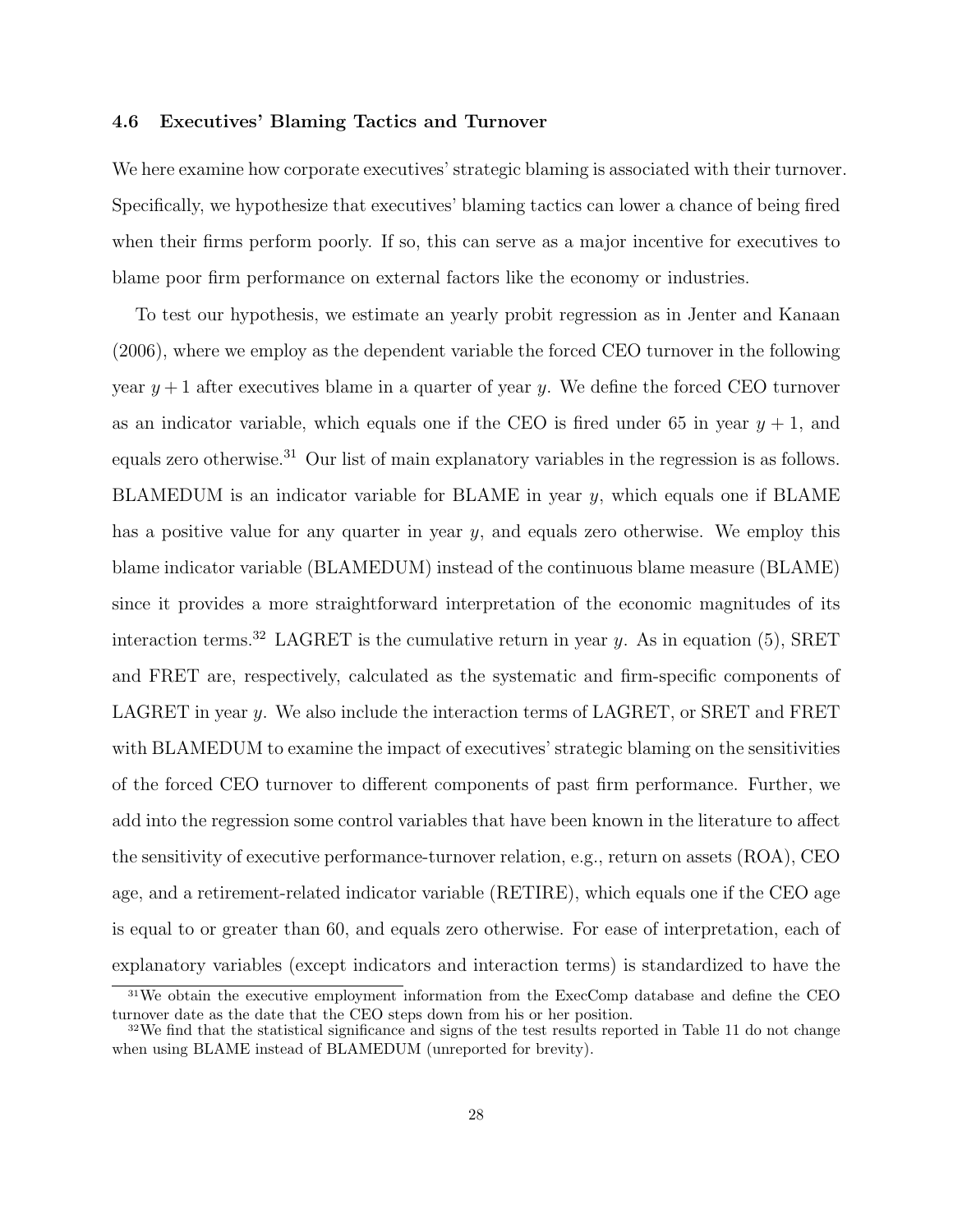mean of zero and the standard deviation of one. We add yearly dummies into the probit regression as additional controls and calculate the clustered standard errors by industry. Ai and Norton (2003) point out that the interaction terms in nonlinear models like ours need to be interpreted with caution. Therefore, we adopt the methodology suggested by Ai and Norton (2003) and Norton et al. (2004) to estimate the adjusted average interaction effects and their statistical significance.

We present the test results in Table 11. First, we establish that LAGRET is negatively and significantly associated with the forced CEO turnover in the following year, indicating that the better the firm performs, the less likely that executive will be forced out in the future. One standard deviation decrease in LAGRET leads to 5.20% increase in the probability of CEO turnover. We then find that the slope coefficient of BLAMEDUM×LAGRET is positive and significant in the 5% level and its average interaction effect based on Ai and Norton (2003) is also positive and highly significant in the 1% level. These results indicate that executives are much less likely to be punished if they blame the economic or industry conditions when their firms underperform. Conditioning on executives' blaming external factors (BLAMEDUM = 1), one standard deviation decrease in LAGRET leads to  $2.75\%$  (= 5.20%−2.45%) increase in the probability of CEO turnover. This is about 50% reduction in the probability of the forced CEO turnover compared to when executives do not blame  $(BLAMEDUM = 0).$ 

Jenter and Kanaan (2006) present evidence that executives are less harshly punished for poor industry performance than for poor firm-specific performance. To ensure that our finding is not driven by the possibility that firms with high values of the blame measure belong to industries that experience negative shocks, we decompose LAGRET into its systematic  $(SRET)$  and firm-specific (FRET) components.<sup>33</sup> We then separately interact each of these two components with BLAMEDUM and include these variables in the places of LAGRET

<sup>33</sup>Jenter and Kanaan (2006) use a cross-sectional regression for their decomposition. One advantage of our time-series decomposition in equations (4) and (5) is that it allows differential exposures to the market and industry-wide returns.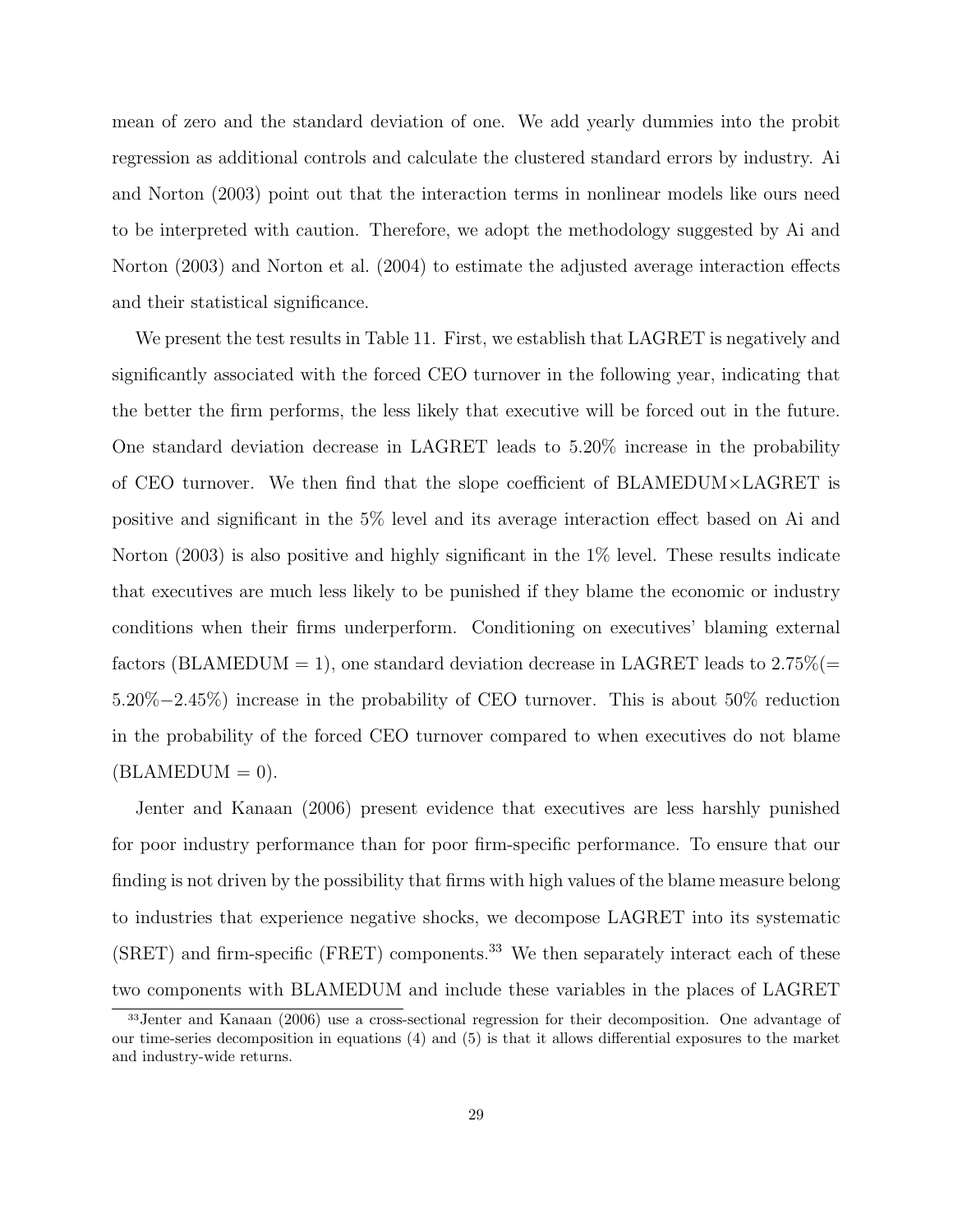and its blame interaction term for the probit regression. In the last two columns of Table 11, we first establish that both SRET and FRET are negatively and significantly associated with the forced CEO turnover in the following year. One standard deviation decreases in SRET and FRET lead to, respectively, 3.73% and 4.15% increases in the probability of CEO turnover. We then find that the coefficient for BLAMEDUM×FRET is positive and significant in the 5% level, while that for BLAMEDUM×SRET is insignificant. Conditioning on executives' blaming external factors  $(BLAMEDUM = 1)$ , one standard deviation decrease in FRET leads to  $2.21\% (= 4.15\% - 1.94\%)$  increase in the probability of CEO turnover. This again means about 50% reduction in the probability of the forced CEO turnover compared to when executives do not blame ( $BLAMEDUM = 0$ ). We conclude that the reduced sensitivity of executives' performance-turnover relation due to their blaming external factors is driven by the idiosyncratic component of past returns.

In summary, we find that executives' strategically attributing negative firm performance to the economy or industries helps them reduce the sensitivity of their performance-turnover relation. We also find that this effect is much stronger when firms' poor past performance is driven by negative idiosyncratic shocks than by negative economy- or industry-wide shocks.

## 5 Conclusion

We develop a novel sentence-based textual methodology to quantify executives' attributing poor firm performance to the economy or industries in quarterly earnings conference calls. Using our "blame measure", we first find that executives strategically blame the economy or industries when their firms underperform and that the blame sentences contain the negative and firm-specific value-relevant information. When investigating how market participants react to executives' blaming tactics, we find that investors tend to underreact to the negative information in the blame measure since they need to process and combine different categories of information contents together, enabling it to predict cumulative abnormal returns in the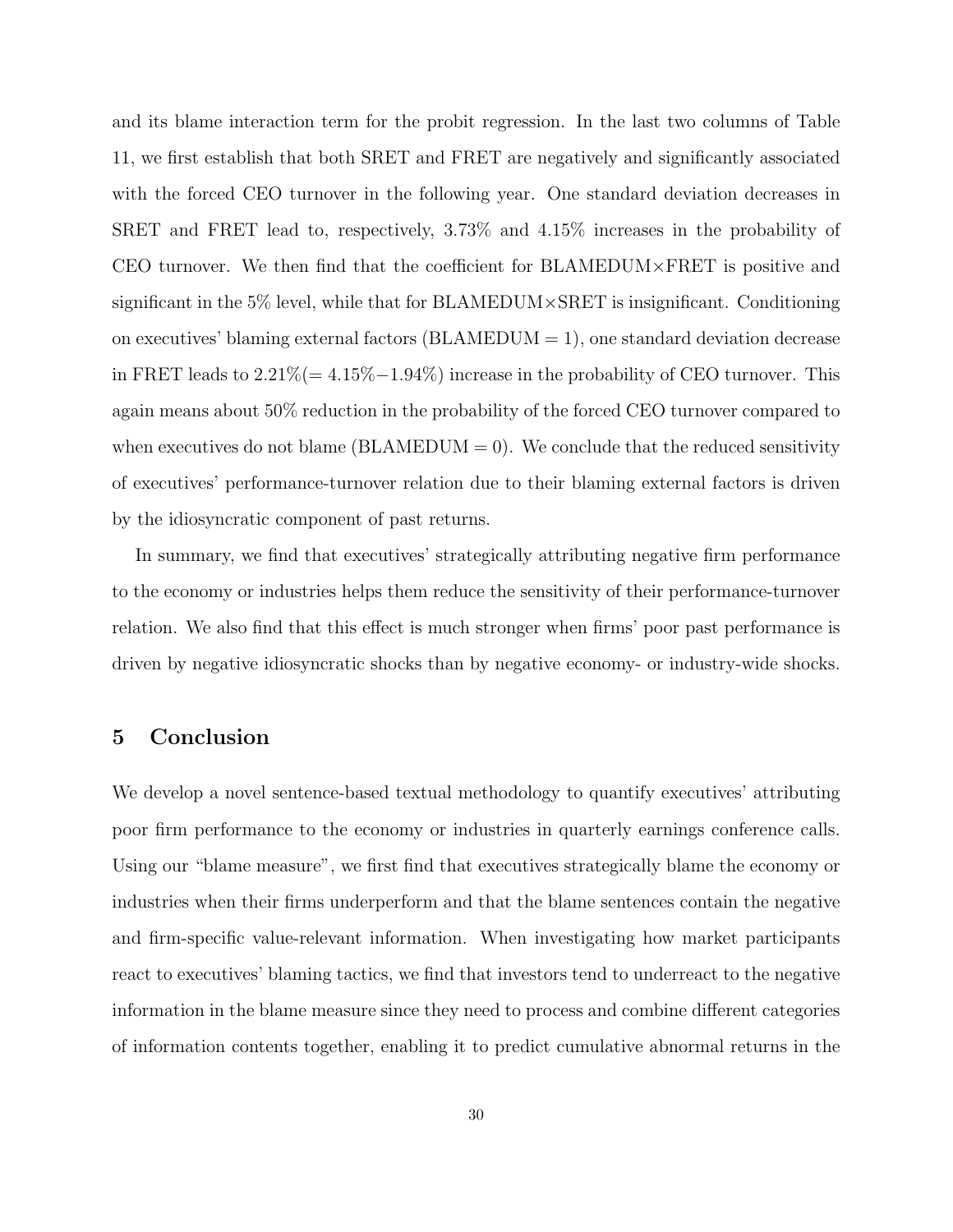subsequent quarter after earnings conference calls. We also uncover that security analysts are similarly slow in digesting the information in the blame measure, leading to the predictability of earnings surprises and recommendation downgrades in the subsequent quarter by the blame measure. Furthermore, we find evidence that executives who attribute poor firm performance to those external factors are less likely to be fired in the following year, which incentivises them to blame the economy or industries.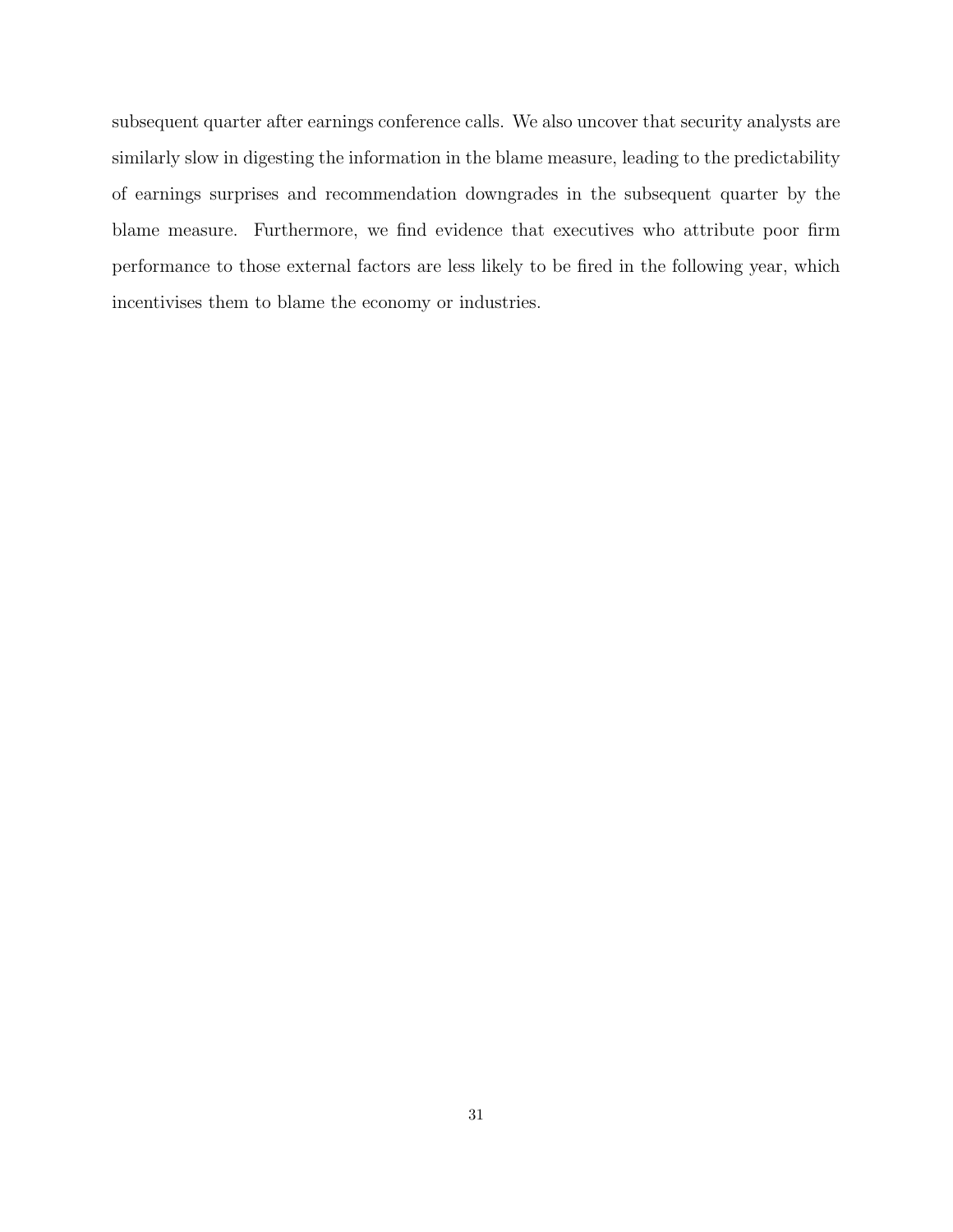# References

- Viral V. Acharya, Peter DeMarzo, and Ilan Kremer. Endogenous Information Flows and the Clustering of Announcements. The American Economic Review, 101(7):2955–2979, 2011.
- Chunrong Ai and Edward C Norton. Interaction terms in logit and probit models. Economics letters, 80(1): 123–129, 2003.
- Nicholas Barberis and Andrei Shleifer. Style investing. Journal of Financial Economics, 68(2):161–199, May 2003.
- Roy F. Baumeister. A self-presentational view of social phenomena. Psychological Bulletin, 91(1):3–26, 1982. ISSN 1939-1455(Electronic);0033-2909(Print).
- Victor L. Bernard and Jacob K. Thomas. Post-earnings-announcement drift: Delayed price response or risk premium? Journal of Accounting Research, 27:1–36, January 1989. ISSN 00218456. doi: 10.2307/2491062. ArticleType: research-article / Issue Title: Current Studies on The Information Content of Accounting Earnings / Full publication date: 1989 / Copyright © 1989 Accounting Research Center, Booth School of Business, University of Chicago.
- Marianne Bertrand and Sendhil Mullainathan. Are CEOS rewarded for luck? the ones without principals are\*. Quarterly Journal of Economics, 116(3):901–932, March 2011. ISSN 0033-5533. doi: i:10.1162/  $00335530152466269/\langle p \rangle$ .
- Matthew T. Billett and Yiming Qian. Are overconfident CEOs born or made? evidence of self-attribution bias from frequent acquirers. Management Science, 54(6):1037–1051, June 2008. ISSN 0025-1909, 1526- 5501. doi: 10.1287/mnsc.1070.0830.
- Gifford W. Bradley. Self-serving biases in the attribution process: A reexamination of the fact or fiction question. Journal of Personality and Social Psychology, 36(1):56–71, 1978. ISSN 1939-1315(Electronic);0022-3514(Print). doi: 10.1037/0022-3514.36.1.56.
- Mark M. Carhart. On persistence in mutual fund performance. The Journal of Finance, 52(1):57–82, March 1997. ISSN 0022-1082. doi: 10.2307/2329556. ArticleType: research-article / Full publication date: Mar., 1997 / Copyright © 1997 American Finance Association.
- Ling Cen, Michael G. Hertzel, and Christoph Schiller. Speed Matters: Limited Attention and Supply-Chain Information Diffusion. SSRN Scholarly Paper ID 2925460, Social Science Research Network, November 2017.
- Long Chen, Gaiyan Zhang, and Weina Zhang. Return predictability in the corporate bond market along the supply chain. Journal of Financial Markets, 29:66–86, June 2016.
- Lauren Cohen and Andrea Frazzini. Economic Links and Predictable Returns. The Journal of Finance, 63 (4):1977–2011, 2008.
- Lauren Cohen and Dong Lou. Complicated firms. Journal of Financial Economics, 104(2):383-400, May 2012.
- Lauren Cohen, Dong Lou, and Christopher J. Malloy. Casting Conference Calls. Management Science, 66 (11):5015–5039, April 2020. Publisher: INFORMS.
- J. Anthony Cookson, S. Katie Moon, and Joonki Noh. Imprecise and Informative: Lessons from Market Reactions to Imprecise Disclosure. January 2021. URL https://papers.ssrn.com/abstract=3152460.
- Stefano Dellavigna and Joshua M Pollet. Investor inattention and friday earnings announcements. The Journal of Finance, 64(2):709–749, March 2009. ISSN 1540-6261. doi: 10.1111/j.1540-6261.2009.01447.x.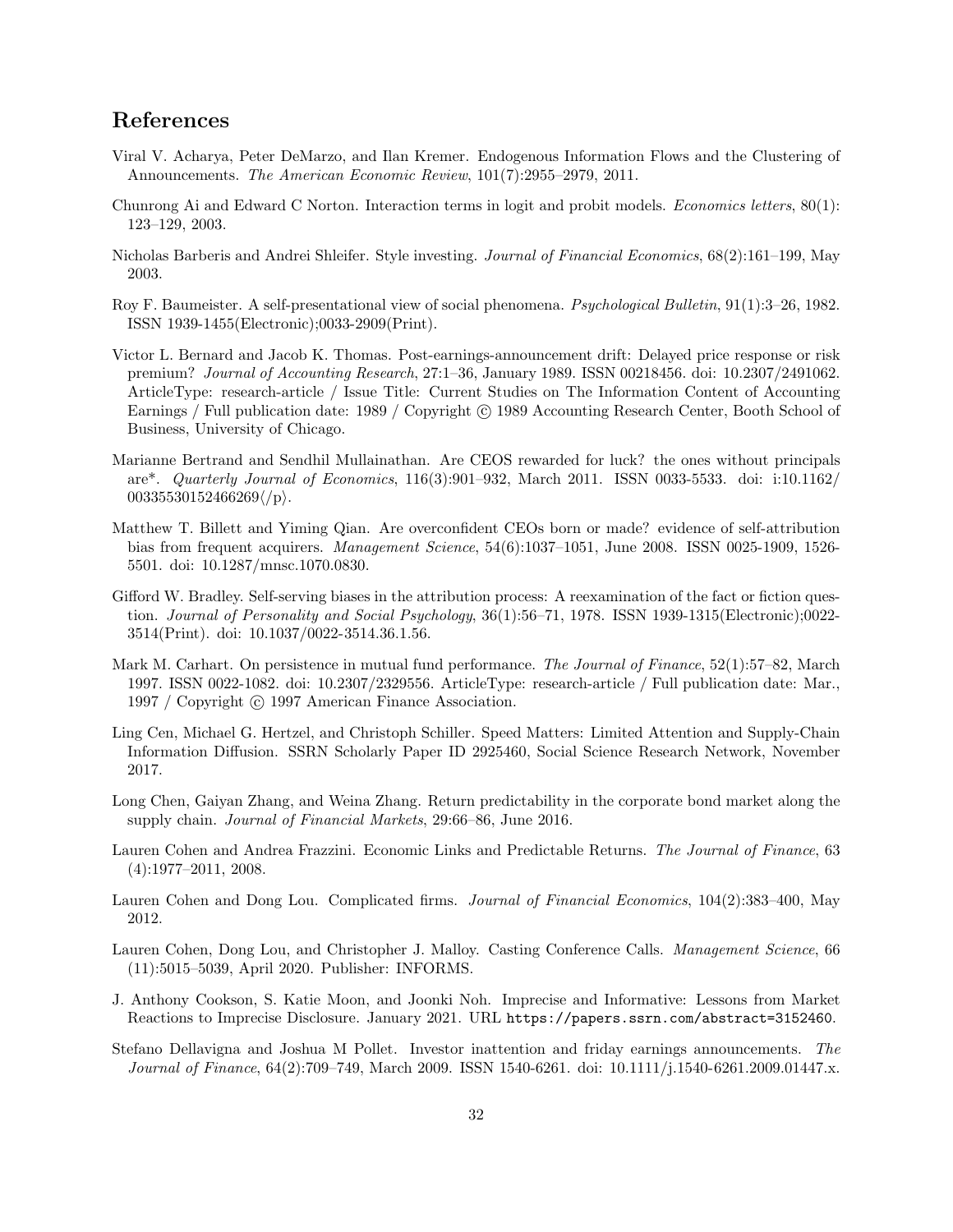- Ran Duchin and Breno Schmidt. Riding the merger wave: Uncertainty, reduced monitoring, and bad acquisitions. Journal of Financial Economics, 107(1):69–88, January 2013. ISSN 0304-405X. doi: 10. 1016/j.jfineco.2012.07.003.
- Joseph Engelberg. Costly information processing: Evidence from earnings announcements. SSRN eLibrary, 2008. URL http://ssrn.com/paper=1107998.
- Joseph E. Engelberg and Christopher A. Parsons. The causal impact of media in financial markets. The Journal of Finance, 66(1):67–97, 2011. ISSN 1540-6261. doi: 10.1111/j.1540-6261.2010.01626.x.
- Eugene F. Fama and Kenneth R. French. Common risk factors in the returns on stocks and bonds. Journal of Financial Economics, 33(1):3–56, February 1993. ISSN 0304-405X. doi: 10.1016/0304-405X(93)90023-5.
- Andrea Frazzini. The disposition effect and underreaction to news. The Journal of Finance, 61(4):2017–2046, 2006.
- Simon Gervais, Ron Kaniel, and Dan H. Mingelgrin. The High-Volume Return Premium. The Journal of Finance, 56(3):877–919, 2001.
- Steven R. Grenadier, Andrey Malenko, and Ilya A. Strebulaev. Investment busts, reputation, and the temptation to blend in with the crowd. Journal of Financial Economics, 111(1):137-157, January 2014.
- Kathleen Weiss Hanley and Gerard Hoberg. The information content of ipo prospectuses. Review of Financial Studies, 23(7):2821–2864, 2010.
- Tarek A Hassan, Stephan Hollander, Laurence van Lent, and Ahmed Tahoun. Firm-Level Political Risk: Measurement and Effects<sup>\*</sup>. The Quarterly Journal of Economics, 134(4):2135–2202, November 2019.
- Tarek Alexander Hassan, Stephan Hollander, Laurence van Lent, Markus Schwedeler, and Ahmed Tahoun. Firm-Level Exposure to Epidemic Diseases: COVID-19, SARS, and H1N1. SSRN Scholarly Paper ID 3566530, Social Science Research Network, June 2020.
- David Hirshleifer, Sonya Seongyeon Lim, and Siew Hong Teoh. Driven to distraction: Extraneous events and underreaction to earnings news. The Journal of Finance, 64(5):2289-2325, October 2009. ISSN 1540-6261. doi: 10.1111/j.1540-6261.2009.01501.x.
- Gerard Hoberg and Vojislav Maksimovic. Redefining financial constraints: a text-based analysis. Review of Financial Studies, 28(5):1312–1352, 2015.
- Gerard Hoberg and S Katie Moon. Offshore activities and financial vs operational hedging. Robert H. Smith School Research Paper No. RHS, 2456323, 2015.
- Gerard Hoberg and Gordon Phillips. Product market synergies and competition in mergers and acquisitions: A text-based analysis. Review of Financial Studies, 23(10):3773–3811, 2010.
- Gerard Hoberg and Gordon Phillips. Text-based network industries and endogenous product differentiation. Journal of Political Economy, 124(5):1423–1465, 2016.
- Gerard Hoberg and Gordon M. Phillips. Text-Based Industry Momentum. Journal of Financial and Quantitative Analysis, 53(6):2355–2388, December 2018.
- Shiyang Huang, Yulin Huang, and Tse-Chun Lin. Attention allocation and return co-movement: Evidence from repeated natural experiments. Journal of Financial Economics, 132(2):369–383, May 2019.
- Xing Huang. Thinking Outside the Borders: Investors' Underreaction to Foreign Operations Information. The Review of Financial Studies, 28(11):3109–3152, November 2015.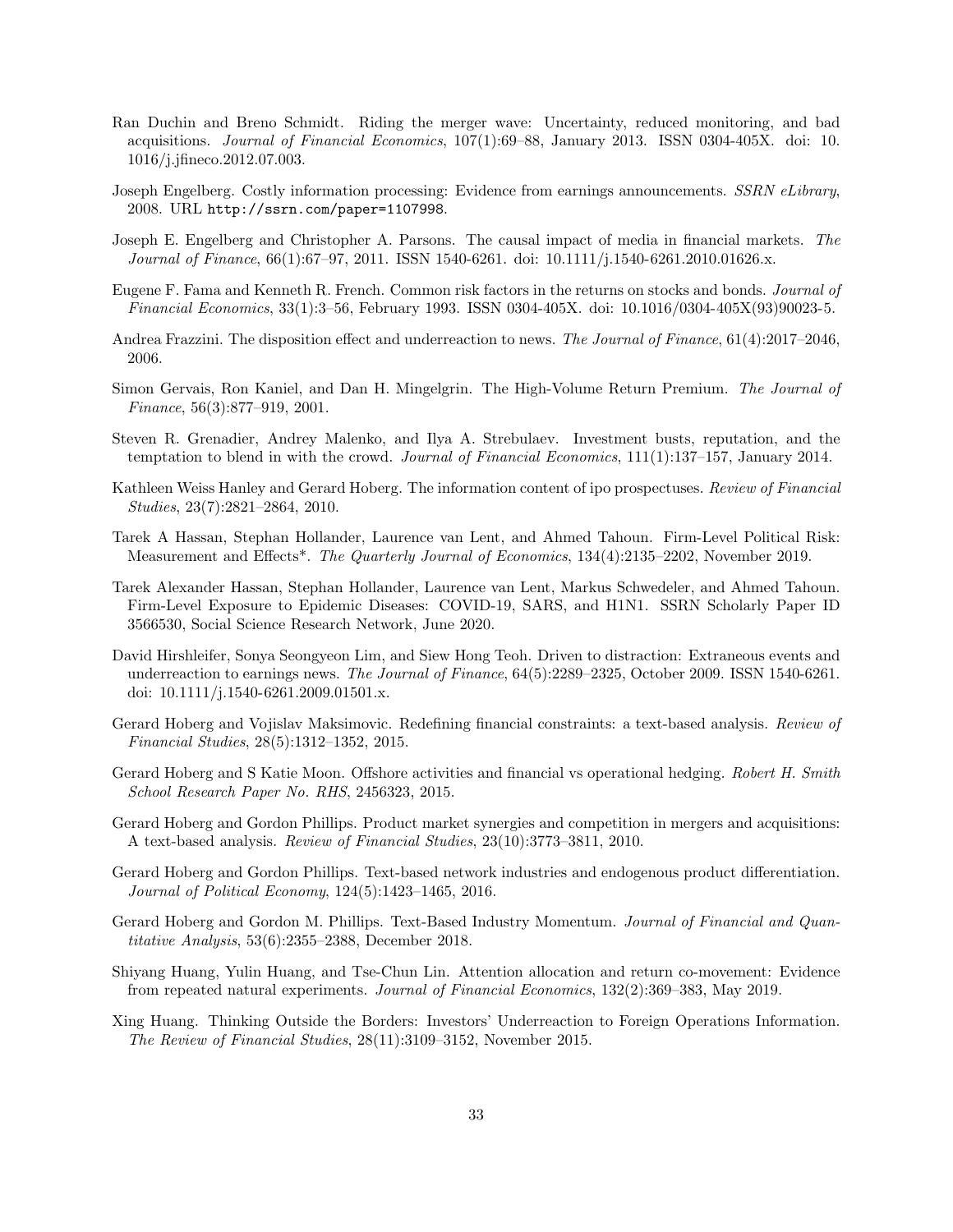- Xing Huang. Mark Twain's Cat: Investment experience, categorical thinking, and stock selection. Journal of Financial Economics, 131(2):404–432, February 2019.
- Xuan Huang, Siew Hong Teoh, and Yinglei Zhang. Tone management. The Accounting Review, 89(3): 1083–1113, 2013.
- Doron Israeli, Ron Kaniel, and Suhas A. Sridharan. The Real Side of the High-Volume Return Premium. SSRN Scholarly Paper ID 2909494, Social Science Research Network, Rochester, NY, October 2020.
- Russell Jame and Qing Tong. Industry-based style investing. Journal of Financial Markets, 19:110–130, June 2014.
- Narasimhan Jegadeesh and Di Wu. Word power: A new approach for content analysis. Journal of Financial Economics, 110(3):712–729, December 2013. ISSN 0304-405X. doi: 10.1016/j.jfineco.2013.08.018.
- Dirk Jenter and Fadi Kanaan. CEO turnover and relative performance evaluation. Working Paper 12068, National Bureau of Economic Research, March 2006. URL http://www.nber.org/papers/w12068.
- Ron Kaniel, Arzu Ozoguz, and Laura Starks. The high volume return premium: Cross-country evidence. Journal of Financial Economics, 103(2):255–279, February 2012.
- Steven N. Kaplan and Bernadette Minton. How has CEO turnover changed? increasingly performance sensitive boards and increasingly uneasy CEOs. Working Paper 12465, National Bureau of Economic Research, August 2006. URL http://www.nber.org/papers/w12465.
- S. P. Kothari, Susan Shu, and Peter D. Wysocki. Do Managers Withhold Bad News? Journal of Accounting Research, 47(1):241–276, 2009.
- Feng Li. Annual report readability, current earnings, and earnings persistence. Journal of Accounting and Economics, 45(2):221–247, August 2008.
- Feng Li. The information content of forward-looking statements in corporate Filings—A naïve bayesian machine learning approach. Journal of Accounting Research, 48(5):1049–1102, 2010a. ISSN 1475-679X. doi: 10.1111/j.1475-679X.2010.00382.x.
- Feng Li. Managers' self-serving attribution bias and corporate financial policies. University of Michigan: working paper, 2010b. URL http://www.mccombs.utexas.edu/~/media/Files/MSB/Departments/ Accounting/Workshop%20Papers/Li\_Feng.pdf.
- Yuanzhi Li and David Yermack. Evasive shareholder meetings. SSRN Scholarly Paper ID 2409627, Social Science Research Network, Rochester, NY, March 2014. URL http://papers.ssrn.com/abstract=2409627.
- Tim Loughran and Bill McDonald. When is a liability not a liability? textual analysis, dictionaries, and 10-ks. The Journal of Finance, 66(1):35–65, 2011. ISSN 1540-6261. doi: 10.1111/j.1540-6261.2010.01625.x.
- John D. Lyon, Brad M. Barber, and Chih-Ling Tsai. Improved methods for tests of long-run abnormal stock returns. The Journal of Finance, 54(1):165–201, 1999. ISSN 1540-6261. doi: 10.1111/0022-1082.00101.
- Lior Menzly and Oguzhan Ozbas. Market Segmentation and Cross-predictability of Returns. The Journal of Finance, 65(4):1555–1580, 2010.
- Dale T. Miller. What constitutes a self-serving attributional bias? a reply to bradley. Journal of Personality and Social Psychology, 36(11):1221–1223, 1978. ISSN 1939-1315(Electronic);0022-3514(Print). doi: 10. 1037/0022-3514.36.11.1221.
- R. Charles Moyer, Robert E. Chatfield, and Phillip M. Sisneros. Security analyst monitoring activity: Agency costs and information demands. Journal of Financial and Quantitative Analysis, 24(04):503–512, 1989. doi: 10.2307/2330982.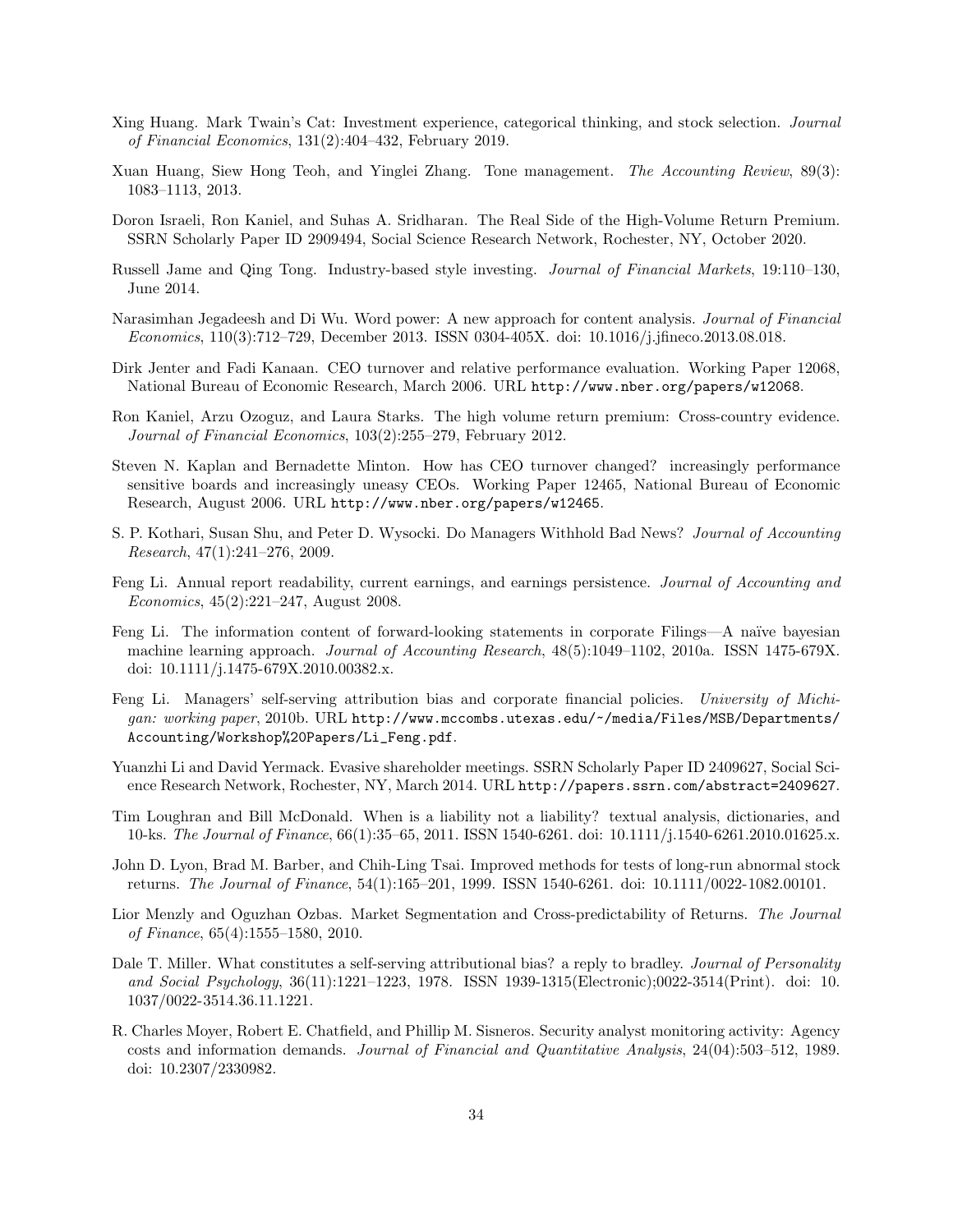- Kevin J Murphy and Jerold L Zimmerman. Financial performance surrounding CEO turnover. Journal of Accounting and Economics, 16(1–3):273–315, January 1993. ISSN 0165-4101. doi: 10.1016/0165-4101(93) 90014-7.
- Joonki Noh. Industry Networks and the Speed of Information Flow. SSRN Scholarly Paper ID 2531450, Social Science Research Network, Rochester, NY, November 2014. URL https://papers.ssrn.com/ abstract=2531450.
- Edward C Norton, Hua Wang, and Chunrong Ai. Computing interaction effects and standard errors in logit and probit models. Stata Journal, 4:154–167, 2004.
- Christopher A. Parsons, Riccardo Sabbatucci, and Sheridan Titman. Geographic Lead-Lag Effects. SSRN Scholarly Paper ID 2780139, Social Science Research Network, Rochester, NY, September 2018.
- Lin Peng and Wei Xiong. Investor attention, overconfidence and category learning. Journal of Financial Economics, 80(3):563–602, June 2006.
- Mitchell A Petersen. Estimating standard errors in finance panel data sets: Comparing approaches. Review of financial studies, 22(1):435–480, 2009.
- Anna Scherbina and Bernd Schlusche. Follow the Leader: Using the Stock Market to Uncover Information Flows between Firms\*. Review of Finance, 24(1):189–225, February 2020.
- David H. Solomon. Selective publicity and stock prices. The Journal of Finance,  $67(2):599-638$ , 2012. ISSN 1540-6261. doi: 10.1111/j.1540-6261.2012.01726.x.
- Barry M. Staw, Pamela I. McKechnie, and Sheila M. Puffer. The justification of organizational performance. Administrative Science Quarterly, 28(4):582–600, December 1983. ISSN 0001-8392. doi: 10.2307/2393010.
- Paul C. Tetlock. All the news that's fit to reprint: Do investors react to stale information? Review of Financial Studies, 24(5):1481–1512, May 2011. ISSN 0893-9454, 1465-7368. doi: 10.1093/rfs/hhq141.
- Paul C Tetlock, Maytal Saar-tsechansky, and Sofus Macskassy. More than words: Quantifying language to measure firms' fundamentals. The Journal of Finance,  $63(3):1437-1467$ , June 2008. ISSN 1540-6261. doi: 10.1111/j.1540-6261.2008.01362.x.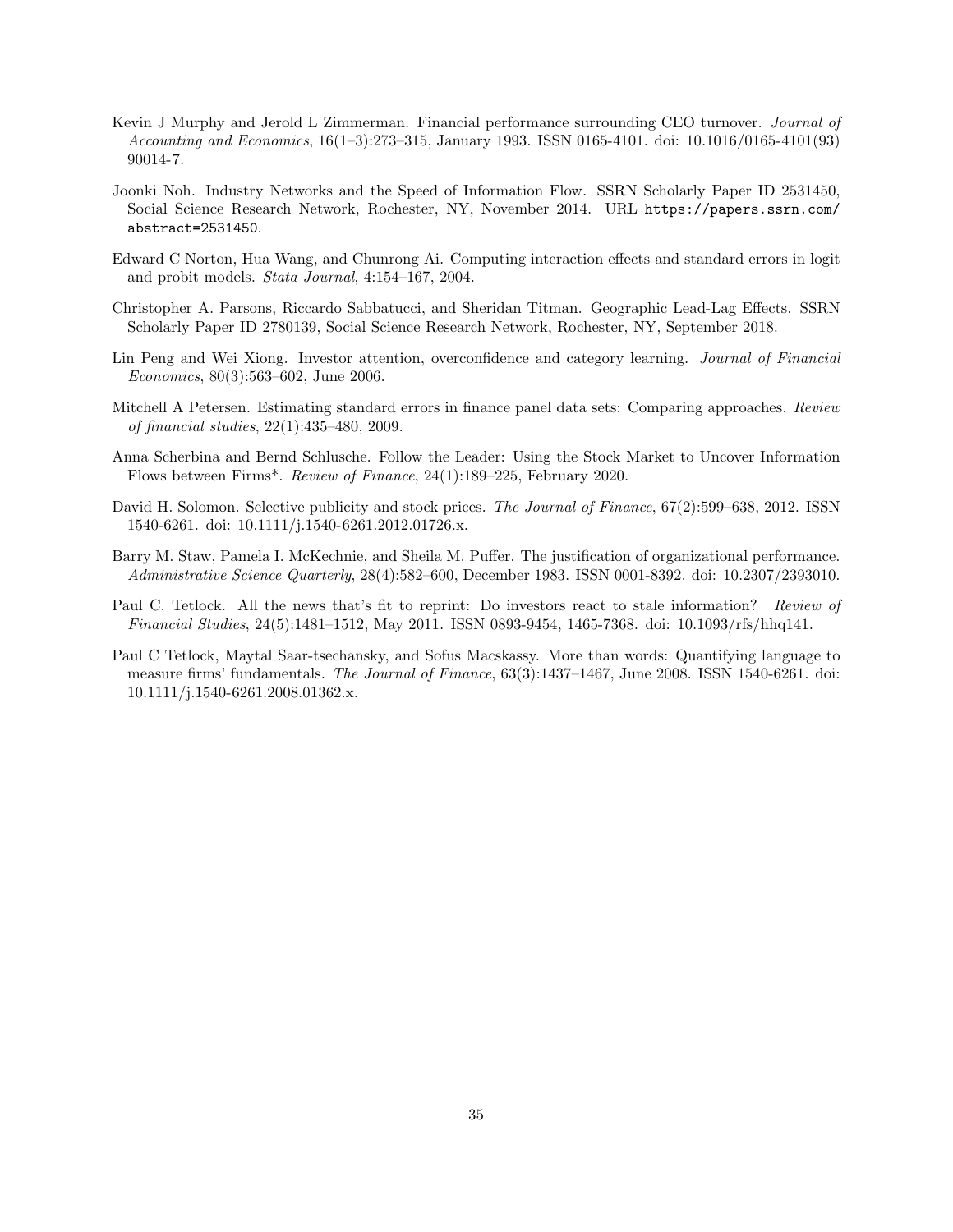Table 1: Sentences with Positive and Negative Descriptions of the Economy or Industries

This table provides example sentences that contain positive and negative descriptions of the economy or industries from quarterly earnings conference call transcripts. The first set of three examples includes negative descriptions of the economy or industries in the top half of the table. Specifically, the first two examples involve executives' assigning blame for poor firm performance to economic conditions, while the third one involves executives' blaming poor firm performance on the industries. Then, the second set of three examples includes positive descriptions of the economy or industries in the bottom half of the table. Specifically, the fourth example is a positive sentence about the economy. The last two examples have positive descriptions of the industries. In those example sentences, negative words are in red; positive words are in green; and our keywords for the economy or industries are in bold. Words in square brackets are borrowed from their preceding sentence for better understanding of each of the example sentences.

| Blaming the Economy                               |                                                                                                                                                                                                                                    |  |  |
|---------------------------------------------------|------------------------------------------------------------------------------------------------------------------------------------------------------------------------------------------------------------------------------------|--|--|
| Watts Water Technologies, 2009:Q2                 | Sales into Eastern Europe has remained<br>depressed due to poor economy conditions,<br>customer credit risk remain a major issue in<br>Eastern Europe.                                                                             |  |  |
| Fuel Systems Solutions, 2009:Q2                   | We continue to experience softness in our<br>aftermarket business.] We believe this reflects<br>mainly continued weakness in the global<br>economy.                                                                                |  |  |
|                                                   | Blaming the Industry                                                                                                                                                                                                               |  |  |
| Navigator, 2011:Q4                                | We view this as an acceptable outcome given the<br>magnitude of the loss to the global insurance<br>industry.                                                                                                                      |  |  |
| Sentence with Positive Description of the Economy |                                                                                                                                                                                                                                    |  |  |
| Microsoft, 2010:Q1                                | We should start to see that improve going<br>forward as we see the <b>economy</b> recover.                                                                                                                                         |  |  |
|                                                   | Sentences with Positive Descriptions of the Industries                                                                                                                                                                             |  |  |
| Honeywell, 2006:Q4                                | I think it's in a good space, the <b>industry</b> is doing<br>well, and we see it both with UOP and process<br>solutions that that industry should continue to<br>do well and I think it's a good part of Honeywell.               |  |  |
| BEAM, 2012:Q1                                     | Notably, that includes strong growth for our<br>industry-leading bourbon portfolio, which starts<br>with sustained growth for our core Jim Beam<br>White product and accelerates up the price<br>ladder, delivering favorable mix. |  |  |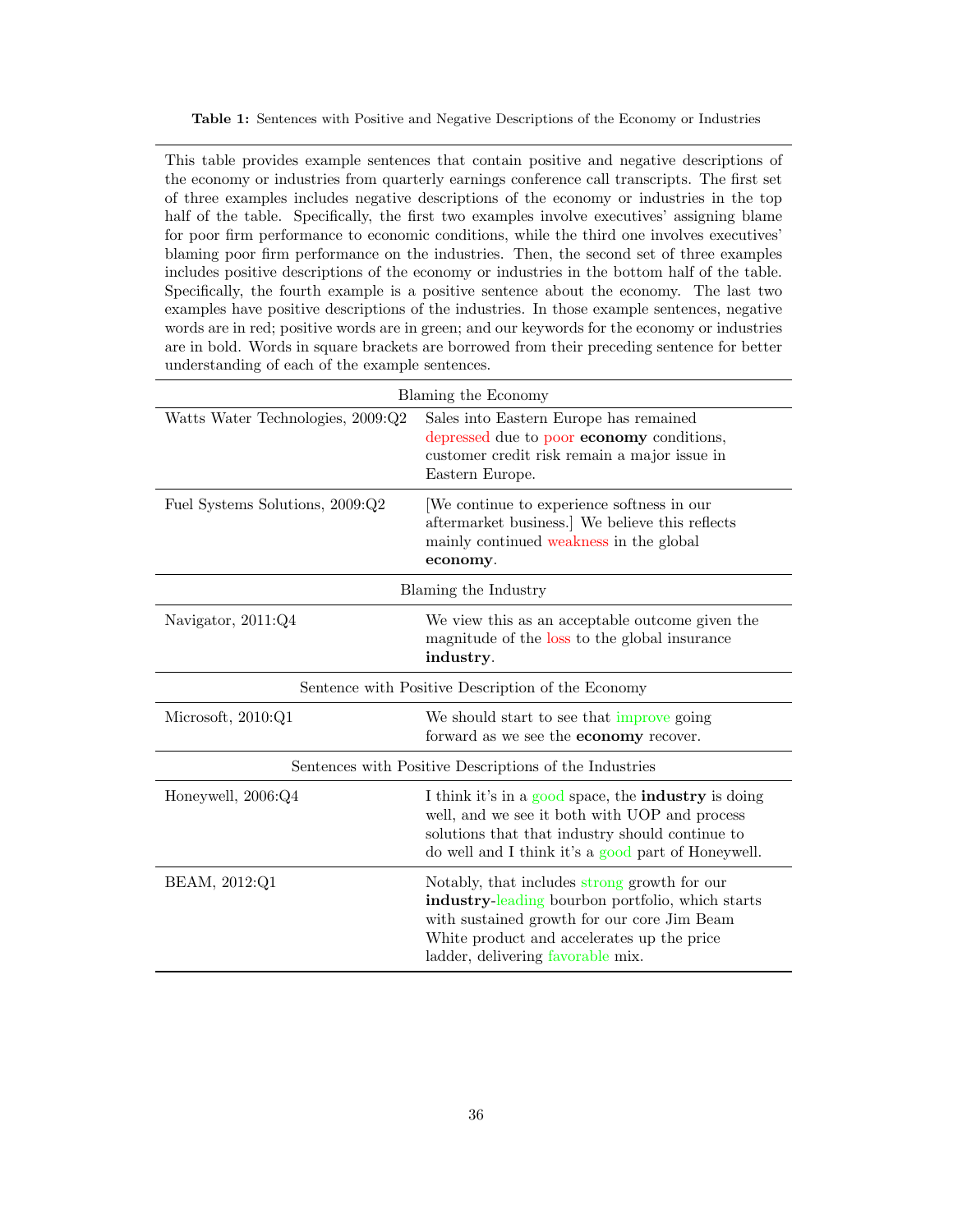This table presents the summary statistics of variables. Panel A reports the summary statistics for the variables used in return reaction regressions. Panel B reports the summary statistics for the number of sentences with positive, negative, or neutral descriptions of the economy or industries in earnings conference calls. Panel C provides pairwise correlations for the explanatory variables used in return reaction regressions.  $CAR[-1,1]$  and  $CAR[2,60]$  are the cumulative abnormal returns (CARs), respectively, from trading day -1 to trading day 1 and from trading day 2 to trading day 60 relative to each earnings conference call day, based on the Fama-French three-factor model. The following variables are constructed based on the information available as of the time of each earnings conference call. BLAME is the percentage of the blame sentences in each earnings conference call. POSIE is the percentage of the sentences that contain positive descriptions of the economy or industries. FE is the latest earnings forecast error using the realized quarterly earnings and consensus (mean) of earnings forecasts for the corresponding quarter across analysts following. BM is the logarithm of book-to-market ratio from the end of the previous year. ME is the market equity (in \$1,000) from the end of the previous year. MOMENTUM is the past 12-month cumulative return. ACCRUAL is the accrued earnings divided by total assets  $(=(\text{IBCY-OANCFY})/\text{ATQ})$ from the quarter associated with each conference call. NEG is the percentage of negative words in each earnings conference call. VOLATILITY is the annualized volatility of daily returns in the preceding month. INSTOWN is the percentage of institutional ownership in the preceding quarter. NUMEST is the number of analysts following from the latest forecast period. TURNOVER is the average daily share turnover in the preceding month. N(POSITIVE), N(NEGATIVE), and N(NEUTRAL) are, respectively, the numbers of sentences with positive, negative, and neutral descriptions of the economy or industries. N(SENTENCE) is the total number of sentences in each earnings conference call. Significance level: \*\*\*  $p < 0.01$ , \*\*  $p < 0.05$ , \*  $p < 0.1$ .

| Panel A: Variables in Return Reaction Regressions |           |                                                                                      |            |                |                |
|---------------------------------------------------|-----------|--------------------------------------------------------------------------------------|------------|----------------|----------------|
| Variable                                          | Mean      | Median                                                                               | Std. Dev.  | Q1             | Q <sub>3</sub> |
| $CAR[-1,1]$                                       | 0.347     | 0.249                                                                                | 10.115     | $-4.447$       | 5.239          |
| CAR[2,60]                                         | 0.316     | 0.011                                                                                | 20.528     | $-9.296$       | 9.422          |
| <b>BLAME</b>                                      | 0.201     | 0.000                                                                                | 0.329      | 0.000          | 0.293          |
| <b>POSIE</b>                                      | 0.316     | 0.195                                                                                | 0.421      | 0.000          | 0.467          |
| FE                                                | $-0.042$  | 0.052                                                                                | 1.577      | $-0.103$       | 0.243          |
| ΒM                                                | $-0.790$  | $-0.740$                                                                             | 0.852      | $-1.264$       | $-0.263$       |
| MЕ                                                | 4,996,017 | 863,327                                                                              | 19,108,962 | 312,097        | 2,666,794      |
| <b>MOMENTUM</b>                                   | 6.392     | 6.531                                                                                | 40.782     | $-11.215$      | 23.629         |
| <b>ACCRUAL</b>                                    | 0.972     | 0.977                                                                                | 0.478      | 0.946          | 1.001          |
| NEG                                               | 1.092     | 1.046                                                                                | 0.315      | 0.872          | 1.262          |
| <b>VOLATILITY</b>                                 | 0.297     | 0.194                                                                                | 0.490      | 0.107          | 0.355          |
| <b>INSTOWN</b>                                    | 0.721     | 0.771                                                                                | 0.206      | 0.606          | 0.879          |
| <b>NUMEST</b>                                     | 8.524     | 7                                                                                    | 6.515      | $\overline{4}$ | 12             |
| <b>TURNOVER</b>                                   | 0.211     | 0.155                                                                                | 0.220      | 0.092          | 0.260          |
|                                                   |           | Panel B: Numbers of Sentences with Various Descriptions of the Economy or Industries |            |                |                |

| Variable    | Mean    | Median | Std. Dev. | O1  | Q3  |
|-------------|---------|--------|-----------|-----|-----|
| N(POSITIVE) | 1.505   |        | 2.004     |     |     |
| N(NEGATIVE) | 0.953   |        | 1.546     |     |     |
| N(NEUTRAL)  | 2.281   |        | 2.784     |     | 3   |
| N(SENTENCE) | 480.723 | 477    | 164.361   | 373 | 576 |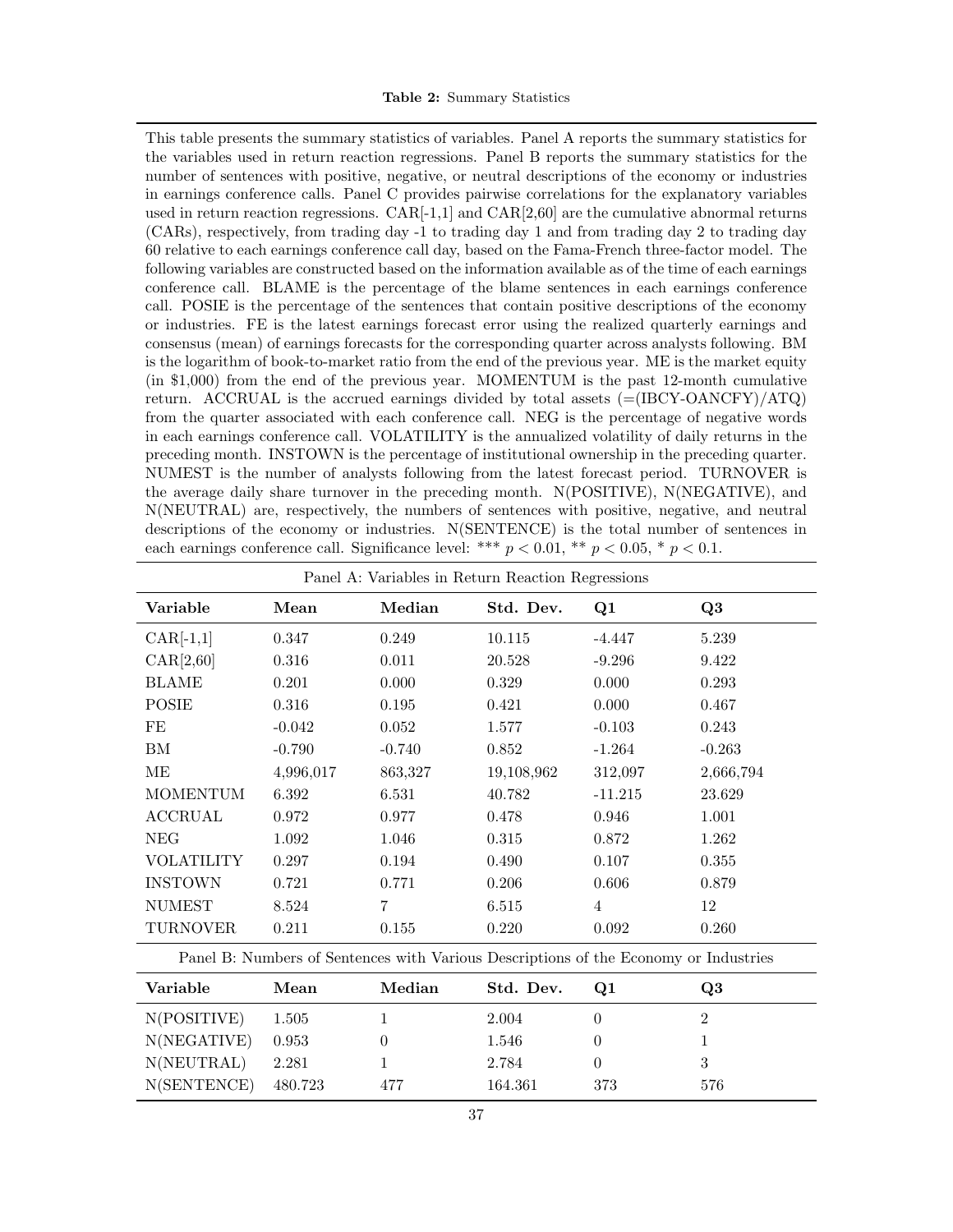|                   | Panel C: Pairwise Correlations for Explanatory Variables in Return Reaction Regressions |              |             |             |             |                 |                |             |                   |                |               |
|-------------------|-----------------------------------------------------------------------------------------|--------------|-------------|-------------|-------------|-----------------|----------------|-------------|-------------------|----------------|---------------|
| Variables         | <b>BLAME</b>                                                                            | <b>POSIE</b> | FE          | ΒM          | Log(ME)     | <b>MOMENTUM</b> | <b>ACCRUAL</b> | NEG         | <b>VOLATILITY</b> | <b>INSTOWN</b> | <b>NUMEST</b> |
| <b>POSIE</b>      | $0.324***$                                                                              |              |             |             |             |                 |                |             |                   |                |               |
| FE                | $-0.070***$                                                                             | $0.006*$     |             |             |             |                 |                |             |                   |                |               |
| BM                | $0.122***$                                                                              | $0.053***$   | $-0.061***$ |             |             |                 |                |             |                   |                |               |
| Log(ME)           | $-0.009**$                                                                              | $0.027***$   | $0.065***$  | $-0.250***$ |             |                 |                |             |                   |                |               |
| <b>MOMENTUM</b>   | $-0.099***$                                                                             | $0.016***$   | $0.137***$  | 0.001       | $-0.041***$ |                 |                |             |                   |                |               |
| <b>ACCRUAL</b>    | $-0.027***$                                                                             | $-0.012***$  | $0.132***$  | $-0.062***$ | $0.085***$  | $0.024***$      |                |             |                   |                |               |
| <b>NEG</b>        | $0.286***$                                                                              | $-0.005$     | $-0.152***$ | $0.149***$  | $-0.034***$ | $-0.142***$     | $-0.070***$    |             |                   |                |               |
| <b>VOLATILITY</b> | $0.030***$                                                                              | $0.022***$   | $-0.026***$ | $0.077***$  | $-0.278***$ | $0.095***$      | $-0.105***$    | $0.049***$  |                   |                |               |
| <b>INSTOWN</b>    | $0.008**$                                                                               | $0.020***$   | $0.033***$  | $0.011***$  | $0.209***$  | 0.003           | $0.026***$     | $-0.016***$ | $-0.072***$       |                |               |
| <b>NUMEST</b>     | $-0.043***$                                                                             | $0.014***$   | $0.046***$  | $-0.187***$ | $0.684***$  | $-0.018***$     | $-0.018***$    | $-0.082***$ | $-0.121***$       | $0.147***$     |               |
| <b>TURNOVER</b>   | $-0.006$                                                                                | $-0.021***$  | $-0.024***$ | $-0.101***$ | $0.123***$  | $0.038***$      | $-0.028***$    | $0.017***$  | $0.096***$        | $-0.030***$    | $0.259***$    |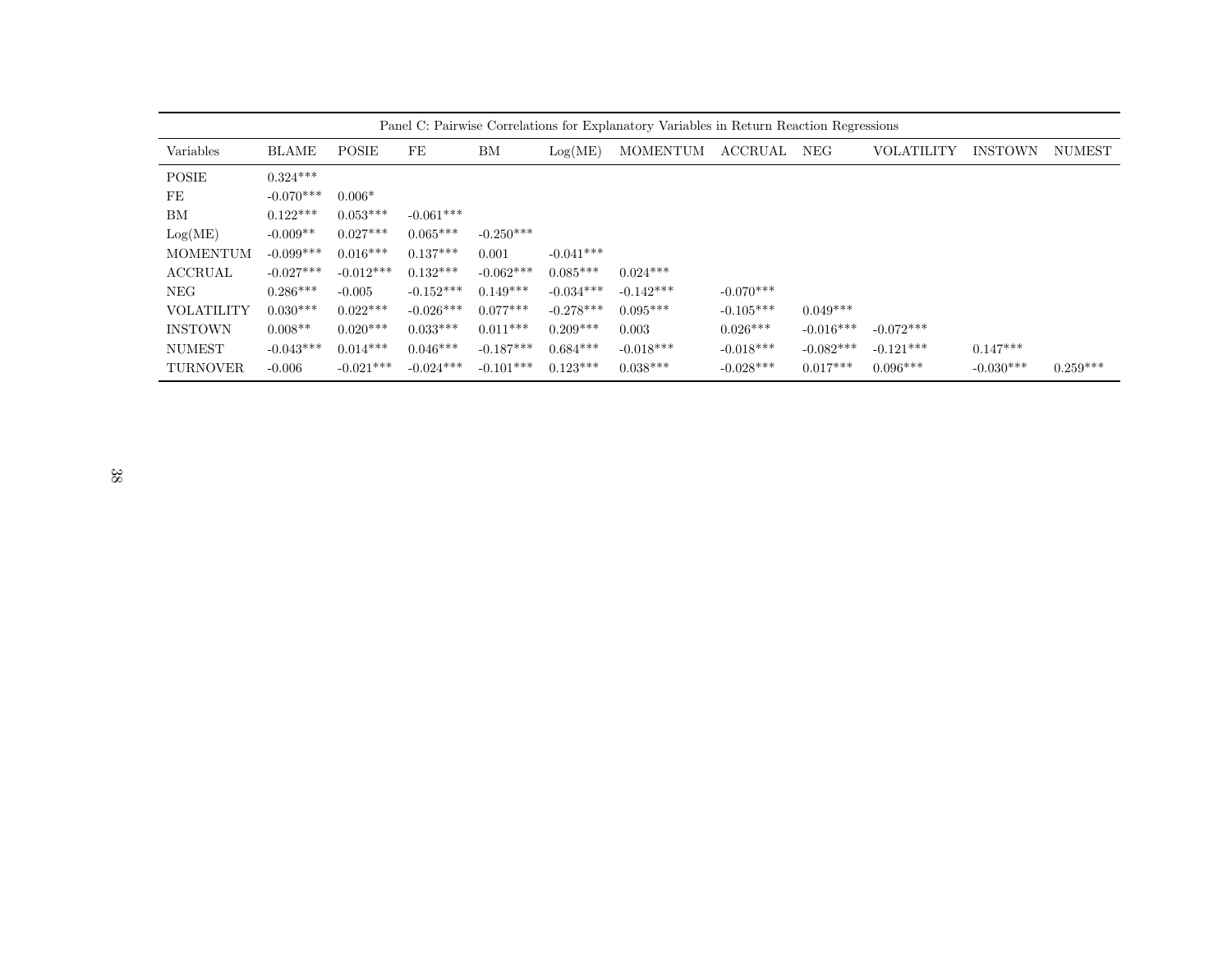This table investigates the determinants of BLAME and POSIE with negative and positive descriptions of the economy or industries, respectively. BLAME is the percentage of the blame sentences out of all sentences in each earnings conference call. POSIE is the percentage of the sentences that contain positive descriptions of the economy or industries (out of all sentences). BLAME or POSIE is used as the dependent variable in the panel regressions. The following explanatory variables are constructed based on the information available as of the time of each earnings conference call. FE is the latest earnings forecast error using the realized quarterly earnings and consensus (mean) of earnings forecasts for the corresponding quarter across analysts following. BM is the logarithm of book-to-market ratio from the end of the previous year.  $Log(ME)$  is the logarithm of the market equity (in \$1,000) from the end of the previous year. MOMENTUM is the past 12-month cumulative return. ACCRUAL is the accrued earnings divided by total assets  $=(\text{IBCY-OANCFY})/\text{ATQ}$  from the quarter associated with each conference call. NEG is the percentage of negative words in each earnings conference call. VOLATILITY is the annualized volatility of daily returns in the preceding month. INSTOWN is the percentage of institutional ownership in the preceding quarter. LNUMEST is the log of one plus the number of analysts following from the latest forecast period. TURNOVER is the average daily share turnover in the preceding month. Each panel regression is estimated with industry×quarter fixed effects based on the SIC-3 classifications. Each explanatory variable is standardized to have the mean of zero and the standard deviation of one. The standard errors are clustered by industry and reported in parenthesis. Significance level: \*\*\*  $p < 0.01$ , \*\*  $p < 0.05$ , \*  $p < 0.1$ .

|                   | (1)             | (2)          | (3)          | (4)          |
|-------------------|-----------------|--------------|--------------|--------------|
| Variable          | <b>BLAME</b>    | <b>BLAME</b> | <b>POSIE</b> | <b>POSIE</b> |
|                   |                 |              |              |              |
| $\rm FE$          | $-0.0420**$     | $-0.0988***$ | 0.0147       | 0.0292       |
|                   | (0.0172)        | (0.0183)     | (0.0207)     | (0.0218)     |
| ${\rm BM}$        | $0.0609***$     | $0.132***$   | $0.0731***$  | $0.0549**$   |
|                   | (0.0190)        | (0.0231)     | (0.0255)     | (0.0265)     |
| Log(ME)           | $0.184***$      | $0.249***$   | $0.439***$   | $0.422***$   |
|                   | (0.0192)        | (0.0290)     | (0.0270)     | (0.0269)     |
| <b>MOMENTUM</b>   | $-0.0619***$    | $-0.122***$  | 0.0145       | 0.0298       |
|                   | (0.0195)        | (0.0218)     | (0.0228)     | (0.0229)     |
| <b>ACCRUAL</b>    | $0.0353^{**}\,$ | 0.0108       | $-0.0526**$  | $-0.0463**$  |
|                   | (0.0155)        | (0.0179)     | (0.0222)     | (0.0224)     |
| <b>NEG</b>        | $0.650***$      |              | $-0.166***$  |              |
|                   | (0.0601)        |              | (0.0242)     |              |
| <b>VOLATILITY</b> | $-0.0169*$      | $-0.0104$    | 0.0205       | 0.0188       |
|                   | (0.00867)       | (0.00768)    | (0.0151)     | (0.0146)     |
| <b>INSTOWN</b>    | $-0.0120$       | $-0.0118$    | $-0.0300*$   | $-0.0300*$   |
|                   | (0.0133)        | (0.0140)     | (0.0161)     | (0.0159)     |
| <b>LNUMEST</b>    | $-0.145***$     | $-0.216***$  | $-0.163***$  | $-0.145***$  |
|                   | (0.0257)        | (0.0363)     | (0.0272)     | (0.0270)     |
| <b>TURNOVER</b>   | $-0.0554***$    | $-0.0423***$ | $-0.0895***$ | $-0.0928***$ |
|                   | (0.0154)        | (0.0156)     | (0.0190)     | (0.0187)     |
|                   |                 |              |              |              |
| Observations      | 66,811          | 66,811       | 66,811       | 66,811       |
| R-squared         | 0.340           | 0.313        | 0.253        | $0.252\,$    |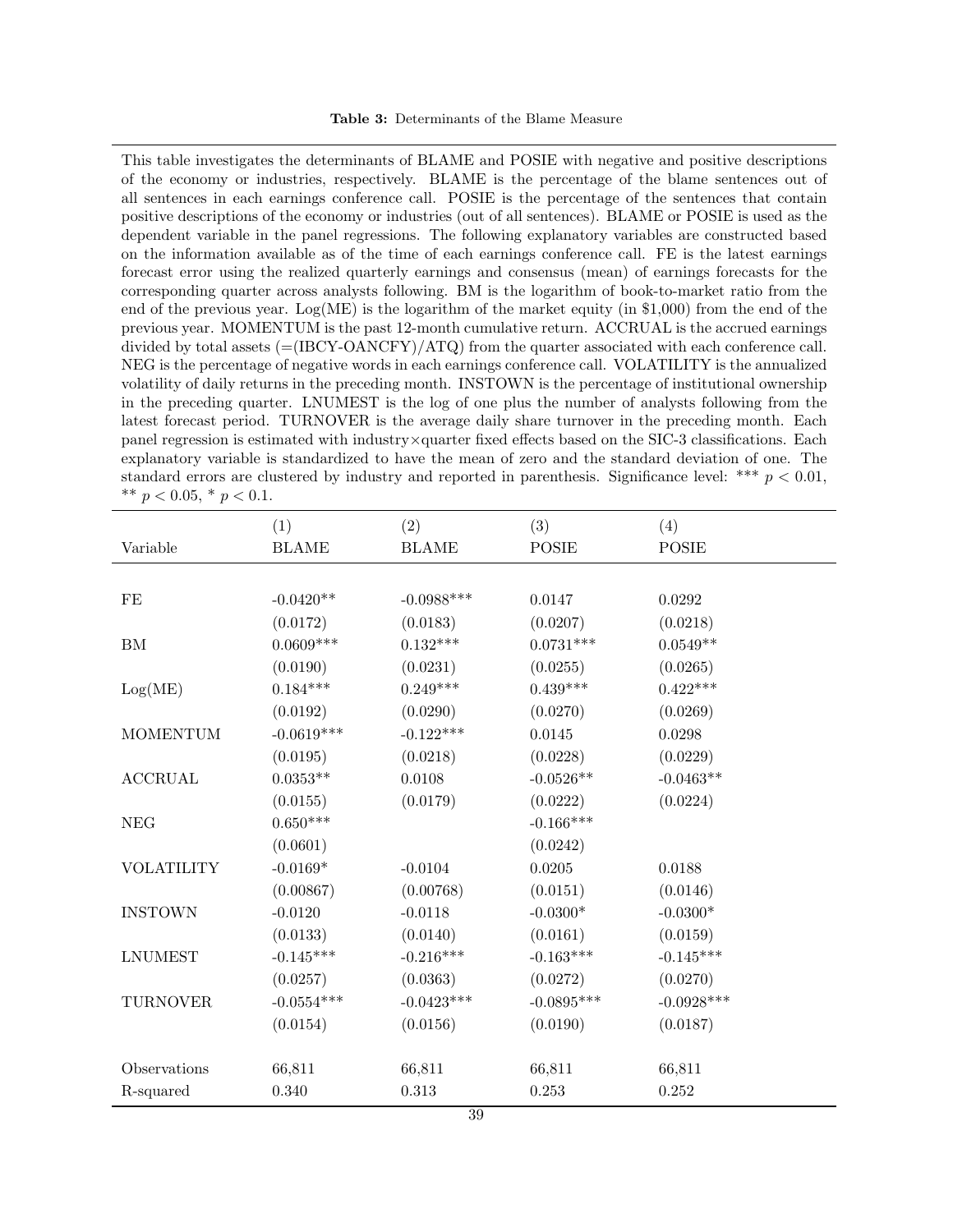This table presents the test results that investigate how BLAME or POSIE measure relates to the shortterm returns around each earnings conference call day. The dependent variable is the cumulative abnormal return, i.e., CAR[-1,1], from trading day -1 to trading day 1 relative to each earnings conference call day, based on the Fama-French three-factor model. The following explanatory variables are constructed based on the information available as of the time of each earnings conference call. BLAME is the percentage of the blame sentences in each earnings conference call. POSIE is the percentage of the sentences that contain positive descriptions of the economy or industries. FE is the latest earnings forecast error using the realized quarterly earnings and consensus (mean) of earnings forecasts for the corresponding quarter across analysts following. BM is the logarithm of book-to-market ratio from the end of the previous year. Log(ME) is the logarithm of the market equity (in \$1,000) from the end of the previous year. MOMENTUM is the past 12-month cumulative return. ACCRUAL is the accrued earnings divided by total assets (=(IBCY-OANCFY)/ATQ) from the quarter associated with each conference call. NEG is the percentage of negative words in each earnings conference call. VOLATILITY is the annualized volatility of daily returns in the preceding month. INSTOWN is the percentage of institutional ownership in the preceding quarter. LNUMEST is the log of one plus the number of analysts following from the latest forecast period. TURNOVER is the average daily share turnover in the preceding month. All panel regressions include industry×quarter fixed effects based on the SIC-3 industry classifications. Each explanatory variable is standardized to have the mean of zero and the standard deviation of one. The slope coefficients are reported in percentage and their standard errors are clustered by quarter and reported in parenthesis. Significance level: \*\*\*  $p < 0.01$ , \*\*  $p < 0.05$ , \*  $p < 0.1$ .

|                   | (1)         | (2)         | (3)         | (4)         |
|-------------------|-------------|-------------|-------------|-------------|
| Variable          | $CAR[-1,1]$ | $CAR[-1,1]$ | $CAR[-1,1]$ | $CAR[-1,1]$ |
| <b>BLAME</b>      | $-0.384***$ | $-0.134**$  |             |             |
|                   | (0.0618)    | (0.0561)    |             |             |
| <b>POSIE</b>      |             |             | $0.126***$  | 0.00743     |
|                   |             |             | (0.0367)    | (0.0368)    |
| $\rm FE$          |             | $2.212***$  |             | $2.214***$  |
|                   |             | (0.135)     |             | (0.136)     |
| ${\rm BM}$        |             | $0.252***$  |             | $0.249***$  |
|                   |             | (0.0568)    |             | (0.0567)    |
| Log(ME)           |             | $0.128\,$   |             | $0.121\,$   |
|                   |             | (0.110)     |             | (0.111)     |
| <b>MOMENTUM</b>   |             | $-0.281***$ |             | $-0.279***$ |
|                   |             | (0.0887)    |             | (0.0887)    |
| <b>ACCRUAL</b>    |             | $-0.345***$ |             | $-0.346***$ |
|                   |             | (0.0603)    |             | (0.0602)    |
| <b>NEG</b>        |             | $-0.988***$ |             | $-1.014***$ |
|                   |             | (0.0651)    |             | (0.0660)    |
| <b>VOLATILITY</b> |             | $-0.00293$  |             | $-0.00234$  |
|                   |             | (0.0505)    |             | (0.0504)    |
| <b>INSTOWN</b>    |             | 0.0444      |             | 0.0448      |
|                   |             | (0.0534)    |             | (0.0533)    |
| <b>LNUMEST</b>    |             | $-0.111$    |             | $-0.106$    |
|                   |             | (0.0786)    |             | (0.0789)    |
| <b>TURNOVER</b>   |             | $-0.197**$  |             | $-0.195**$  |
|                   |             | (0.0901)    |             | (0.0900)    |
|                   |             | 40          |             |             |
| Observations      | 66,561      | 66,561      | 66,561      | 66,561      |
| R-squared         | 0.146       | $0.195\,$   | 0.145       | 0.195       |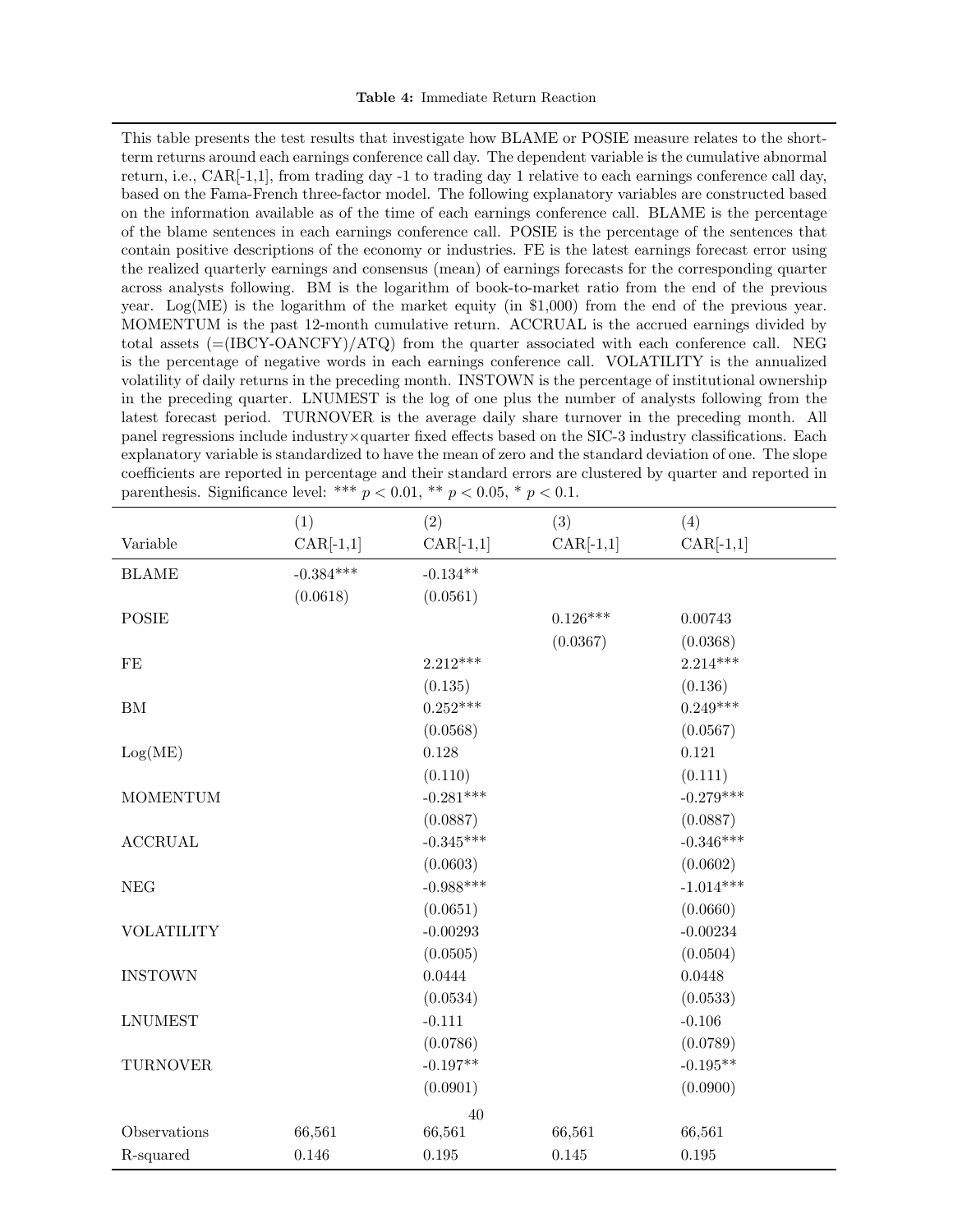This table presents the test results that investigate how BLAME or POSIE measure relates to the subsequent returns after each earnings conference call. The dependent variable is the cumulative abnormal return, i.e., CAR[2,60], from trading day 2 to trading day 60 relative to each earnings conference call day, based on the Fama-French three-factor model. The following explanatory variables are constructed based on the information available as of the time of each earnings conference call. BLAME is the percentage of the blame sentences in each earnings conference call. POSIE is the percentage of the sentences that contain positive descriptions of the economy or industries. FE is the latest earnings forecast error using the realized quarterly earnings and consensus (mean) of earnings forecasts for the corresponding quarter across analysts following. BM is the logarithm of book-to-market ratio from the end of the previous year. Log(ME) is the logarithm of the market equity (in \$1,000) from the end of the previous year. MOMENTUM is the past 12-month cumulative return. ACCRUAL is the accrued earnings divided by total assets (=(IBCY-OANCFY)/ATQ) from the quarter associated with each conference call. NEG is the percentage of negative words in each earnings conference call. VOLATILITY is the annualized volatility of daily returns in the preceding month. INSTOWN is the percentage of institutional ownership in the preceding quarter. LNUMEST is the log of one plus the number of analysts following from the latest forecast period. TURNOVER is the average daily share turnover in the preceding month. All panel regressions include industry×quarter fixed effects based on the SIC-3 industry classifications. Each explanatory variable is standardized to have the mean of zero and the standard deviation of one. The slope coefficients are reported in percentage and their standard errors are clustered by quarter and reported in parenthesis. Significance level: \*\*\*  $p < 0.01$ , \*\*  $p < 0.05$ , \*  $p < 0.1$ .

|                   | (1)         | (2)            | (3)        | (4)         |
|-------------------|-------------|----------------|------------|-------------|
| Variable          | CAR[2, 60]  | CAR[2,60]      | CAR[2, 60] | CAR[2, 60]  |
|                   |             |                |            |             |
| <b>BLAME</b>      | $-0.354***$ | $-0.307**$     |            |             |
|                   | (0.137)     | (0.123)        |            |             |
| <b>POSIE</b>      |             |                | $-0.210*$  | $-0.0353$   |
|                   |             |                | (0.108)    | (0.0973)    |
| $\rm FE$          |             | $0.584**$      |            | $0.588**$   |
|                   |             | (0.251)        |            | (0.252)     |
| ${\rm BM}$        |             | 0.227          |            | 0.222       |
|                   |             | (0.262)        |            | (0.262)     |
| Log(ME)           |             | $-0.836*$      |            | $-0.846*$   |
|                   |             | (0.428)        |            | (0.428)     |
| <b>MOMENTUM</b>   |             | $-0.568$       |            | $-0.563$    |
|                   |             | (0.516)        |            | (0.516)     |
| <b>ACCRUAL</b>    |             | $-1.021***$    |            | $-1.025***$ |
|                   |             | (0.152)        |            | (0.152)     |
| <b>NEG</b>        |             | $-0.187$       |            | $-0.251*$   |
|                   |             | (0.132)        |            | (0.134)     |
| <b>VOLATILITY</b> |             | 0.366          |            | 0.368       |
|                   |             | (0.308)        |            | (0.308)     |
| <b>INSTOWN</b>    |             | $-0.133$       |            | $-0.132$    |
|                   |             | (0.124)        |            | (0.124)     |
| <b>LNUMEST</b>    |             | $-0.0808$      |            | $-0.0662$   |
|                   |             | (0.282)        |            | (0.282)     |
| <b>TURNOVER</b>   |             | $-0.160$       |            | $-0.155$    |
|                   |             | $(0.226)_{41}$ |            | (0.226)     |
| Observations      | 66,561      | 66,561         | 66,561     | 66,561      |
| R-squared         | 0.218       | 0.224          | 0.218      | 0.224       |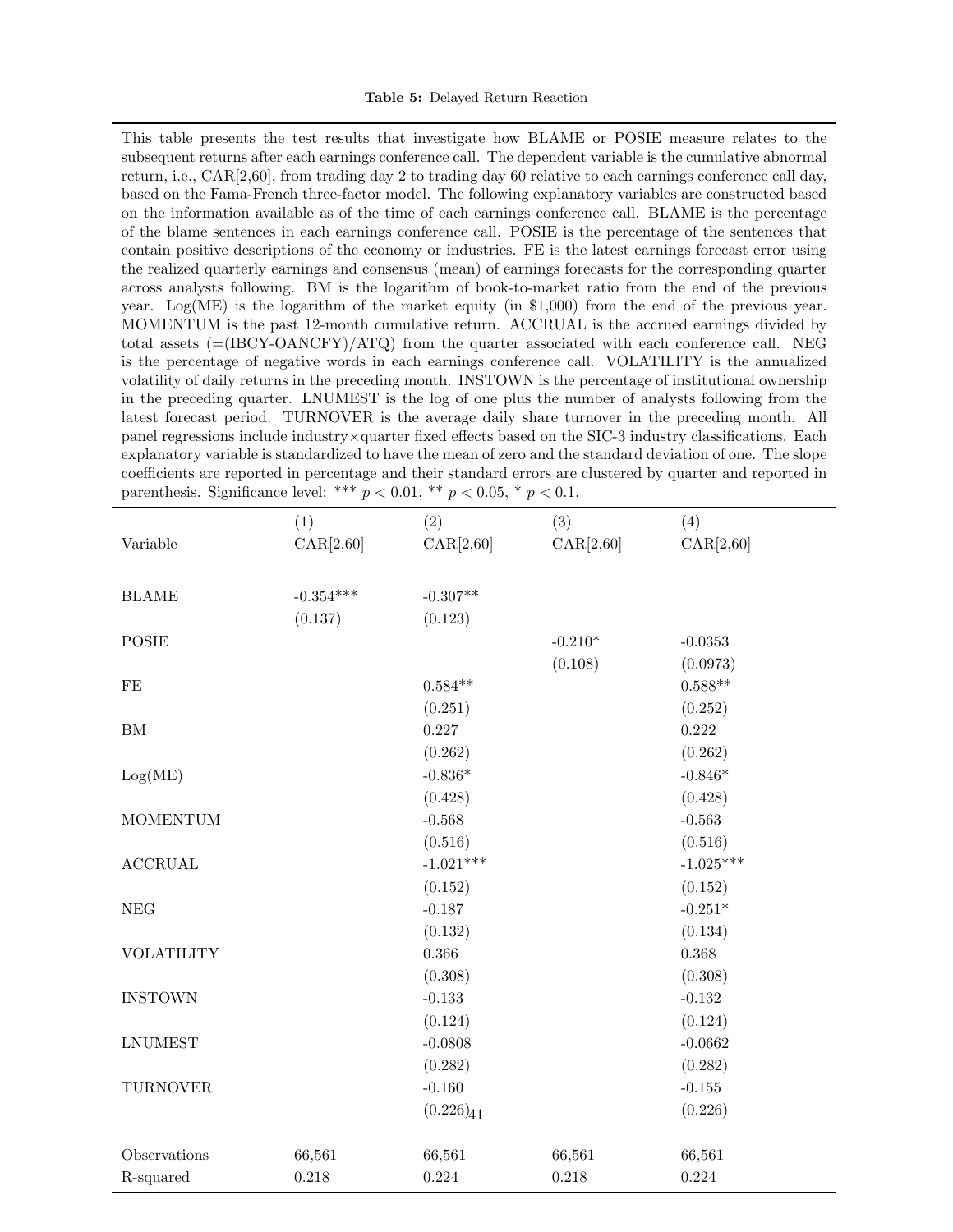This table investigates whether stocks with high blame measures underperform stocks with low blame measures by forming calendar time portfolios following Lyon et al. (1999). The holding period for each constituent stock of these portfolios is from trading day 2 to trading day 60 after the date of each earnings conference call. Panel A reports the performance of the BLAME-sorted hedging portfolios that take long positions in firms whose blame measures are equal to zero and that take short positions in firms whose blame measures are greater than the 80th percentile of the distribution of BLAME observations from the previous quarter. Panel B reports the performance of the BLAME-sorted hedging portfolios for the high and low FE groups separately. High and low FE groups include stocks whose FE values are, respectively, the top and bottom 30% of the distribution of realized FEs in the previous quarter. The monthly risk-adjusted returns, i.e., alphas, are reported in percentage and their standard errors are reported in parenthesis. Significance level: \*\*\*  $p < 0.01$ , \*\*  $p < 0.05$ , \*  $p < 0.1$ .

|              |              | Panel A: Hedging Portfolio Sorted on BLAME |                                                   |            |  |
|--------------|--------------|--------------------------------------------|---------------------------------------------------|------------|--|
| <b>ALPHA</b> | <b>MKTRF</b> | <b>SMB</b>                                 | <b>HML</b>                                        | <b>UMD</b> |  |
|              |              | Excess Return                              |                                                   |            |  |
| $0.518***$   |              |                                            |                                                   |            |  |
| (0.193)      |              |                                            |                                                   |            |  |
|              |              | Fama-French Three-factor Model             |                                                   |            |  |
| $0.590***$   | $-0.024***$  | 0.010                                      | $-0.241***$                                       |            |  |
| (0.181)      | (0.007)      | (0.015)                                    | (0.016)                                           |            |  |
|              |              | Fama-French-Carhart Four-factor Model      |                                                   |            |  |
| $0.570***$   | 0.003        | $-0.014$                                   | $-0.153***$                                       | $0.128***$ |  |
| (0.174)      | (0.007)      | (0.014)                                    | (0.016)                                           | (0.009)    |  |
|              |              |                                            | Panel B: Hedging Portfolio Sorted on FE and BLAME |            |  |
| ALPHA        | <b>MKTRF</b> | <b>SMB</b>                                 | <b>HML</b>                                        | <b>UMD</b> |  |
|              |              |                                            | Low BLAME - High BLAME (among High FE Stocks)     |            |  |
| $0.341*$     | $-0.036***$  | $-0.070***$                                | $-0.038***$                                       | $0.107***$ |  |
| (0.185)      | (0.008)      | (0.015)                                    | (0.018)                                           | (0.010)    |  |
|              |              |                                            | Low BLAME - High BLAME (among Low FE Stocks)      |            |  |
| $0.616***$   | 0.009        | $-0.044***$                                | $-0.117***$                                       | $0.098***$ |  |
| (0.198)      | (0.008)      | (0.016)                                    | (0.019)                                           | (0.011)    |  |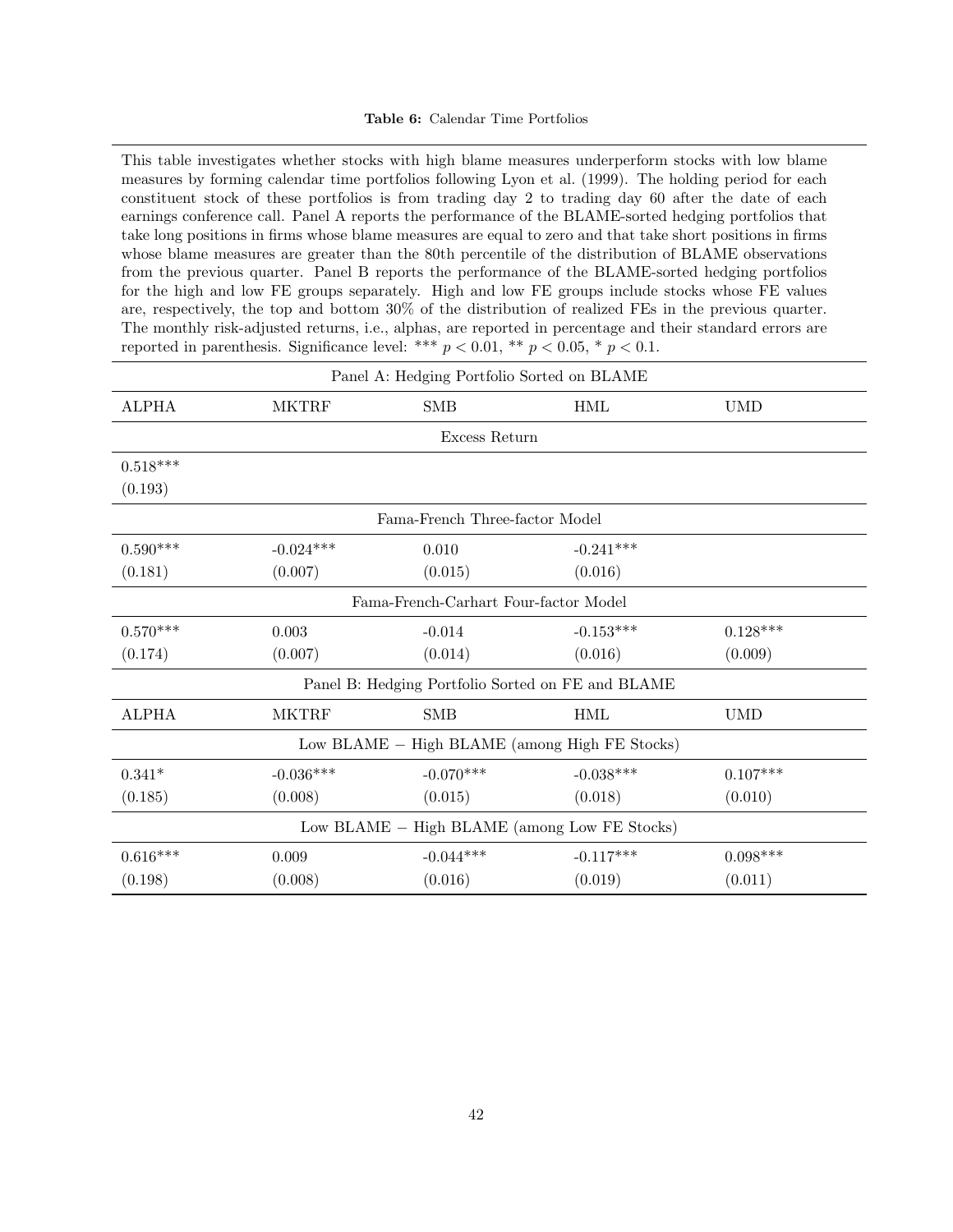#### Table 7: Industry-adjusted Calendar Time Portfolios

This table investigates whether stocks with high blame measures underperform stocks with low blame measures by forming calendar time portfolios following Lyon et al. (1999) after adjusting for industry-wide returns. First, the daily return of an individual stock is adjusted by subtracting the daily value-weighted return of the matched SIC-3 industry portfolio. Then, the same analysis as in Panel A of Table 6 is performed with the industry-adjusted return. The BLAME-sorted hedging portfolios take long positions in firms whose blame measures are equal to zero and take short positions in firms whose blame measures are greater than the 80th percentile of the distribution of BLAME observations from the previous quarter. The holding period for each constituent stock of these long and short portfolios is from trading day 2 to trading day 60 after the date of each earnings conference call. The monthly risk-adjusted returns, i.e., alphas, are reported in percentage and their standard errors are reported in parenthesis. Significance level: \*\*\*  $p < 0.01$ , \*\*  $p < 0.05$ , \*  $p < 0.1$ .

| <b>ALPHA</b>                          | <b>MKTRF</b> | <b>SMB</b>                     | <b>HML</b>  | <b>UMD</b> |  |
|---------------------------------------|--------------|--------------------------------|-------------|------------|--|
|                                       |              | Excess Return                  |             |            |  |
| $0.505***$<br>(0.154)                 |              |                                |             |            |  |
|                                       |              | Fama-French Three-factor Model |             |            |  |
| $0.454***$                            | $-0.028***$  | $0.078***$                     | $-0.003***$ |            |  |
| (0.150)                               | (0.005)      | (0.011)                        | (0.012)     |            |  |
| Fama-French-Carhart Four-factor Model |              |                                |             |            |  |
| $0.445***$                            | $0.036***$   | $0.072***$                     | $0.022*$    | $0.037***$ |  |
| (0.150)                               | (0.006)      | (0.011)                        | (0.013)     | (0.007)    |  |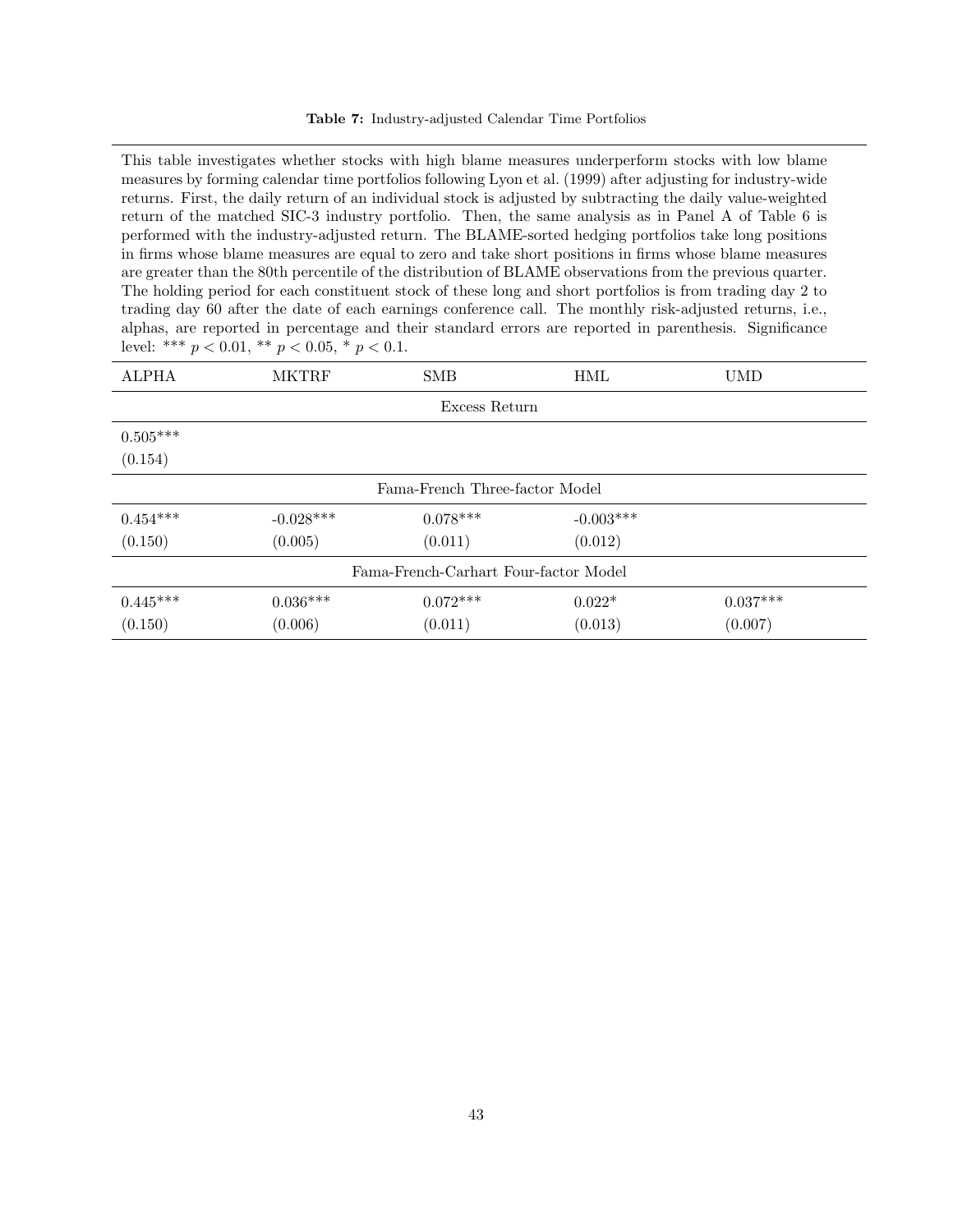This table investigates whether the blame measure can predict future earnings surprises proxied by the standardized unexpected earnings (SUE). The future SUE is defined similarly to FE in equation (3) but for the next quarter after each earnings conference call, scaled up by 10,000, and used as the dependent variable. The following explanatory variables are constructed based on the information available as of the time of each earnings conference call. BLAME is the percentage of the blame sentences in each earnings conference call. BM is the logarithm of book-to-market ratio from the end of the previous year. Log(ME) is the logarithm of the market equity (in \$1,000) from the end of the previous year. MOMENTUM is the past 12-month cumulative return. ACCRUAL is the accrued earnings divided by total assets (=(IBCY-OANCFY)/ATQ) from the quarter associated with each conference call. NEG is the percentage of negative words in each earnings conference call. VOLATILITY is the annualized volatility of daily returns in the preceding month. INSTOWN is the percentage of institutional ownership in the preceding quarter. LNUMEST is the log of one plus the number of analysts following from the latest forecast period. TURNOVER is the average daily share turnover in the preceding month. All regressions include industry×quarter fixed effects with the SIC-3 industry classifications. Each explanatory variable is standardized to have the mean of zero and the standard deviation of one. Standard errors are clustered by quarter and reported in parenthesis. Significance level: \*\*\*  $p < 0.01$ , \*\*  $p < 0.05$ , \*  $p < 0.1$ .

|                           | (1)         | (2)             |
|---------------------------|-------------|-----------------|
| Variables                 | ${\rm SUE}$ | ${\rm SUE}$     |
| <b>BLAME</b>              | $-2.442***$ | $-1.642**$      |
|                           | (0.785)     | (0.783)         |
| ${\rm BM}$                |             | $-0.976$        |
|                           |             | (0.932)         |
| Log(ME)                   |             | $5.173***$      |
|                           |             | (1.052)         |
| $\operatorname{MOMENTUM}$ |             | $4.741***$      |
|                           |             | (0.920)         |
| $\operatorname{ACCRUAL}$  |             | $-1.339$        |
|                           |             | (0.920)         |
| $\rm{NEG}$                |             | $-1,129***$     |
|                           |             | (223.7)         |
| <b>VOLATILITY</b>         |             | $\text{-}1.055$ |
|                           |             | (0.950)         |
| <b>INSTOWN</b>            |             | $0.459\,$       |
|                           |             | (0.565)         |
| ${\rm LNUMEST}$           |             | 2.439           |
|                           |             | (1.521)         |
| <b>TURNOVER</b>           |             | $-1.225$        |
|                           |             | (0.966)         |
|                           |             |                 |
| Observations              | 64,328      | 64,103          |
| R-squared                 | $0.186\,$   | $\rm 0.192$     |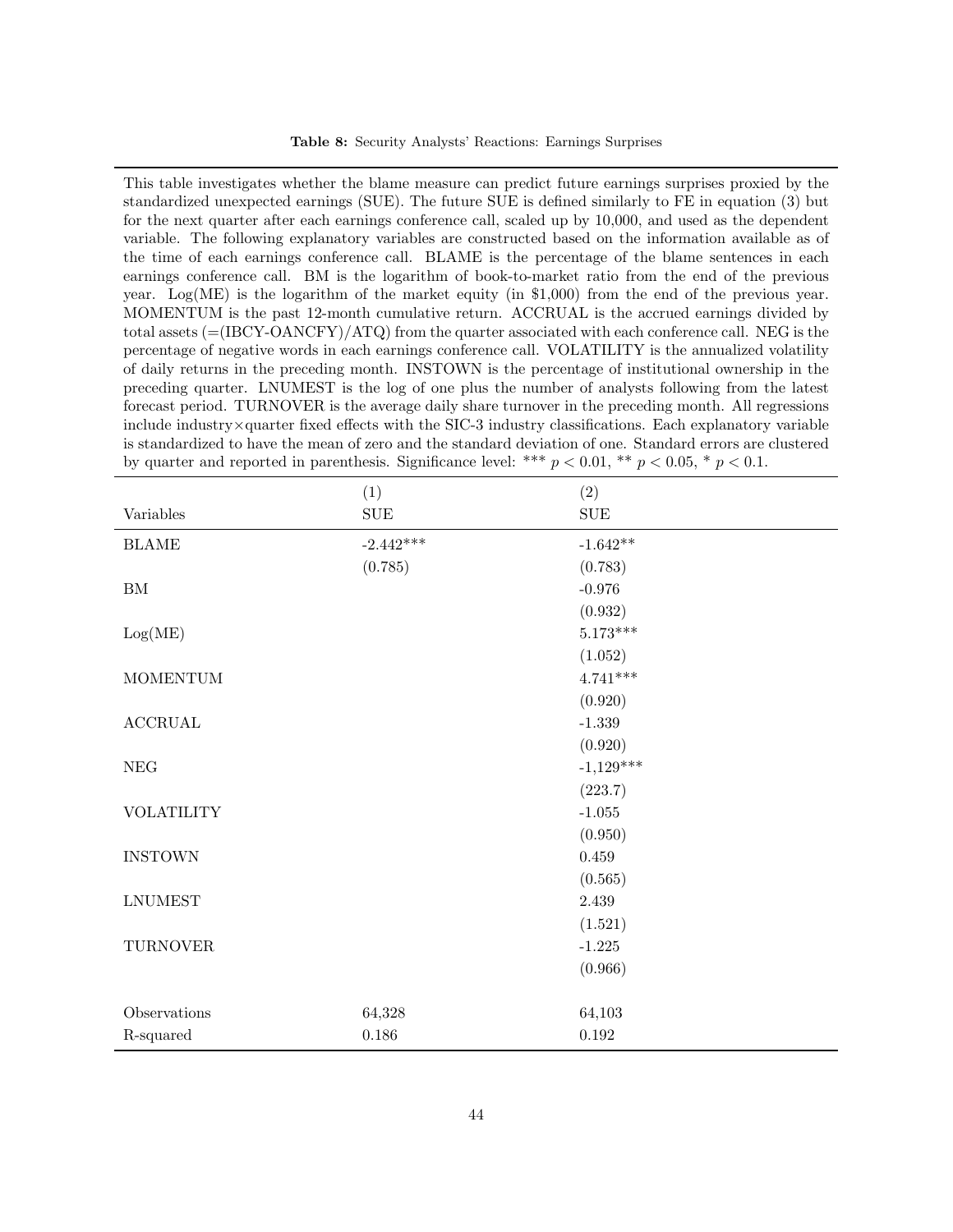This table investigates whether the blame measure can predict the future change of analysts' stock recommendation consensus. The change in analysts' recommendation consensus (mean), i.e., MEANRECCHG, is defined as the difference between the consensus over the 60-trading-day period, starting from two days after each earnings conference call, and the consensus over the two-trading-day period, including the conference call day and the next day. MEANRECCHG is used as the dependent variable. The following explanatory variables are constructed based on the information available as of the time of each earnings conference call. BLAME is the percentage of the blame sentences in each earnings conference call. FE is the latest earnings forecast error using the realized quarterly earnings and consensus (mean) of earnings forecasts for the corresponding quarter across analysts following. BM is the logarithm of book-to-market ratio from the end of the previous year. Log(ME) is the logarithm of the market equity (in  $$1,000$ ) from the end of the previous year. MOMENTUM is the past 12-month cumulative return. ACCRUAL is the accrued earnings divided by total assets  $=$ (IBCY-OANCFY)/ATQ) from the quarter associated with each conference call. NEG is the percentage of negative words in each earnings conference call. VOLATILITY is the annualized volatility of daily returns in the preceding month. INSTOWN is the percentage of institutional ownership in the preceding quarter. LNUMEST is the log of one plus the number of analysts following from the latest forecast period. TURNOVER is the average daily share turnover in the preceding month. All regressions include industry×quarter fixed effects with the SIC-3 industry classifications. Each explanatory variable is standardized to have the mean of zero and the standard deviation of one. Standard errors are clustered by quarter and reported in parenthesis. Significance level: \*\*\*  $p < 0.01$ , \*\*  $p < 0.05$ , \*  $p < 0.1$ .

|                      | (1)         |    | (2)             |
|----------------------|-------------|----|-----------------|
| Variables            | MEANRECCHG  |    | MEANRECCHG      |
| <b>BLAME</b>         | $-0.0190**$ |    | $-0.0181**$     |
|                      | (0.00794)   |    | (0.00892)       |
| $\rm FE$             |             |    | $0.0195^{\ast}$ |
|                      |             |    | (0.0115)        |
| ${\rm BM}$           |             |    | 0.0151          |
|                      |             |    | (0.00943)       |
| Log(ME)              |             |    | $0.0618***$     |
|                      |             |    | (0.0101)        |
| <b>MOMENTUM</b>      |             |    | $0.0327*$       |
|                      |             |    | (0.0172)        |
| <b>ACCRUAL</b>       |             |    | 0.0182          |
|                      |             |    | (0.0828)        |
| $\operatorname{NEG}$ |             |    | $-0.0120$       |
|                      |             |    | (0.00872)       |
| <b>VOLATILITY</b>    |             |    | 0.00287         |
|                      |             |    | (0.00845)       |
| <b>INSTOWN</b>       |             |    | $-0.00855$      |
|                      |             |    | (0.00592)       |
| <b>LNUMEST</b>       |             |    | $-0.00593$      |
|                      |             |    | (0.0115)        |
| <b>TURNOVER</b>      |             |    | $-0.00299$      |
|                      |             |    | (0.00784)       |
|                      |             |    |                 |
| Observations         | 40,401      |    | 40,274          |
| R-squared            | 0.233       | 45 | 0.241           |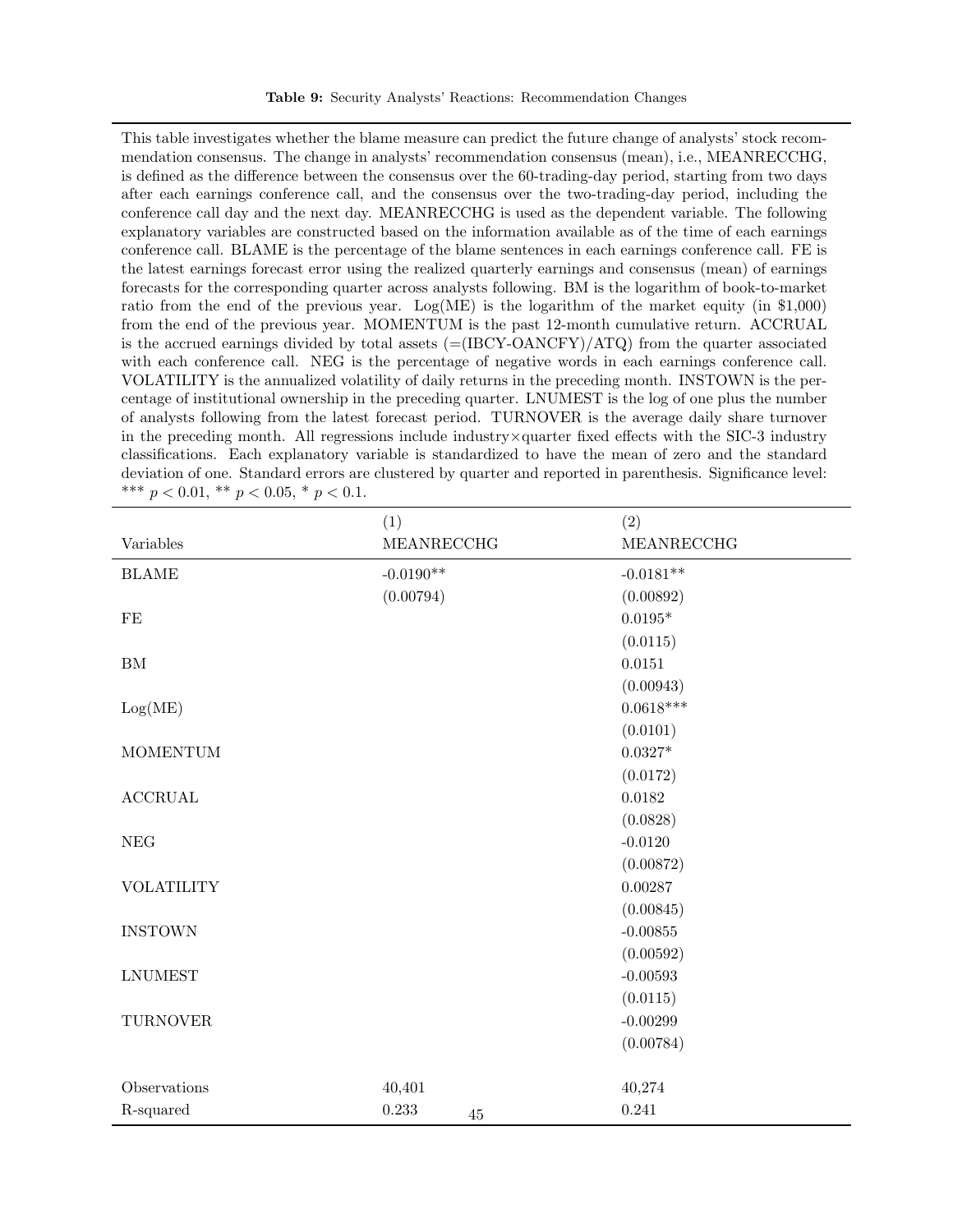| Table 10: Blame Effect and Decomposition of Past Returns |  |
|----------------------------------------------------------|--|
|----------------------------------------------------------|--|

This table investigates whether the blame effect is more salient when firms experience poor past performance by conducting similar regression tests to Tables 5, 8, and 9, where the dependent variables are CAR[2,60], SUE, and MEANRECCHG, respectively. Based on equation (5), FRETDUM is an indicator variable that equals one if the firm-specific return over the past 90-day period is negative. SRETDUM is an indicator variable that equals one if the systematic return over the same 90-day period is negative. For each of the three regression estimations in this table, additional control variables corresponding to those in each of Tables 5, 8, and 9 are included but their coefficients are not reported for brevity. All regressions include industry×quarter fixed effects based on the SIC-3 industry classifications. Each explanatory variable (except indicators and interaction terms) is standardized to have the mean of zero and the standard deviation of one. The slope coefficients and their standard errors in Column (1) are reported in percentage. Standard errors are clustered by quarter and reported in parenthesis. Significance level: \*\*\*  $p < 0.01$ , \*\*  $p < 0.05$ , \*  $p < 0.1$ .

|                              | (1)        | (2)         | (3)          |
|------------------------------|------------|-------------|--------------|
| Variables                    | CAR[2,60]  | <b>SUE</b>  | MEANRECCHG   |
|                              |            |             |              |
| <b>BLAME</b>                 | $-0.296**$ | 1.358       | $-0.0445***$ |
|                              | (0.145)    | (0.826)     | (0.0141)     |
| FRETDUM                      | $-0.147$   | $-7.675***$ | $-0.0114$    |
|                              | (0.182)    | (0.780)     | (0.0209)     |
| FRETDUM×BLAME                | $-0.187$   | $-2.973***$ | $-0.0405**$  |
|                              | (0.208)    | (1.007)     | (0.0147)     |
| <b>SRETDUM</b>               | $0.649**$  | $-0.908$    | 0.0114       |
|                              | (0.288)    | (1.190)     | (0.0209)     |
| SRETDUM×BLAME                | 0.0117     | $-1.445$    | 0.0999       |
|                              | (0.219)    | (1.067)     | (0.0156)     |
|                              |            |             |              |
| Additional Control Variables | Yes        | Yes         | Yes          |
| Observations                 | 65,591     | 64,103      | 40,274       |
| R-squared                    | 0.219      | 0.191       | 0.241        |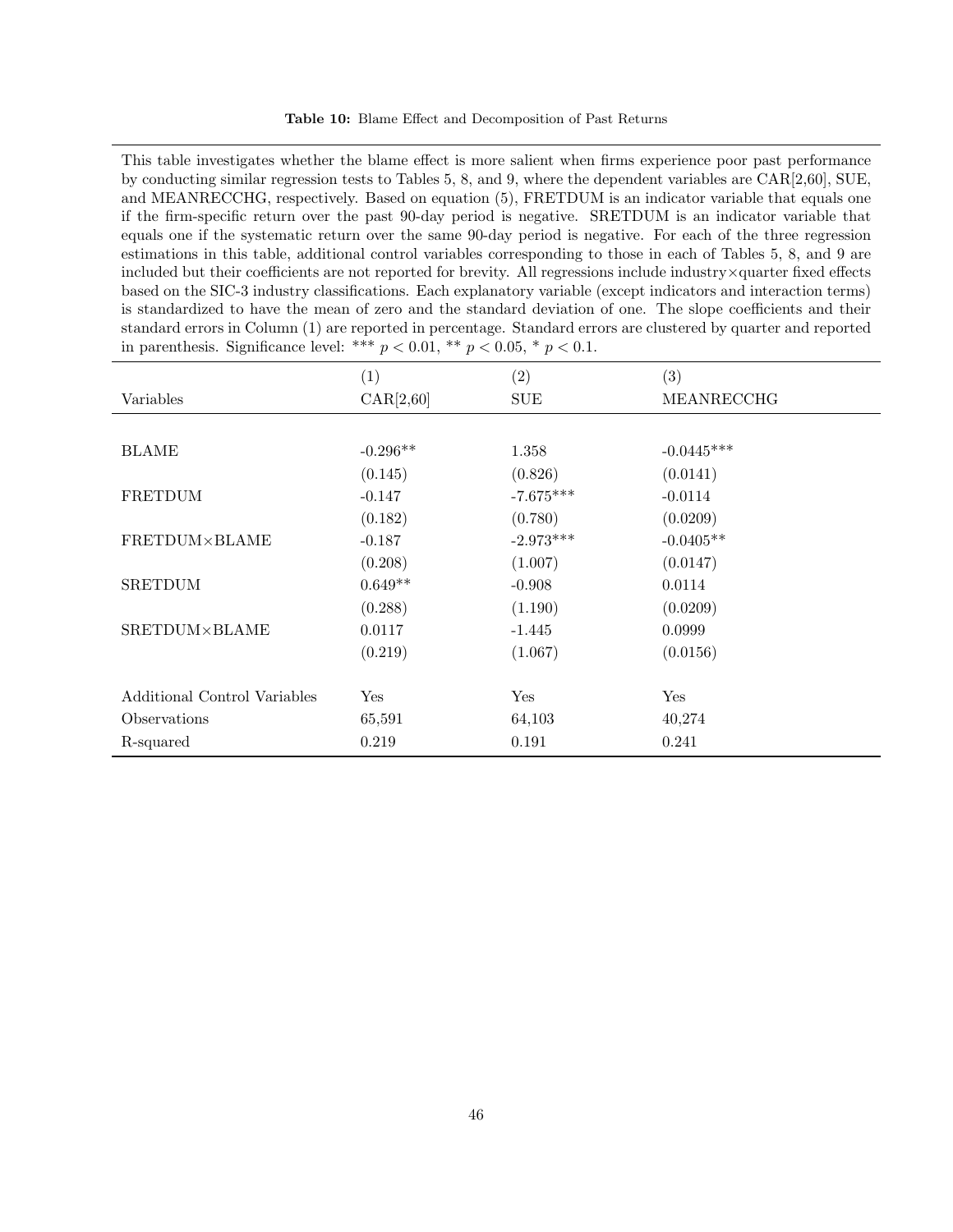Using yearly probit regressions, this table investigates how the blame measure affects the relation of CEO's performance and turnover as in Jenter and Kanaan (2006). The dependent variable is an indicator variable for the forced CEO turnover in year  $y + 1$ , which equals one if the CEO is fired under 65 and zero otherwise. The explanatory variables are defined in year  $y$  as follows. BLAMEDUM is an indicator variable for BLAME, which equal to one if BLAME is positive for any quarter in year y and zero otherwise. LAGRET is the cumulative return in year  $y$ . Based on equation (5), SRET and FRET are the systematic and firm-specific components of LAGRET, respectively. ROA is the return on assets constructed using the latest annual report. CEO Age is the age of the CEO reported in ExecComp. RETIRE is a CEO's retirement-related indicator variable, which equals one if the CEO age is equal to or greater than 60, and zero otherwise. Each explanatory variable (except indicators and interaction terms) is standardized to have the mean of zero and the standard deviation of one. Yearly dummies are added into the probit regressions as additional controls but their coefficients are not reported for brevity. Standard errors are clustered by industry and reported in parenthesis. Based on Ai and Norton (2003), each column labelled as "Margins" presents the marginal effects of the corresponding coefficient estimates in the previous column. The bottom panel presents the average interaction effects of the interaction terms. Significance level: \*\*\*  $p < 0.01$ , \*\*  $p < 0.05$ , \*  $p < 0.1$ .

| Variables                  | CEO TURNOVER | Margins       | CEO TURNOVER | Margins       |  |
|----------------------------|--------------|---------------|--------------|---------------|--|
| <b>BLAMEDUM</b>            | 0.00501      | 0.00100       | 0.00531      | 0.00107       |  |
|                            | (0.0515)     | (0.0515)      | (0.0519)     | (0.0104)      |  |
| <b>LAGRET</b>              | $-0.259***$  | $-0.0520***$  |              |               |  |
|                            | (0.0457)     | (0.0457)      |              |               |  |
| BLAMEDUM×LAGRET            | $0.124**$    | $0.0249**$    |              |               |  |
|                            | (0.0612)     | (0.0123)      |              |               |  |
| <b>SRET</b>                |              |               | $-0.186***$  | $-0.0373***$  |  |
|                            |              |               | (0.0344)     | (0.00691)     |  |
| <b>FRET</b>                |              |               | $-0.207***$  | $-0.0415***$  |  |
|                            |              |               | (0.0372)     | (0.00742)     |  |
| <b>BLAMEDUM×SRET</b>       |              |               | 0.0729       | 0.0146        |  |
|                            |              |               | (0.0650)     | (0.0130)      |  |
| <b>BLAMEDUM×FRET</b>       |              |               | $0.105**$    | $0.0211**$    |  |
|                            |              |               | (0.0534)     | (0.0107)      |  |
| <b>ROA</b>                 | $-0.0425***$ | $-0.00851***$ | $-0.0433***$ | $-0.00868***$ |  |
|                            | (0.0123)     | (0.00246)     | (0.0128)     | (0.00255)     |  |
| CEO Age                    | $0.117***$   | $0.0235***$   | $0.117***$   | $0.0235***$   |  |
|                            | (0.0414)     | (0.00830)     | (0.0415)     | (0.00831)     |  |
| <b>RETIRE</b>              | $0.264***$   | $0.0530***$   | $0.264***$   | $0.0530***$   |  |
|                            | (0.0955)     | (0.0190)      | (0.0955)     | (0.0190)      |  |
|                            |              |               |              |               |  |
| Pseudo R-squared           | 0.1088       |               | 0.1088       |               |  |
| Observations               | 7,076        | 7,076         | 7,076        | 7,076         |  |
| Average Interaction Effect |              |               |              |               |  |
| BLAMEDUM×LAGRET            | $0.0245***$  |               |              |               |  |
|                            | (0.00774)    |               |              |               |  |
| <b>BLAMEDUM×SRET</b>       |              |               | 0.0149       |               |  |
|                            |              | 47            | (0.00910)    |               |  |
| <b>BLAMEDUM×FRET</b>       |              |               | $0.0194**$   |               |  |
|                            |              |               | (.00847)     |               |  |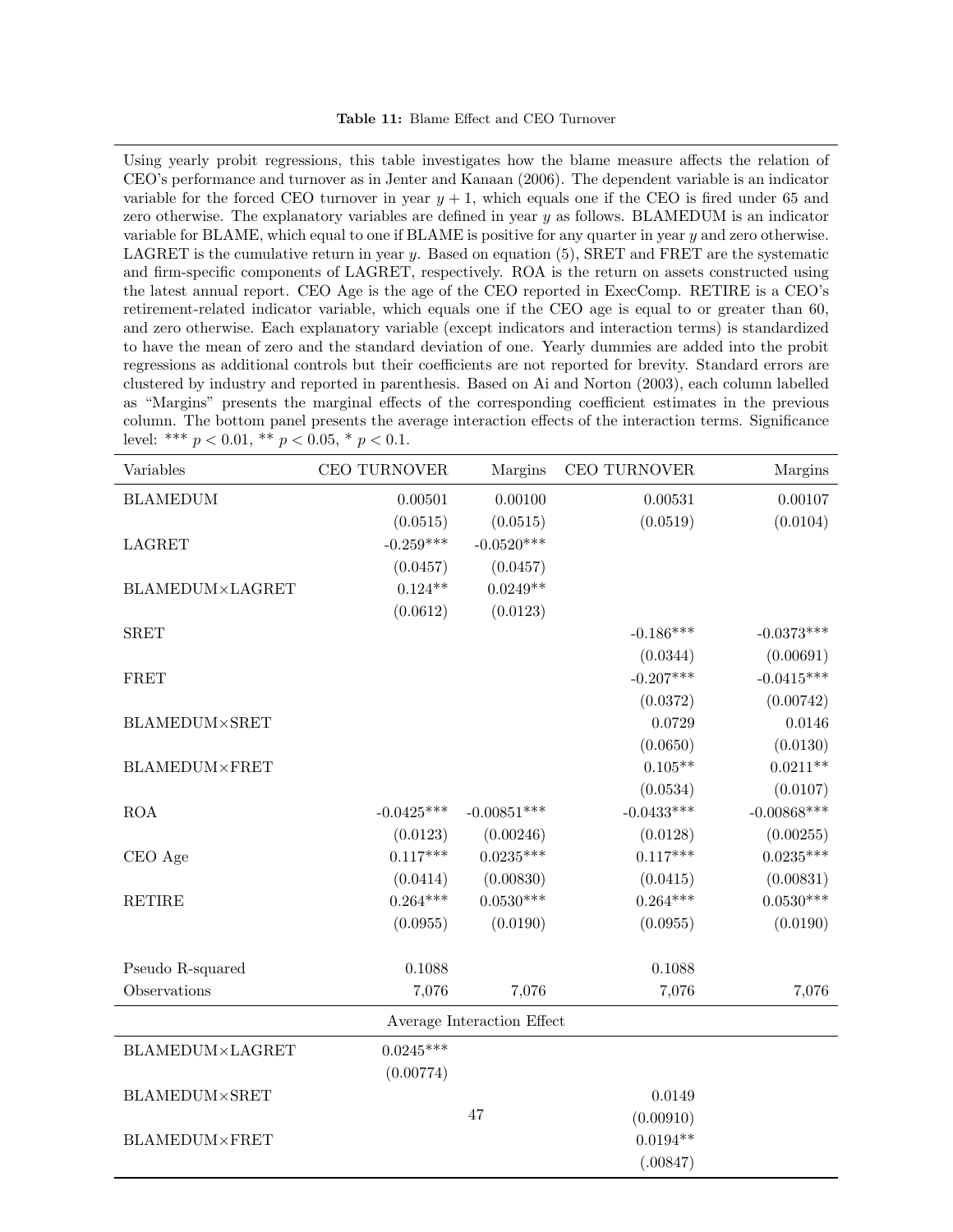#### Figure 1: Time-series Plots of the Aggregate Blame Measures and GDP Growth

We present in this figure the time-series plots of the cross-stock average of the blame measure (BLAME), the percentage of firms with at least one blame sentence, and the GDP growth from the first quarter in 2003 to the fourth quarter in 2012. The quantities for the cross-stock average of BLAME (in blue solid line) and the percentage of firms with at least one blame sentence (in orange dashed line) are exhibited on the left vertical axis. The quantity for the GDP growth (in grey dash-dotted line) is exhibited on the right vertical axis. The GDP growth data are based on Table 1.1.1 from the BEA website (https://apps.bea.gov).

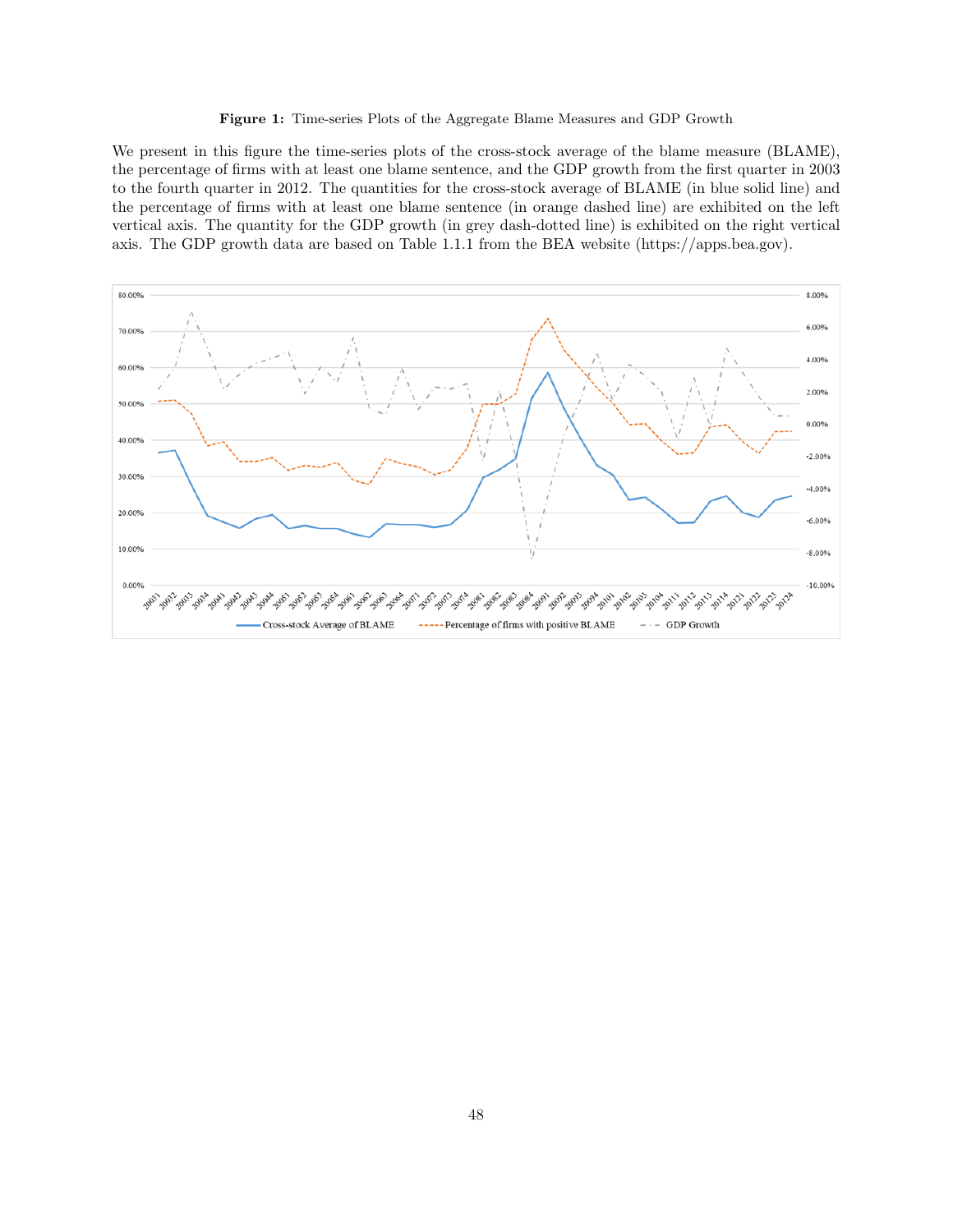Figure 2: CARs for the BLAME-sorted Portfolios around the Earnings Conference Call Day

We present in this figure the cumulative abnormal returns (CARs) over the  $[-120,120]$  trading days relative to the earnings conference call day for firms with high BLAME measures (in red dashed line), firms with no blame statements (in blue solid line), and their difference (in cyan dash-dotted line). We calculate the abnormal returns based on the Fama-French 3-factor model.

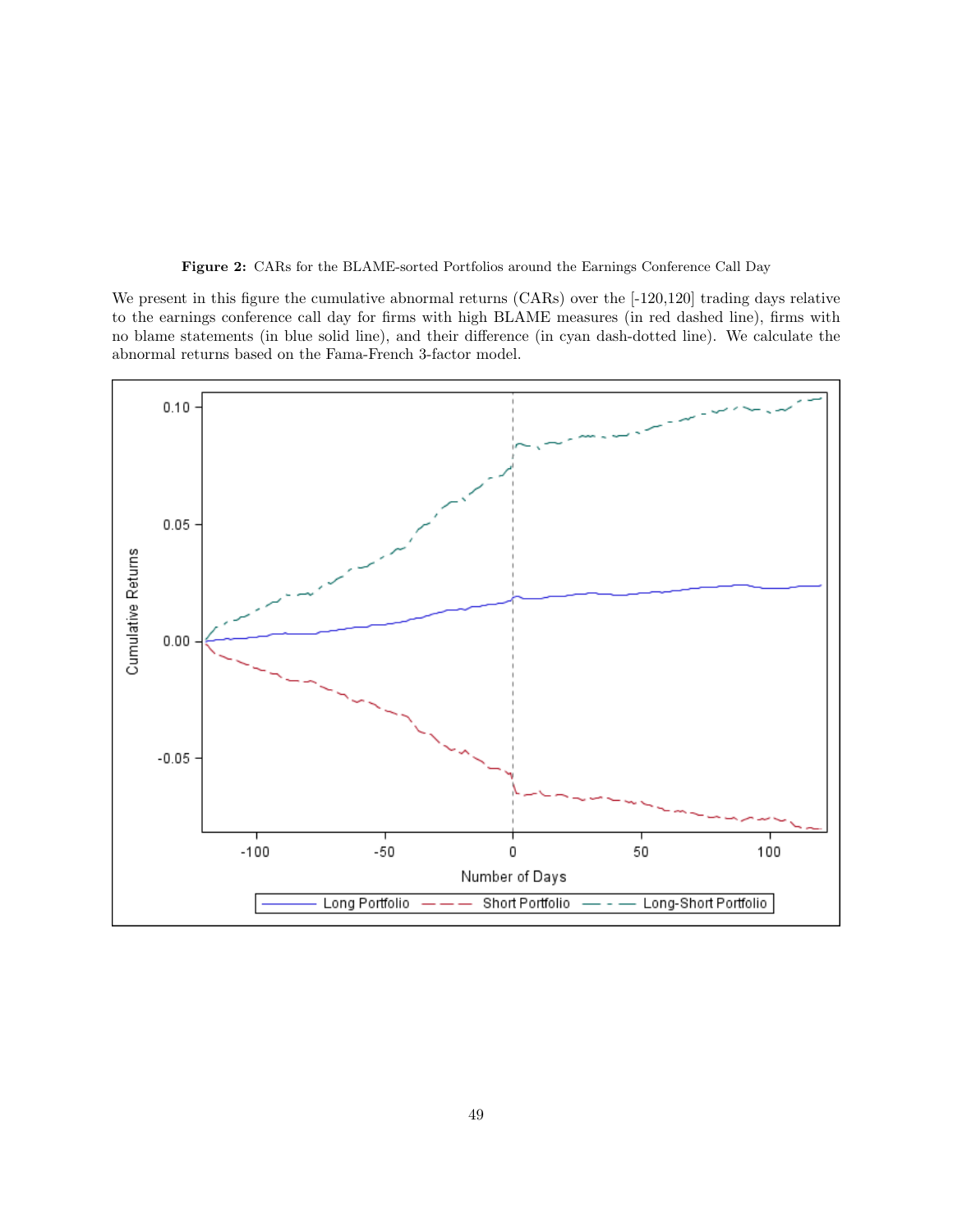This table repeats the tests in Table 5 by replacing  $FE$  with  $EADCAR[-1,1]$  as an alternative proxy for the PEAD following Frazzini (2006) and presents their results. EADCAR $[-1,1]$  is the cumulative abnormal return over the three-trading-day period from one-day before and one-day after each earnings announcement day, which is obtained by controlling for the contributions of the three factors under Fama and French (1993). The most recent EADCAR[-1,1] before each earnings conference call is employed as an explanatory variable in the regressions. The dependent variable is CAR[2,60] after each earnings conference call day. The following explanatory variables are constructed based on the information available as of the time of each earnings conference call. BLAME is the percentage of the blame sentences in each earnings conference call. BM is the logarithm of book-to-market ratio from the end of the previous year. Log(ME) is the logarithm of the market equity (in  $$1,000$ ) from the end of the previous year. MOMENTUM is the past 12-month cumulative return. ACCRUAL is the accrued earnings divided by total assets (=(IBCY-OANCFY)/ATQ) from the quarter associated with each earnings conference call. NEG is the percentage of negative words in each earnings conference call. VOLATILITY is the annualized volatility of daily returns in the preceding month. INSTOWN is the percentage of institutional ownership in the preceding quarter. LNUMEST is the log of one plus the number of analysts following from the latest forecast period. TURNOVER is the average daily share turnover in the preceding month. All panel regressions include industry×quarter fixed effects based on the SIC-3 industry classifications. Each explanatory variable is standardized to have the mean of zero and the standard deviation of one. The slope coefficients are reported in percentage and their standard errors are clustered by quarter and reported in parenthesis. Significance level: \*\*\*  $p < 0.01$ , \*\*  $p < 0.05$ , \*  $p < 0.1$ .

| Variables                 | CAR[2,60]           | CAR[2, 60]  |
|---------------------------|---------------------|-------------|
| $\operatorname{BLAME}$    | $-0.398***$         | $-0.370***$ |
|                           | (0.119)             | (0.113)     |
| $EADCAR[-1,1]$            | $0.257\,$           | 0.234       |
|                           | (0.212)             | (0.209)     |
| ${\rm BM}$                |                     | $0.314\,$   |
|                           |                     | (0.284)     |
| Log(ME)                   |                     | $-0.677$    |
|                           |                     | (0.415)     |
| $\operatorname{MOMENTUM}$ |                     | $-0.422$    |
|                           |                     | (0.580)     |
| $\operatorname{ACCRUAL}$  |                     | $-1.058***$ |
|                           |                     | (0.194)     |
| $\operatorname{NEG}$      |                     | $-0.202$    |
|                           |                     | (0.165)     |
| <b>VOLATILITY</b>         |                     | 0.419       |
|                           |                     | (0.332)     |
| <b>INSTOWN</b>            |                     | $-0.162$    |
|                           |                     | (0.115)     |
| <b>LNUMEST</b>            |                     | $-0.0442$   |
|                           |                     | (0.299)     |
| ${\mbox{TURNOVER}}$       |                     | $-0.0826$   |
|                           |                     | (0.228)     |
|                           |                     |             |
| Observations              | 66,561              | 66,561      |
| R-squared                 | $0.177\,$<br>$50\,$ | $0.182\,$   |